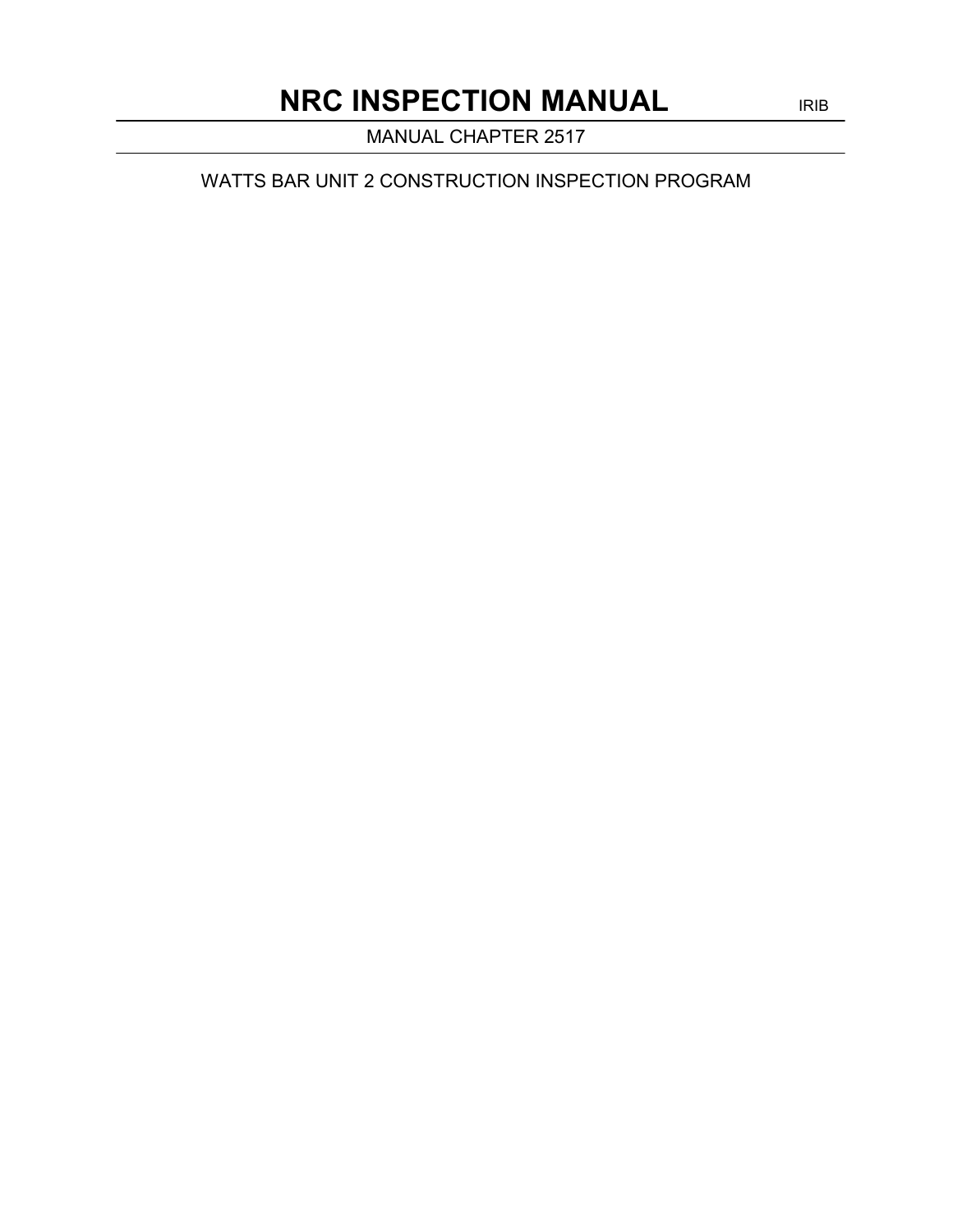| 2517-01 |                                                                                                                                                                                                                                                     |  |
|---------|-----------------------------------------------------------------------------------------------------------------------------------------------------------------------------------------------------------------------------------------------------|--|
| 2517-02 |                                                                                                                                                                                                                                                     |  |
| 2517-03 |                                                                                                                                                                                                                                                     |  |
| 2517-04 |                                                                                                                                                                                                                                                     |  |
| 2517-05 |                                                                                                                                                                                                                                                     |  |
| 2517-06 |                                                                                                                                                                                                                                                     |  |
| 2517-07 |                                                                                                                                                                                                                                                     |  |
| 2517-08 | BASIC REQUIREMENTS/POLICY FOR INSPECTION PROGRAM 10                                                                                                                                                                                                 |  |
| 2517-09 |                                                                                                                                                                                                                                                     |  |
| 2517-10 |                                                                                                                                                                                                                                                     |  |
| 2517-11 |                                                                                                                                                                                                                                                     |  |
| 2517-12 |                                                                                                                                                                                                                                                     |  |
| 2517-13 |                                                                                                                                                                                                                                                     |  |
| 2517-14 |                                                                                                                                                                                                                                                     |  |
|         | Appendix A. Inspection Procedures, Temporary Instructions and Activity Codes<br>Appendix B. Documenting Inspection Results<br>Appendix C. Minor Violations and Findings<br>Appendix D. WBN Unit 2 Construction Inspector Qualification Requirements |  |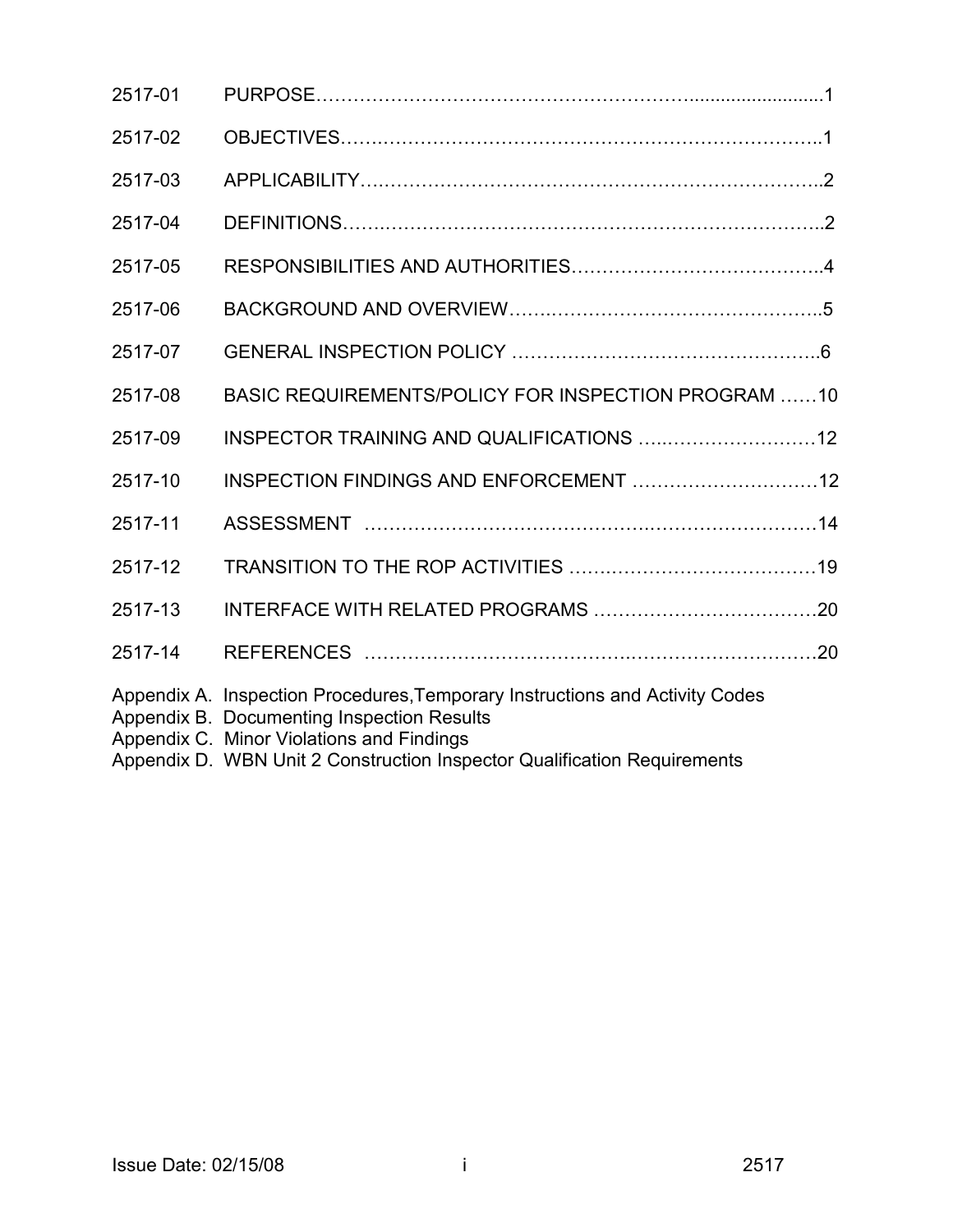# 2517-01 PURPOSE

01.01 To provide the policies and requirements for the Watts Bar Unit 2 (WBN Unit 2) construction inspection program during that unit's resumption of construction after an approximately 20 year suspension of construction activities.

01.02 To establish a record of the inspection activities, applicant actions taken and technical issues resolved to support the decision for issuing an operating license.

#### 2517-02 OBJECTIVES

02.01 To verify that the WBN Unit 2 inspection status for Inspection Manual Chapter (IMC) 2512, "Light Water Reactor Inspection Program – Construction Phase," is understood through a reconstitution of the inspection program.

02.02 To provide guidance for implementation, planning and scheduling completion of IMCs 2512; 2513, "Light Water Reactor Inspection Program – Preoperational Testing and Operational Preparedness Phase;" and 2514, "Light Water Reactor Inspection Program Startup Testing Phase."

02.03 To verify the proper implementation of the applicant's design control programs, the installation and testing of modifications, the Corrective Action Programs (CAPs) and Special Programs (SPs) listed in Attachment 2 of the WBN Unit 2 Reactivation letter dated August 3, 2007 (Reference 1 in Section 13 of this IMC), and the completion of any required actions for outstanding generic-communication issues.

02.04 To provide WBN Unit 2-specific requirements for the training and qualification of construction and post-construction inspectors to ensure that they have the necessary knowledge and skills to successfully implement the WBN Unit 2 construction and post construction inspection program.

02.05 To provide guidance on disposition and documentation of inspection findings.

02.06 To provide guidance on a WBN Unit 2-specific assessment program to identify performance trends and determine if an expansion of NRC inspections is necessary based on inspection findings.

02.07 To confirm the readiness of Structures, Systems, and Components (SSCs) at WBN Unit 2 to transition to IMC 2513 and IMC 2514 activities based on inspections of the applicant's programs.

02.08 To verify the operational readiness of WBN Unit 2 based on inspections during its construction, preoperational testing and operational preparedness, and startup testing phases.

02.09 To provide an objective and documented basis for recommendations on the issuance of an operating license for WBN Unit 2.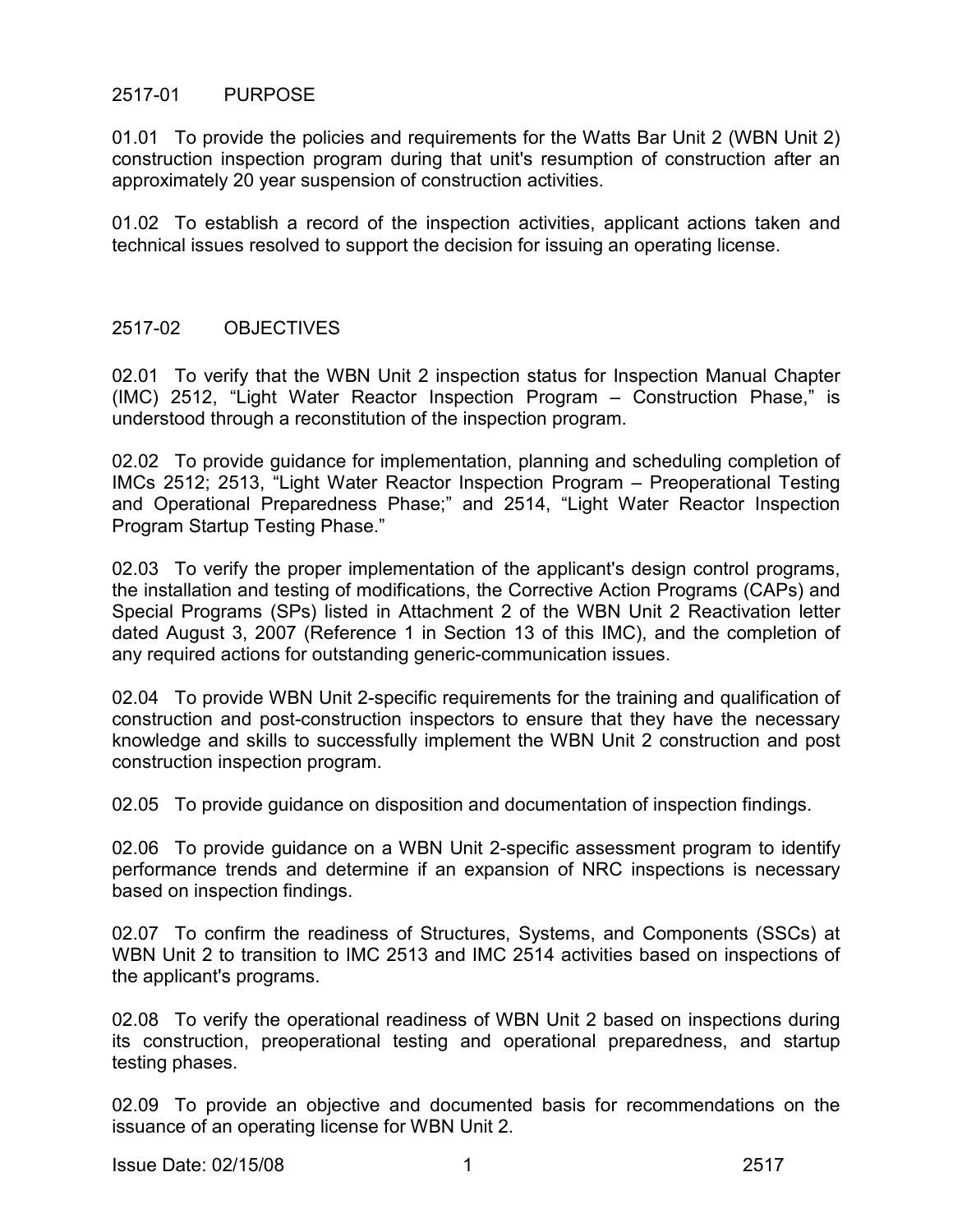02.10 To provide guidance for the process to transition WBN Unit 2 into the IMC 2515 reactor oversight process (ROP).

02.11 To provide a mechanism for communicating the status of NRC's inspection activities, issues and corrective actions to the public and other external stakeholders.

# 2517-03 APPLICABILITY

03.01 This IMC was developed to provide inspection program guidance for the WBN Unit 2 construction program. The WBN Unit 2 construction program has been suspended since the mid-1980's. This inspection program remains effective through the completion of IMC 2514 activities and the full implementation of the IMC 2515 reactor oversight process.

03.02 Archived IMCs, Inspection Procedures (IP) and temporary instructions (TI) will be re-issued and utilized to perform the required inspections or reviews of outstanding design, licensing, and regulatory issues for WBN Unit 2. Planned exceptions to IMCs, IPs, and TIs are discussed in Section 2517-08. These exceptions are necessary because the IMCs, IPs, and TIs are being re-issued without being updated and contain outdated references, NRC organizational codes, and processes.

03.03 WBN Unit 2 remains within the scope of the Commission's current Enforcement Policy for nuclear power plants in the construction phase. Traditional enforcement, i.e. the use of Severity Levels, will be used for any Severity Level IV and above noncompliances that are identified during inspections. Once a cornerstone has been determined to be monitorable under the ROP, then the enforcement for any findings from NRC inspections for that cornerstone should be administered in accordance with the Commission's current enforcement policy for operating reactors.

03.04 The transition of WBN Unit 2 to the full oversight provided by the ROP will be a phased approach on an individual cornerstone basis with the understanding that IMC 2515 and IMC 0305 cannot be fully applied until all cornerstones are monitorable by the ROP. Once a cornerstone is monitorable by the ROP, IMC 0609 "Significance Determination Process" (SDP) will be utilized to characterize the significance of findings resulting from the routine inspection effort of IMC 2515 for that cornerstone.

03.05 Region II may elect to pilot portions of 10 CFR Part 52 inspection program processes at WBN Unit 2 once they are developed. These pilots will be conducted in parallel with the process specified in this IMC.

# 2517-04 DEFINITIONS

04.01 Construction Activities. The set of activities associated with the construction of the WBN Unit 2 plant including but not limited to, procurement, erection, modifications, design control, quality inspection, corrective action program, training and qualification.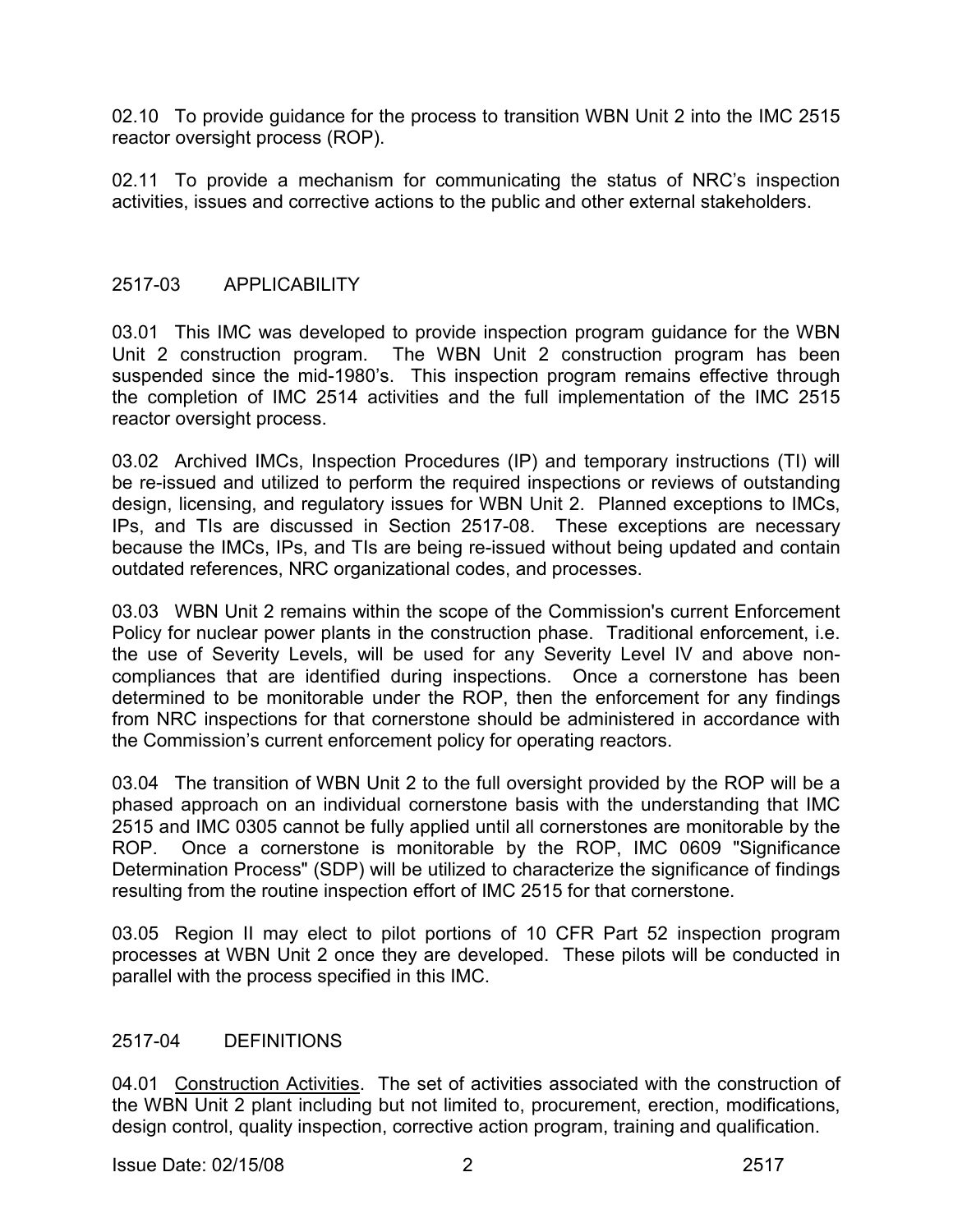04.02 Construction Inspector. A qualified NRC staff member who inspects a sample of safety significant construction documents, programs and activities as directed by IMC 2512 in order to obtain a reasonable assurance that they adhere to the applicable design and licensing requirements.

04.03 Construction Deficiency Report. A reportable defect or failure to comply that could create a substantial safety hazard were it to remain uncorrected (refer to 10 CFR 50.55(e)).

04.04 Cross-Cutting Aspect. Performance characteristics that comprise a crosscutting area component. They are associated with inspection findings and play a significant role in contributing to the performance deficiency. The different cross-cutting aspects which can be ascribed to an inspection finding are fully described in IMC 0305, "Operating Reactor Assessment Program."

04.05 Full Oversight of the ROP. For this IMC, the condition when all cornerstones are monitored by baseline inspection and either performance indicators (PIs) or compensatory inspections above the baseline in accordance with IMC 2515. The regulatory response for findings resulting from such inspections will be in accordance with the Action Matrix in IMC 0305.

04.06 Limited Oversight of the ROP. For this IMC, the condition when some, but not all, the cornerstones are monitorable by baseline inspection and either PIs or compensatory inspections above the baseline in accordance with IMC 2515. The regulatory response for findings resulting from such inspections for any of these cornerstones will be determined by Region II management.

04.07 Monitorable Under the ROP. For an individual cornerstone, it means that the IMC 2515 baseline inspection and either PIs or compensatory inspections above baseline performed due to the unavailability of PIs can provide sufficient information for determining applicant performance for that cornerstone of safety.

04.08 Performance Deficiency. An issue that is the result of an applicant not meeting a requirement or standard where the cause was reasonably within the applicant's ability to foresee and correct, and that should have been prevented. A performance deficiency can exist if an applicant fails to meet a self-imposed standard or a standard required by regulation.

04.09 Post-construction Activities. The set of activities associated with the Preoperational Testing and Operational Preparedness Phase and the Startup Testing Phase.

04.10 Post-construction Inspector. A qualified NRC staff member who inspects a sample of safety significant post construction documents, programs and activities, as directed by IMCs 2513 and 2514, in order to obtain a reasonable assurance that they adhere to the applicable design and licensing requirements.

04.11 ROP Transition Plan. The requirements developed by Region II for determining when all the cornerstones of safety can be deemed to be ready to be monitorable under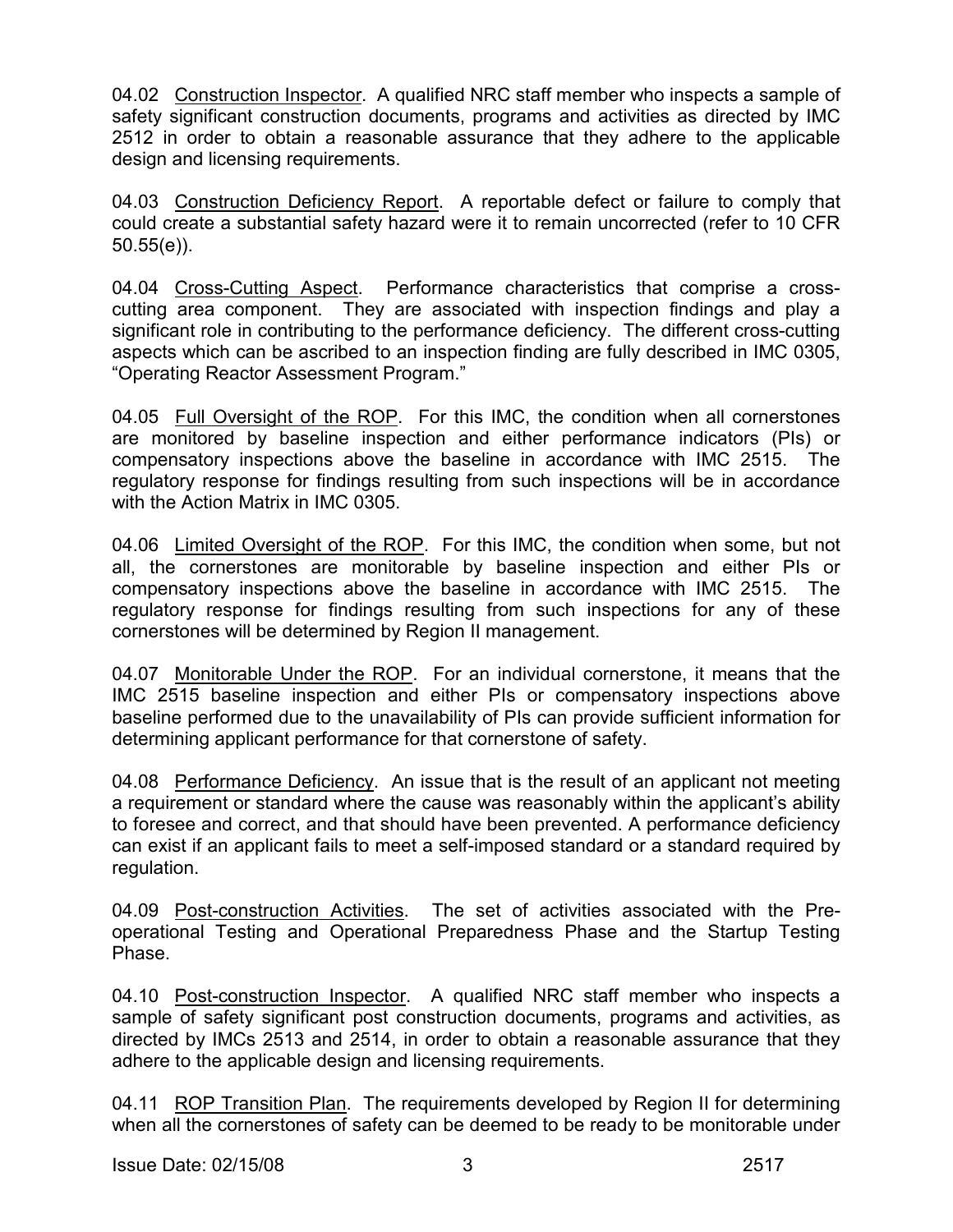the ROP. The Transition Plan mainly consists of transition matrices developed by Region II for each ROP cornerstone. Each matrix specifies the criteria which must be met for that cornerstone to be monitorable under the ROP.

# 2517-05 RESPONSIBILITIES AND AUTHORITIES

### 05.01 Director, Office of Nuclear Reactor Regulation (NRR)

- a. Provides overall program direction for the WBN Unit 2 inspection program.
- b. Develops policies, programs, and procedures for performing inspections at WBN Unit 2 within or in addition to the WBN Unit 2 inspection program.
- c. Assesses the effectiveness, uniformity, and completeness of implementation of the WBN Unit 2 inspection program.
- d. Concurs with the decision of the Regional Administrator for Region II to transition WBN Unit 2 into the full oversight of the ROP.

05.02 Associate Director for Operating Reactor Oversight and Licensing (ADRO) Directs the development of the WBN Unit 2 inspection program within the Office of Nuclear Reactor Regulation (NRR).

# 05.03 Director, Division of Inspection and Regional Support (DIRS)

- a. Manages WBN Unit 2 inspection program development within NRR.
- b. Develops and prepares revisions to this IMC and other applicable inspection program documents.
- c. Oversees regional implementation of WBN Unit 2 inspection program.
- d. Serves as the NRR contact with the Region II office for WBN Unit 2 inspection program development and implementation.

#### 05.04 Director, Division of Operating Reactor Licensing (DORL)

- a. Serves as NRR contact in regard to licensing and licensing policy issues related to the WBN Unit 2 inspection program.
- b. Assigns a Project Manager to address day-to-day matters concerning licensing issues for WBN Unit 2.
- c. Coordinates with Region II to ensure licensing efforts and the inspection program are integrated.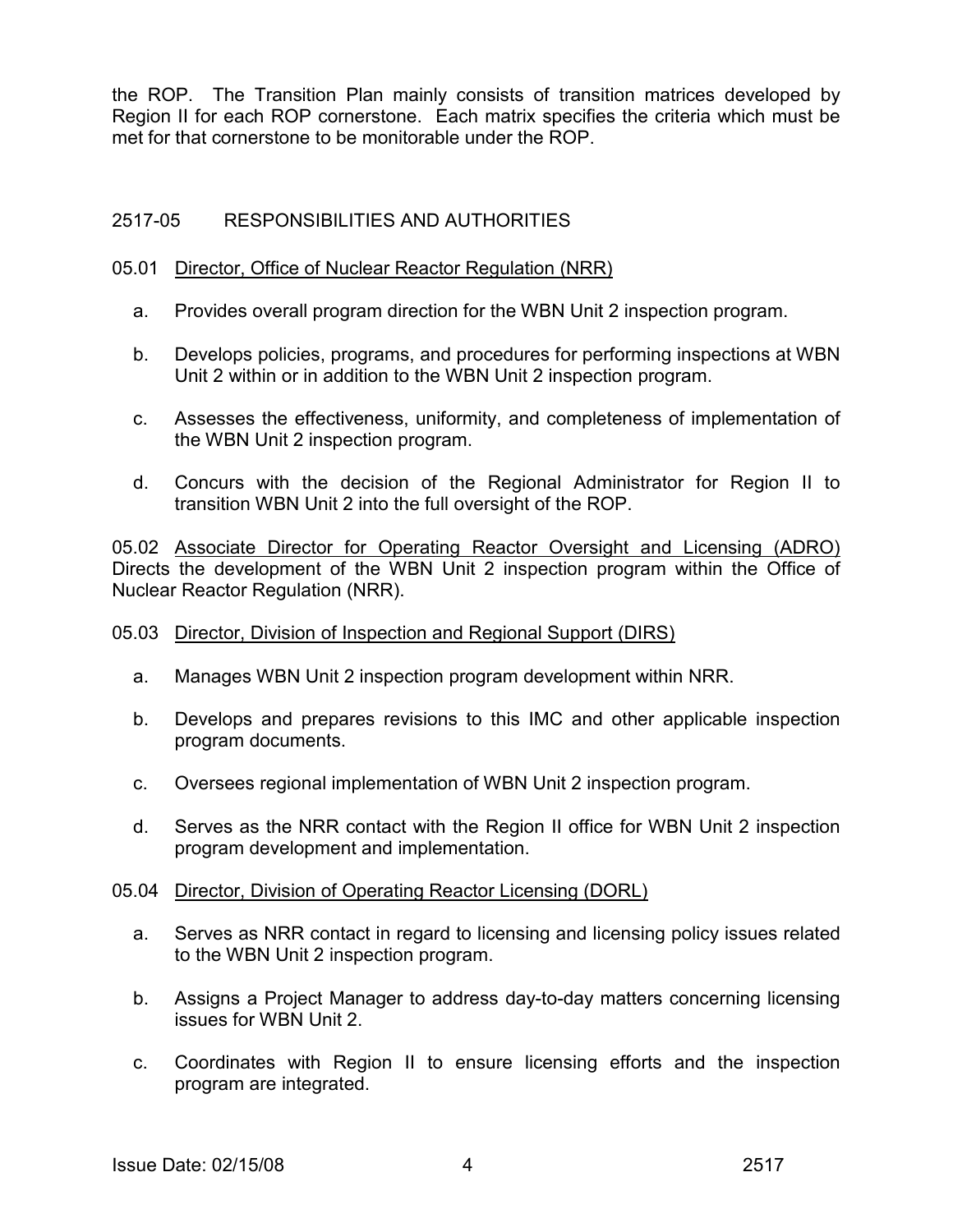### 05.05 Director, Office of Enforcement (OE)

- a. Ensures consistent application of the enforcement process to violations of NRC regulations with the appropriate focus on the severity level of the finding.
- b. Provides representatives as necessary to support the Escalated Enforcement process in order to ensure consistent application of the enforcement process.

#### 05.06 Regional Administrator for Region II

- a. Has responsibility and authority for the overall direction of the implementation of the WBN Unit 2 inspection program.
- b. Establishes contacts with applicant on inspection-related issues and any required corrective actions either directly or through the assigned Region II Branch Chiefs.
- c. Maintains contacts with NRR and the Office of Nuclear Security and Incident Response (NSIR) on inspection related issues and the overall WBN Unit 2 inspection program either directly or through the assigned Region II Branch Chiefs. Ensures routine assessment of applicant performance in restart activities is considered.
- d. Makes the decision to allow WBN Unit 2 to transition completely to the full oversight of the ROP with the concurrence of the Director, NRR.

# 2517-06 BACKGROUND AND OVERVIEW

The Tennessee Valley Authority (TVA) is the NRC-regulated applicant for the Watts Bar Nuclear Plant (WBN) located in southeastern Tennessee. The WBN site has two Westinghouse-designed pressurized-water reactors. WBN has a unique licensing history and regulatory framework. TVA received a construction permit for the unit in 1973 under 10 CFR Part 50. Construction proceeded until 1985, when Watts Bar Unit 1 (WBN Unit 1) was thought to be essentially complete and nearly ready to receive an OL, as documented in NUREG-0847, "Safety Evaluation Report Related to the Operation of Watts Bar Nuclear Plant, Units 1 and 2," through Supplement 4.

As a consequence of the identification of a large number of deficiencies shortly before the WBN Unit 1 license was expected to be issued, the Nuclear Regulatory Commission (NRC) sent a letter to TVA on September 17, 1985, requesting information under 10 CFR 50.54(f), on TVA's plans to address the deficiencies for its operating and construction activities at Watts Bar and TVA's other nuclear facilities. In response to this letter, TVA developed a Nuclear Performance Plan (NPP) to address corporate and site-specific issues, establishing programs to address a wide variety of material, design, and programmatic deficiencies. WBN Unit 2 construction was suspended at about that time, with major structures in place and equipment such as reactor coolant system piping installed. On October 13, 1999, TVA filed a request for extension of the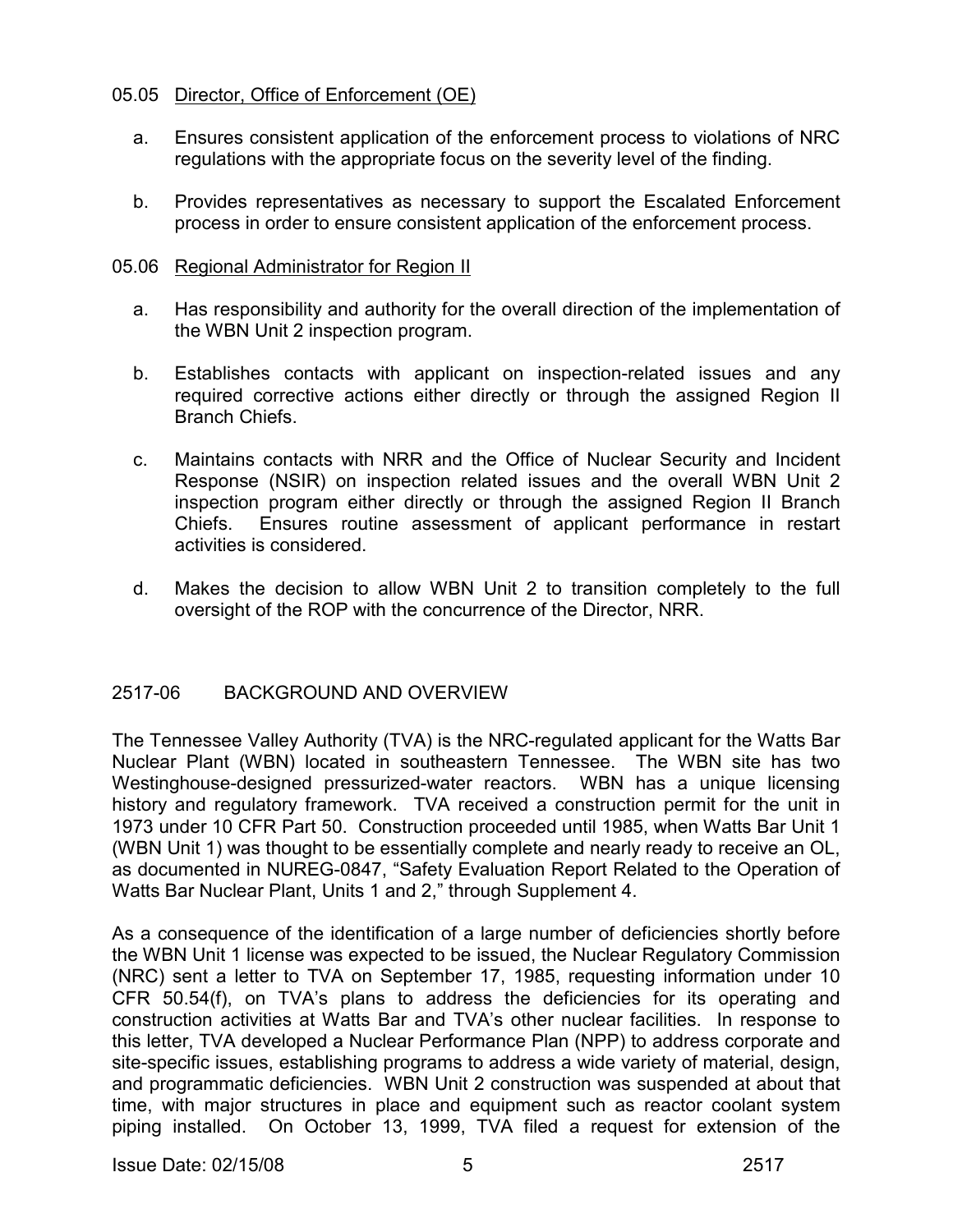completion date for Unit 2, and by letter dated July 14, 2000, TVA informed the NRC that WBN Unit 2 meets the NRC's definition for deferred nuclear plant units as described in the Commission's Policy Statement on Deferred Plants, 52 FR 38077 (Oct. 14, 1987). On October 24, 2000, the NRC issued an order extending the Unit 2 construction permit to December 31, 2010.

The NRC staff reviewed components of the NPP for WBN Unit 1 and, as documented in NUREG-1232, Volume 4, "Safety Evaluation Report on Tennessee Valley Authority: Watts Bar Nuclear Performance Plan, Watts Bar Unit 1" (January 1990), the staff endorsed the general approaches of various corrective actions. The staff determined that when implemented thoroughly, the proposed corrective actions should address the identified deficiencies for WBN Unit 1; however, no final conclusions were stated for WBN Unit 2.

TVA addressed WBN Unit 1 construction quality issues as part of the implementation of its NPP. IMC 2512 was used to ensure that WBN Unit 1 was constructed in accordance with NRC approved design and construction standards. In 1985, the NRC had completed its initial IMC 2512 inspection program for the construction of WBN Unit 1. However, the initial WBN inspection program was found to have some weaknesses, which were identified and corrected after the construction inspection program was completed for Unit 1, but before the facility was licensed. Because of the complexity of the rework activities under the NPP, the NRC implemented a "reconstitution" of the construction inspection program to verify that construction related inspections conducted after 1985 met the requirements of the IMC 2512 program. The results of this program were published in NUREG-1528, "Reconstitution of the IMC 2512 Construction Inspection Program for Watts Bar Unit 1." The staff had completed a substantial number of IMC 2512 inspections for WBN Unit 2, as well; however, TVA suspended WBN Unit 2 construction before the inspection program was completed, and the staff then suspended its licensing and inspection activities.

In a Staff Requirements Memorandum dated July 25, 2007 (ML072060688), the Commission stated that it "supports a licensing review approach that employs the current licensing basis for Unit 1 as the reference basis for the review and licensing of Unit 2," and that "Significant changes to that licensing basis would be allowed only where the existing backfit rule would be met as necessary to support dual unit operation." Licensing review guidance documents will reflect this guidance.

This IMC establishes the policy for the conduct of WBN Unit 2 inspection program covering WBN Unit 2's construction and startup process under IMCs 2512, 2513, and 2514. All aspects of the WBN Unit 2 construction project will be inspected in accordance with the Region II inspection plan and this IMC. Region II will manage all elements of the WBN Unit 2 inspections, e.g., reviews, assessment of applicant corrective actions, evaluation of findings, tracking open items, and transition to the ROP.

# 2517-07 GENERAL INSPECTION POLICY

07.01 Reconstitution of WBN Unit 2 Inspection Status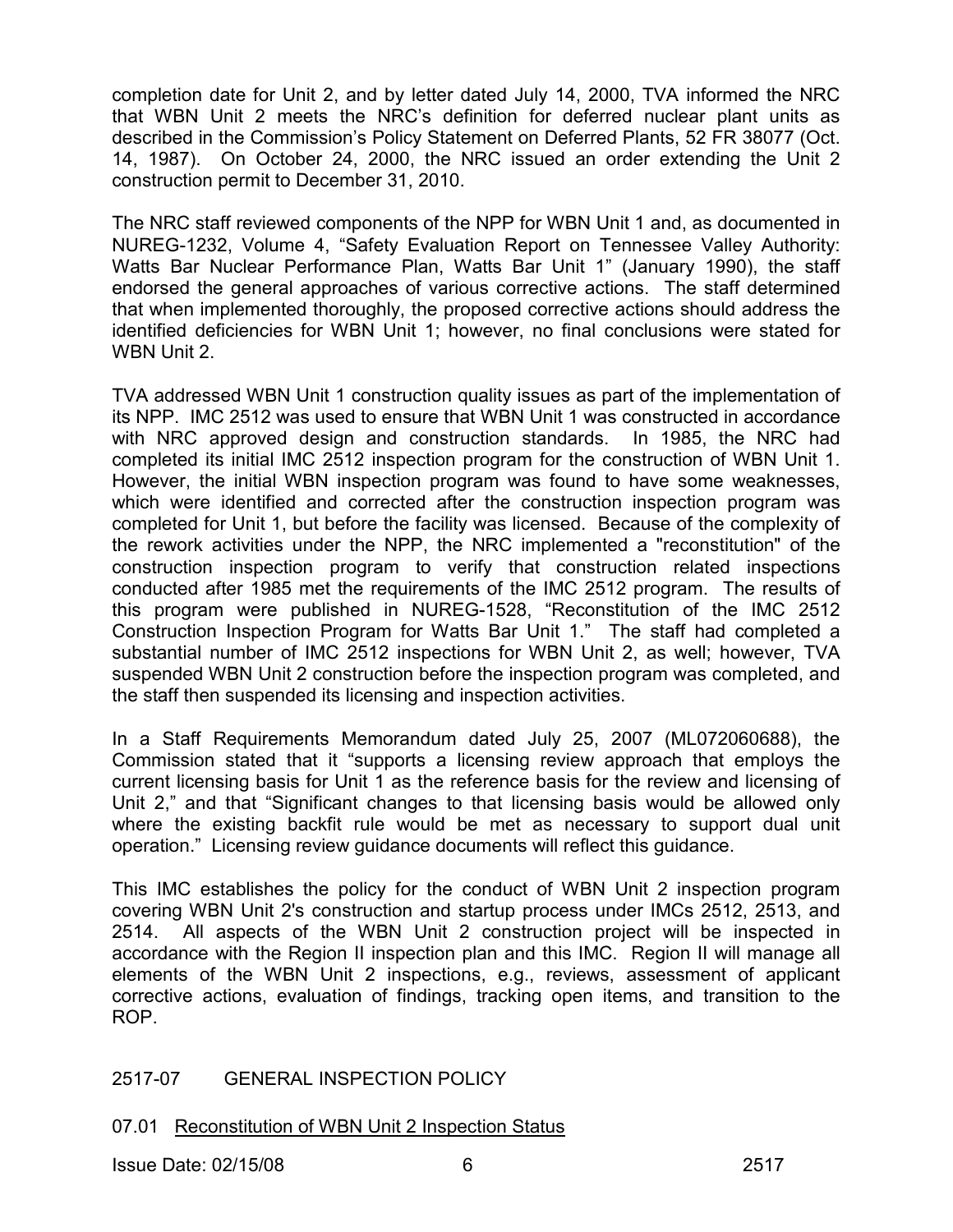In 1985, the applicant, Tennessee Valley Authority (TVA), certified to the NRC that construction of WBN Unit 1 was complete and applied for an operating license. The NRC had identified several problems with the quality of construction at the facility, and noted that TVA had initiated corrective actions to resolve these problems. However, the initial IMC 2512 construction inspection program had failed to identify all of the problems, and did not reveal the lack of depth and effectiveness of TVA's corrective actions in identifying and addressing the root causes. As a result, the NRC concluded that the initial IMC 2512 construction inspection program included some weaknesses as an overall assessment of construction quality at WBN Unit 1.

TVA responded by withdrawing the application for an operating license for WBN Unit 1, and developed a series of Corrective Action Programs (CAPs) and Special Programs (SPs) to resolve the most significant deficiencies. The NRC reviewed the CAPs and SPs, and determined that, if properly implemented, these programs should effectively address the construction deficiencies identified as important. When TVA resumed WBN Unit 1 construction activities and began implementing the CAPs and SPs, the NRC inspected the work under a series of Temporary Instructions (TIs). However, because these TIs were general in nature, they did not correlate directly with IMC 2512 Inspection Program requirements. The resulting reconstitution or correlation process was intended to verify that previously completed construction related plant inspections met the overall requirements of IMC 2512 as a basis for licensing WBN Unit 1.

Region II will conduct a reconstitution of the IMC 2512 IPs and open items (e.g., noncited violations (NCV), un-resolved items (URI), construction deficiency reports (CDR), violations (VIO)) for WBN Unit 2. The goals of the reconstitution process will be to compile data on previous inspections at WBN Unit 2 and combine those historical inspection results with planned inspections to demonstrate that the IMC 2512 inspections are completed. The applicable IPs are listed in IMC 2512, Appendix I. In addition, the open items identified during the reconstitution will be inspected for completion. The reconstitution results will be documented in the quarterly WBN Unit 2 construction resident inspector report.

Region II will provide each assigned inspector with the information required to perform the reconstitution for the historical inspection results needed to complete an inspection procedure. Information provided will include a historical library of previous construction inspection reports, database of inspection findings/open items, and other related documentation. Prior to closing an IP, Region II will verify that the NRR licensing reviews in areas related to that IP are complete.

Allegations identified during the construction and completion of WBN Unit 1 will be reviewed to determine applicability and potential impact to the WBN Unit 2 historical construction inspection results. In addition, all WBN allegations in the Allegation Management System will be reviewed during the reconstitution of the inspection program to determine if additional inspections are needed. Operating experience from WBN Unit 1 will be reviewed for indications of problems with design or construction that could impact WBN Unit 2.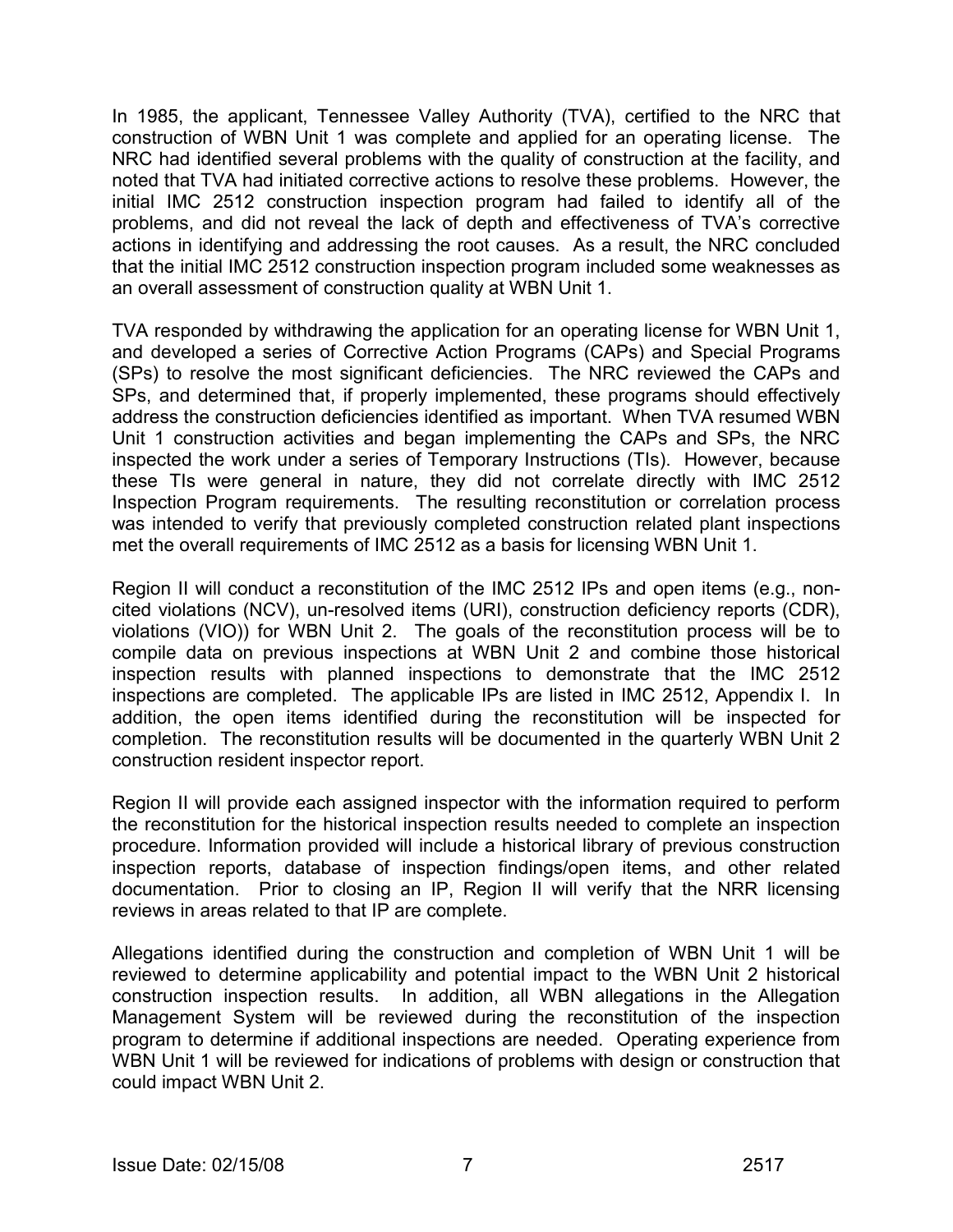If documented inspection results do not provide adequate assurance that an IMC 2512 inspection procedure can be completed, NRC Region II management will make a caseby-case decision concerning an alternative means to establish that the requirements had been satisfied.

Construction Phase TIs will not require reconstitution and will be completed. A significant amount of previous NRC inspection of construction activities associated with WBN Unit 2, especially prior to 1985, has occurred. However, very little actual inspection of applicant activities associated with SPs and CAPs for WBN Unit 2 has occurred. Additionally, following completion of actions associated with each of the CAPs and SPs for Unit 2, the applicant will make a closure package available to the NRC. That closure package should address each of the line item requirements identified in the TIs. These TIs are listed in Appendix A. Region II will review the packages against the TIs, verify the actions specified adequately address the related TI, and perform inspections of selected items to verify that the actions specified were completed.

Region II will reconstitute the WBN Unit 2 open items list for generic issues (such as NRC Generic Letters and Bulletins), CDRs, and previously documented compliance issues. These open items will be inspected for completion and closure will be documented in an inspection report.

# 07.02 Inspection Program Scheduling and Planning

- a. Region II will develop a site-specific inspection plan and schedule (IP&S) to complete the inspections required by IMC 2512, IMC 2513, and IMC 2514; open TIs; and open NRC generic communications such as Generic Letters and Bulletins. This schedule will take into account IPs determined to be complete by the reconstitution effort, discussed in Section 07.01. The IP&S should attempt to minimize the number of inspections by grouping similar issues and programs together. In addition, it should provide sufficient flexibility for rescheduling inspections to accommodate applicant schedule changes. The IP&S will use RPS and other specific tools to accomplish its purposes.
- b. Region II will coordinate with NRR to verify that IP&S provides sufficient oversight for construction activities. Region II and NRR will coordinate inspection and licensing activities to ensure that both efforts reflect the accepted facility design and as-built condition. Inspection results identifying differences between the as-built plant and the licensing basis will be communicated to NRR. Differences between the as-built plant and the licensing basis may require additional NRR licensing reviews. Similarly, NRR will notify Region II if licensing reviews indicate additional inspections are required.
- c. Region II can increase the sample sizes of IPs or TIs as appropriate without NRR concurrence if budgeted resources will still envelope the estimated resources to be expended after allowances for any alterations are made.
- d. IP&S should allow for additional inspections that may be identified by Region II or NRR. Region II will establish tracking mechanisms for the large number of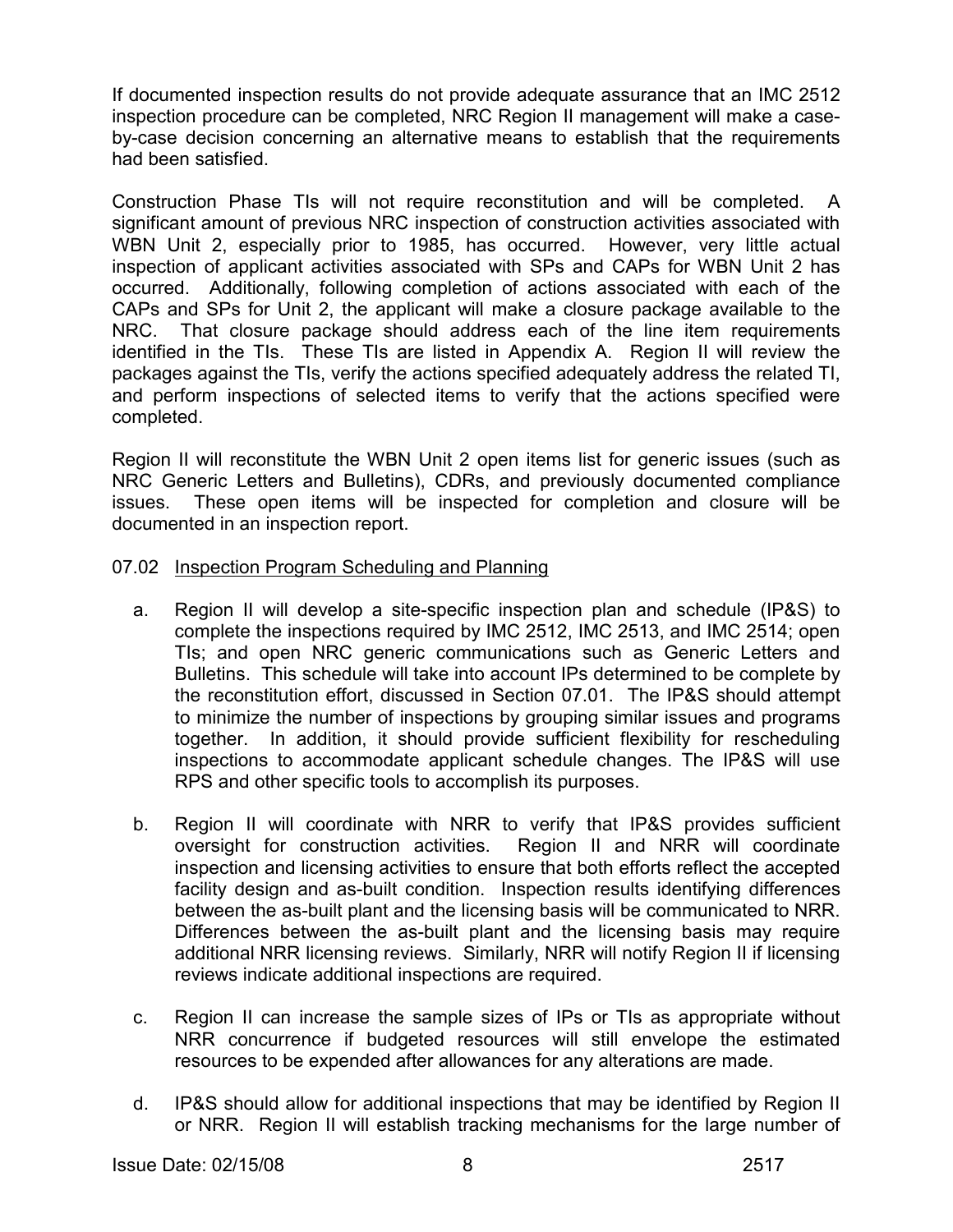historical open items and CDRs that will initially be open and whose tracking numbers make them unsuitable to track using the RPS. New items such as NCVs, URIs, CDRs, and VIOs will be tracked using Reactor Programs System (RPS).

 e. Region II will identify and implement changes to the inspection plan based on the results of the WBN Unit 2 assessment process discussed in Section 2517- 11.

# 07.03 Inspection Policy and Scoping

- a. The IP&S should identify the applicant's program areas, major modifications, regulatory issues (e.g., applicant's resolution of CAPs and SPs from the Nuclear Performance Plan implementation on WBN Unit 1 and resolution of generic issues after 1985), and generic and open items that are being verified by an inspection, when the inspection will be performed, and the relevant IPs or TIs from those listed in Appendix A of this IMC. The IPs to be utilized will be reactivated if previously archived. The following IMC 2512 IPs will not be activated because they were determined to not be applicable to WBN Unit 2:
	- IP 35051, Site Erected RV QA Procedures
	- IP 47051, Containment (Post-Tensioning) Procedure Review
	- IP 47053, Containment (Post-Tensioning) Work Observation
	- IP 47055, Containment (Post-Tensioning) Record Review
	- IP 50082, Site Erected RV Procedures (Mechanical)
	- IP 50083, Site Erected RV Work Observation (Mechanical)
	- IP 50085, Site Erected RV Record Review (Mechanical)
	- IP 55092, Site Erected RV Work Observation (Welding and NDE)

 Prior to reactivating any archived TIs, it must be determined whether their original issues were resolved or are not relevant anymore. If either is the case, then Region II will close out the TI without reactivating it.

- b. Region II will manage and coordinate the WBN Unit 2 inspection program, required technical support, and the verification that inspection hours are being properly charged.
- c. The IP&S will address inspections for IMC 2512, IMC 2513, and IMC 2514. In addition, it will also address additional inspections identified by Region II management to address construction issues and NRR during the licensing review, and the transition of WBN Unit 2 into the full oversight of the ROP.
- d. The IP&S will include inspections to verify that the applicant's processes for identifying, tracking, and resolving problems at WBN Unit 2 are adequate.
- e. This IMC will establish the justification for allowing each cornerstone to be monitored by the ROP. Region II will develop a Transition Plan based on the Transition Matrices for the cornerstones so that the major steps are identified and defined (refer to Section 2517-12).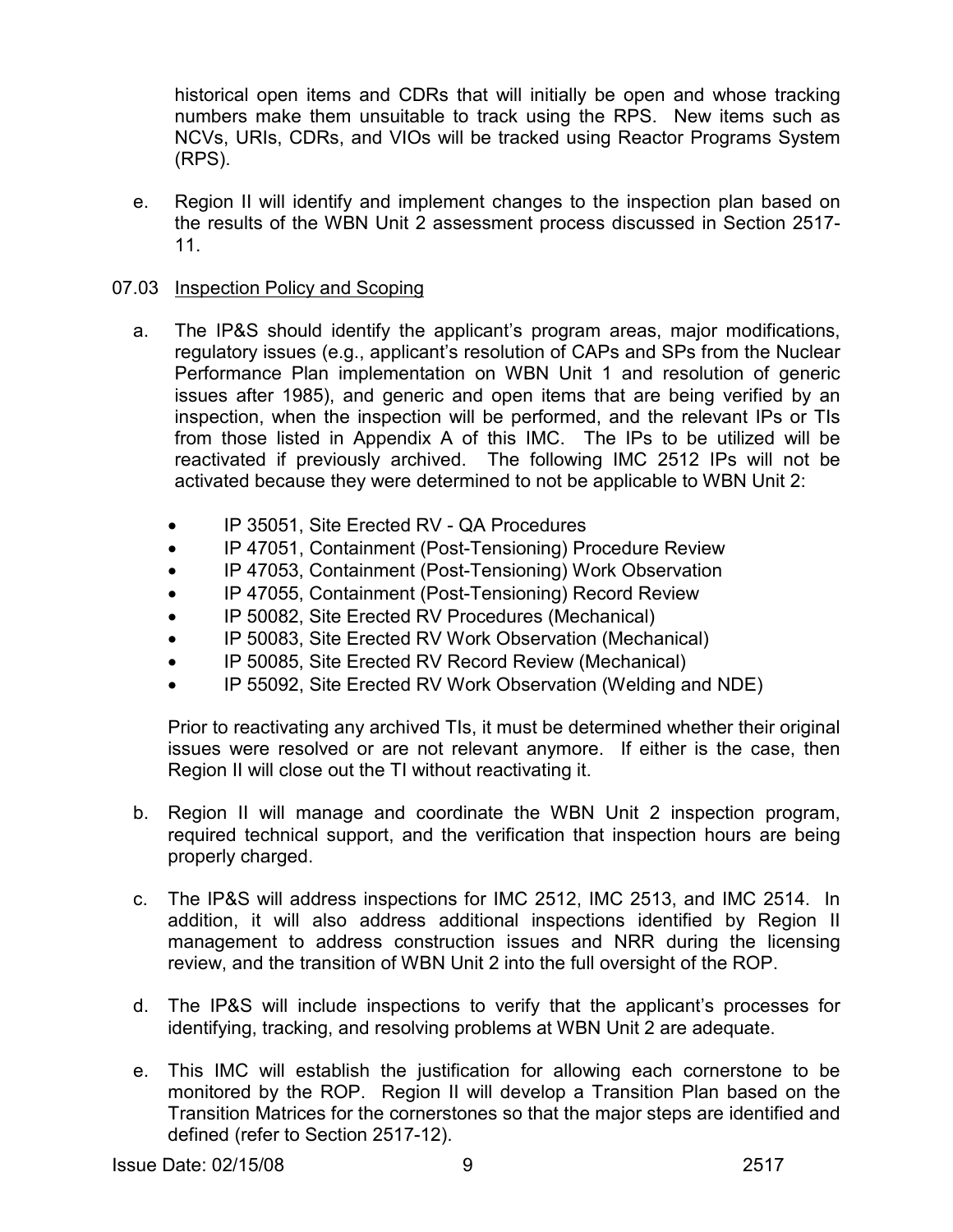f. The IP&S will either refer to or include the detailed Transition Matrices to be developed by Region II for the seven cornerstones of safety.

# 07.04 Use of Inspectors

- a. Region II should assign inspectors based on their qualifications. Specific qualification requirements for the construction inspectors are discussed in Section 2517-09. Generally, resident inspectors should verify applicant performance for all general activities while the regional specialists should perform more specialized activities (technical reviews associated with specific types of inspections for each specialist).
- b. Programs and procedures should be reviewed once a performance problem is identified to ensure the applicant determines the cause and extent of condition. Inspectors will focus on the applicant's efforts to implement long-term resolutions.

# 2517-08 BASIC REQUIREMENTS/POLICY FOR INSPECTION PROGRAM

This section provides the basic requirements and policy for the WBN Unit 2 construction inspection program. It also identifies certain exceptions to the requirements of IMC 0040, IMC 2512, IMC 2513 and IMC 2514 and offers alternate approaches to meet their intent. Although this section discusses three different phases of inspection (construction, preoperational testing and startup testing), all inspections for a particular phase do not need to be completed before entering the next phase.

08.01 Level of Effort. The level of effort will be determined by Region II in its IP&S. The IP&S will take into account the total estimated resources allotted in the budget developed jointly by Region II and NRR. Inspectors should charge to the IPs, TIs and activity codes listed in Appendix A. Every applicant program, (e.g., CAP or SP) affecting either SSCs in a single system or multiple systems, will be inspected per the following:

- a. For each applicant program, inspect its programmatic aspects only once. This inspection should review the implementing administrative processes to ensure that quality assurance is instilled in the program. All applicant CAPs and SPs are listed in Attachment 2 of the WBN Unit 2 Reactivation letter dated August 3, 2007 (Reference 1 in Section 13 of this IMC). If the programmatic aspects of a program were previously verified by NRC inspections for WBN Unit 1, then that program does not have to be re-verified for WBN Unit 2 if it has not been altered, there is no potential impact on the program as a result of changing the vendor, and the NRC determines that the program is acceptable for WBN Unit 2.
- b. An appropriate number of representative samples of the results of the implementation of each applicant program shall be inspected for safetysignificant SSCs, including any interfacing non-safety-significant SSCs. The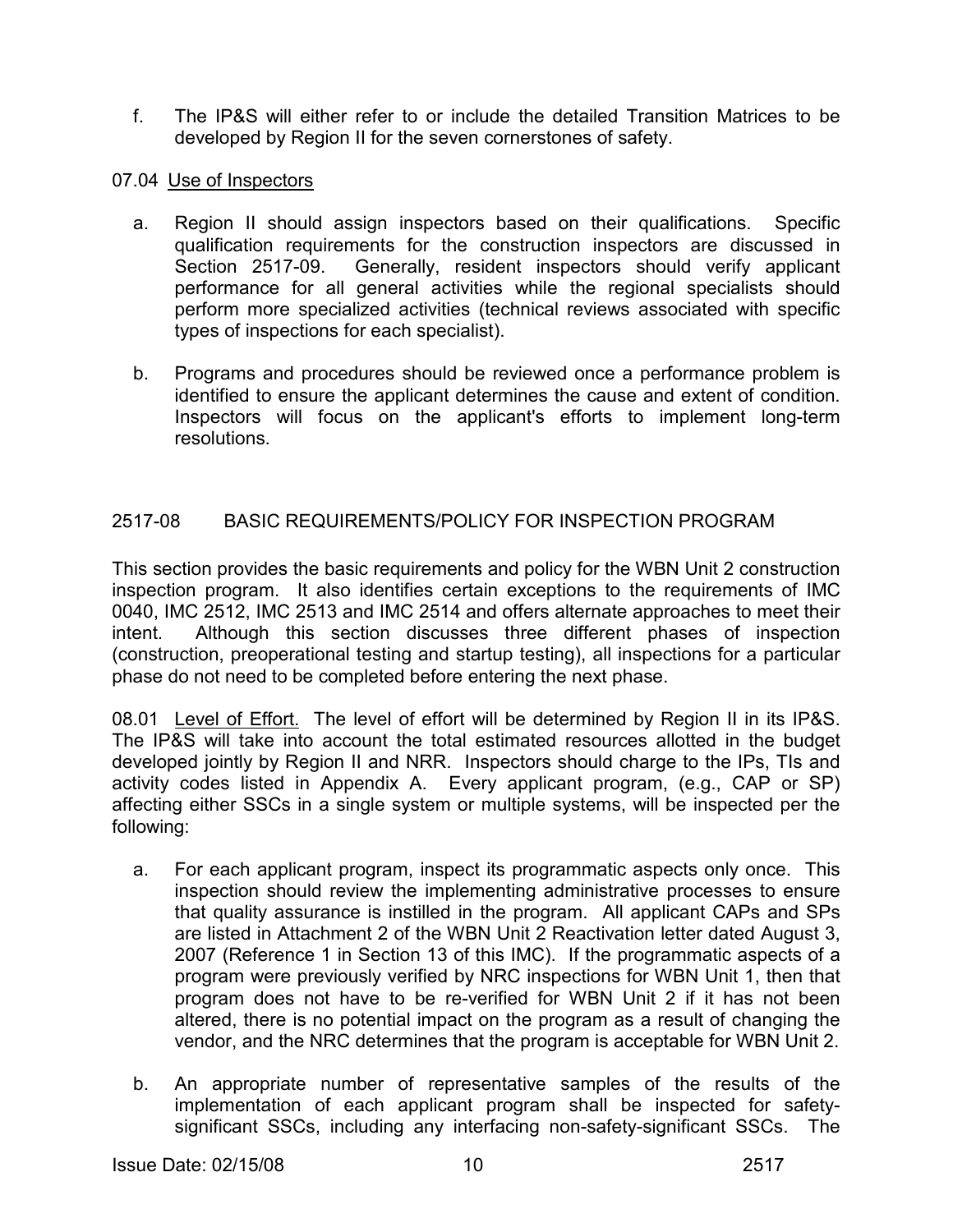goal can be achieved by inspecting the SSCs for one system or several systems in which changes were made due to the implementation of an applicant CAP or SP. The acceptance criteria for those results for each CAP or SP will be as stated in the respective package, test procedure verifying the functionality of the results, or in the basis document for the program. Region II WBN Unit 2 project management will approve alternate inspection approaches where standard inspections are impractical.

08.02 Implementation of IMC 0040, IMC 2512, IMC 2513 and IMC 2514. The WBN Unit 2 construction inspection program will comply with the requirements delineated in IMC 0040 for document preparation, IMC 2512 for construction inspection activities, IMC 2513 for preoperational testing inspection activities and IMC 2514 for startup and testing inspection activities, using the alternate approaches described below.

- a. The WBN Unit 2 construction inspection program guidance documents used to implement this program, such as IMCs, IPs and TIs, will not be updated prior to issuance.
- b. Since the archived IPs and TIs are not being revised, their format will not comply with the current requirements of IMC 0040.
- c. Some of the organizational codes referenced in the construction inspection documents may not be current. A cross-reference file on the WBN Unit 2 Web Page will identify the correct organizations responsible for the different WBN Unit 2 construction inspection activities. If after using the cross-reference, questions remain regarding the correct responsible organization, the inspector should contact the Division of Construction Projects (DCP) or the WBN Unit 2 Project Manager for direction.
- d. Some of the references listed in the construction inspection documents may no longer be valid. In order to meet the intent of Section 05.04 of IMC 0040, a cross-reference file on the WBN Unit 2 Web Page will provide the correct references to use. In addition, the inspector can consult Attachment 1 of reference 1. This attachment discusses the applicability of the various Regulatory Guides for WBN Unit 2 along with the corresponding level of compliance. The inspector may also seek clarifications regarding the correct reference documents used at WBN Unit 2 in the current revision of the Watts Bar Operating License application Final Safety Analysis Report. If questions regarding the correct references to use still persist, the inspector is directed to contact DCP or the WBN Unit 2 Project Manager for direction.
- e. An alternate approach to Section 07.03 of IMC 0040 will be used for the WBN Unit 2 construction project. The TIs that had been previously utilized during WBN Unit 1 construction will be reopened for use at WBN Unit 2. These TIs may remain open for longer than 24 months if necessary, in order to accommodate the construction schedule of WBN Unit 2. In cases where technical help is needed and the technical contacts listed in the TIs are no longer available, the inspectors should contact DCP or the WBN Unit 2 Project Manager for guidance.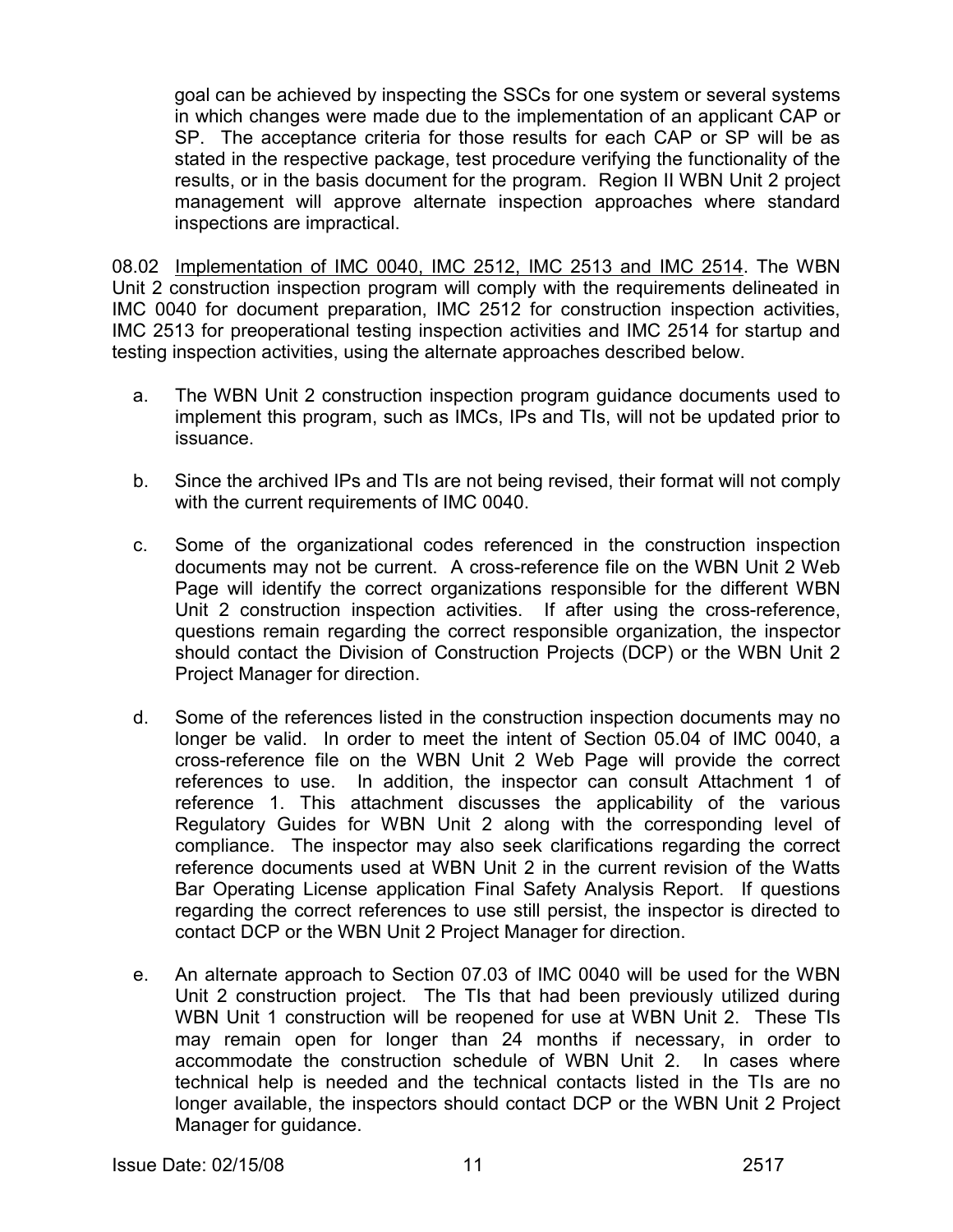- f. Some of the processes listed in the construction IMCs are no longer utilized. In this case, the alternate processes described in this IMC should be used. An example of that is Section 2517-11 of this IMC which provides an alternate applicant performance assessment to the Systematic Assessment of Licensee Performance (SALP). If after reviewing this chapter questions remain regarding a specific process, the inspector is directed to contact DCP or the WBN Unit 2 Project Manager for guidance.
- g. To the extent practical, IMC 2512 will be used to perform inspections during the construction phase of the WBN Unit 2 project. The reconstitution effort described in Section 07 of this IMC may result in some deviations from the requirements of IMC 2512. This may be due to the inability to find specific inspection reports and/or the practicality to perform certain inspections. In these cases, Region II management will make a case-by-case decision regarding acceptable alternate means to establish that the requirements have been satisfied. An example of an acceptable justification may be a WBN Unit 1 inspection report for a similar activity. In all cases, the intent of IMC 2512 will be met.
- h. The NRC does not plan to implement the Construction Appraisal Team (CAT) inspection program described in IMC 2512, Section 08.01 for WBN Unit 2.
- i. Consistent with the exceptions identified above, IMC 2513 and IMC 2514 will be used in their entirety to perform inspections during the preoperational testing and operational preparedness phase and the startup testing phase of the WBN Unit 2 project.
- j. Except for the exceptions identified above, IMC 2514 will be used in its entirety to perform inspections during the startup testing phase of the WBN Unit 2 project.

# 2517-09 INSPECTOR TRAINING AND QUALIFICATIONS

Only staff members who have been previously qualified as inspectors through IMC 1245 or IMC 1252 will be qualified to this section. The training completed by fully qualified inspectors combined with their field experience can be used, at management's discretion, to establish equivalency for many of the activities specified herein. The initial training and qualification requirements are divided into two phases: the construction phase and the post construction phase. Refresher and continuing training activities are required as a means for updating and maintaining qualification to keep up-to-date on changes to the inspection program and as a result of lessons learned from industry events and agency activities. Just-in-time training and additional specialized training may also be required to support critical inspection activities. Detailed requirements are listed in Appendix D.

# 2517-10 INSPECTION FINDINGS AND ENFORCEMENT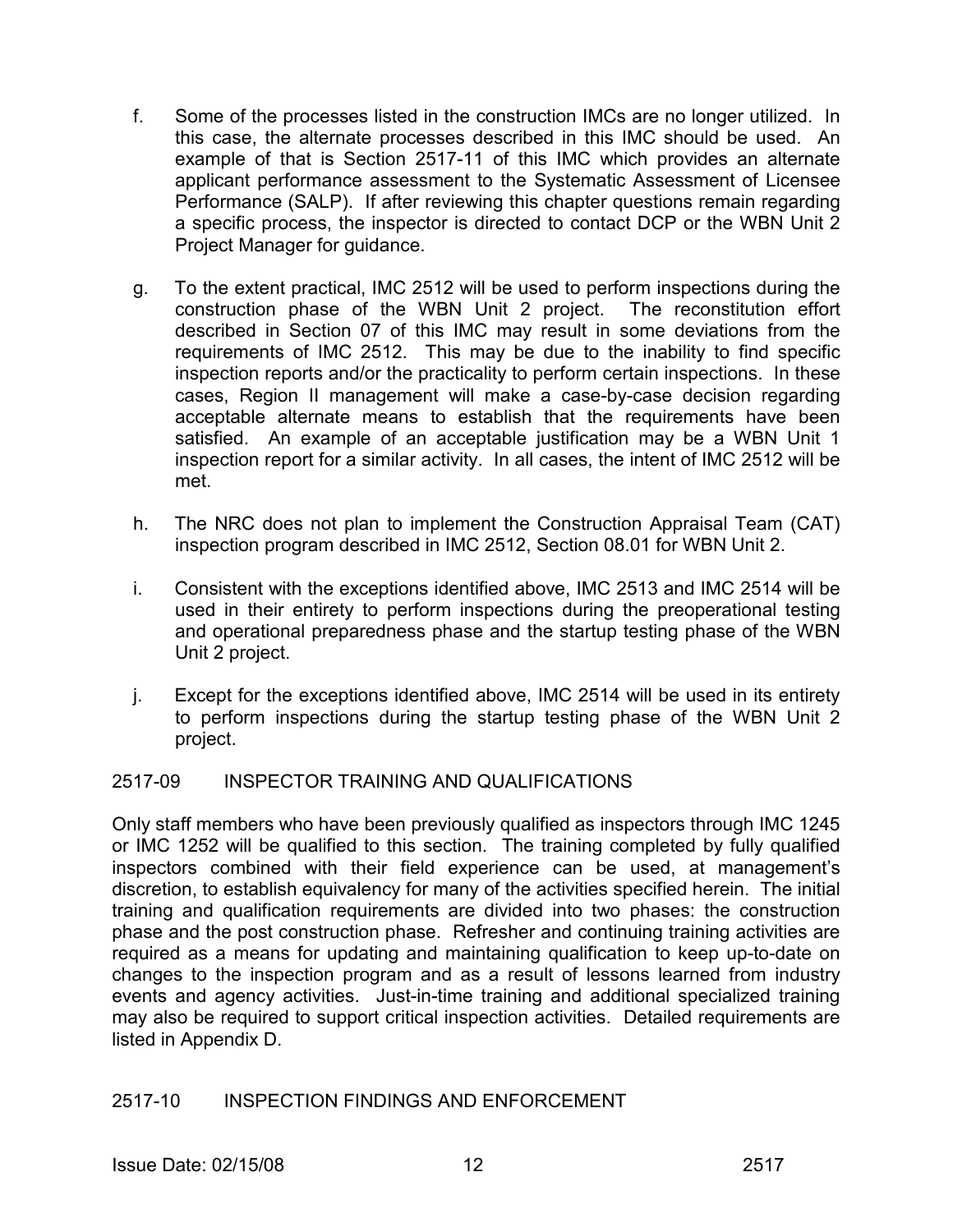10.01 Reports. Routine WBN Unit 2 construction inspection reports will be issued on a quarterly basis. Appendix B will be used to evaluate and document construction inspection observations and to classify them as findings, if appropriate, after they have been placed in context and assessed for significance. The findings will then be categorized as violations (VIO), non-cited violations (NCV), minor violations, open items, or unresolved items.

Traditional enforcement will be in effect for the construction of WBN Unit 2 until a specific cornerstone is transitioned to the ROP as discussed in IMC 2517-12. Findings from inspections will be processed in accordance with 10 CFR Part 2 and applicable enforcement guidance using traditional enforcement tools, e.g., the use of severity levels and civil penalties as appropriate. The determination of the severity level of an apparent violation should consider its significance per Appendix B, Section 05, and the Commission's current Enforcement Policy.

10.02 Cross-cutting Aspects. Inspectors will use the applicable guidance in IMC 0305 Section 06.07 to review inspection findings to identify the cause(s) associated with the cross-cutting areas, if any exists. The inspectors should identify the cause(s) that provide(s) the most meaningful insight into the performance deficiency and document it with the associated finding in the Inspection Report (IR). The inspectors will use the cross-cutting aspects defined in IMC 0305.

10.03 NRC Identified and Self-revealing NCVs. NRC identified NCVs will be documented in an IR but will not be closed based on the applicant entering them into their CAP. Self-revealing NCVs will be treated in the same manner as NRC identified NCVs. The NCVs will be kept open in RPS pending a followup inspection to verify the adequacy of the applicant's corrective actions. The results of the followup inspection will be documented in an IR and the respective RPS open item will be closed. This exception to the Enforcement Policy is to provide an auditable trail for more than minor NRC identified violations during construction to support the final licensing decision.

10.04 Applicant-identified NCVs. The NRC will consider not issuing an NOV for applicant-identified items that would fall into the severity level IV category and if the NCV criteria are met. This consideration will be based on the results of the NRC's review of the applicant's corrective action program to be conducted in early 2008. Applicant-identified violations that are severity level III or higher will be documented in an Inspection Report and a NOV will be issued. Applicant-identified violations are those items found through their own efforts rather than NRC inspections. The NRC will sample these items for documentation in the corrective action program, adequacy of extent of condition reviews, and appropriate resolution.

Applicant-identified NCVs will be documented in Section V.X2 of the report. The documentation will include the requirement(s) violated, describe how it was violated, identify the applicant's corrective action tracking number(s), and provide a very brief justification why the violation is not greater than severity level IV. Section V.X2 must include the following introductory paragraph:

"The following violations of very low safety significance were identified by the applicant and are violations of NRC requirements which meet the criteria of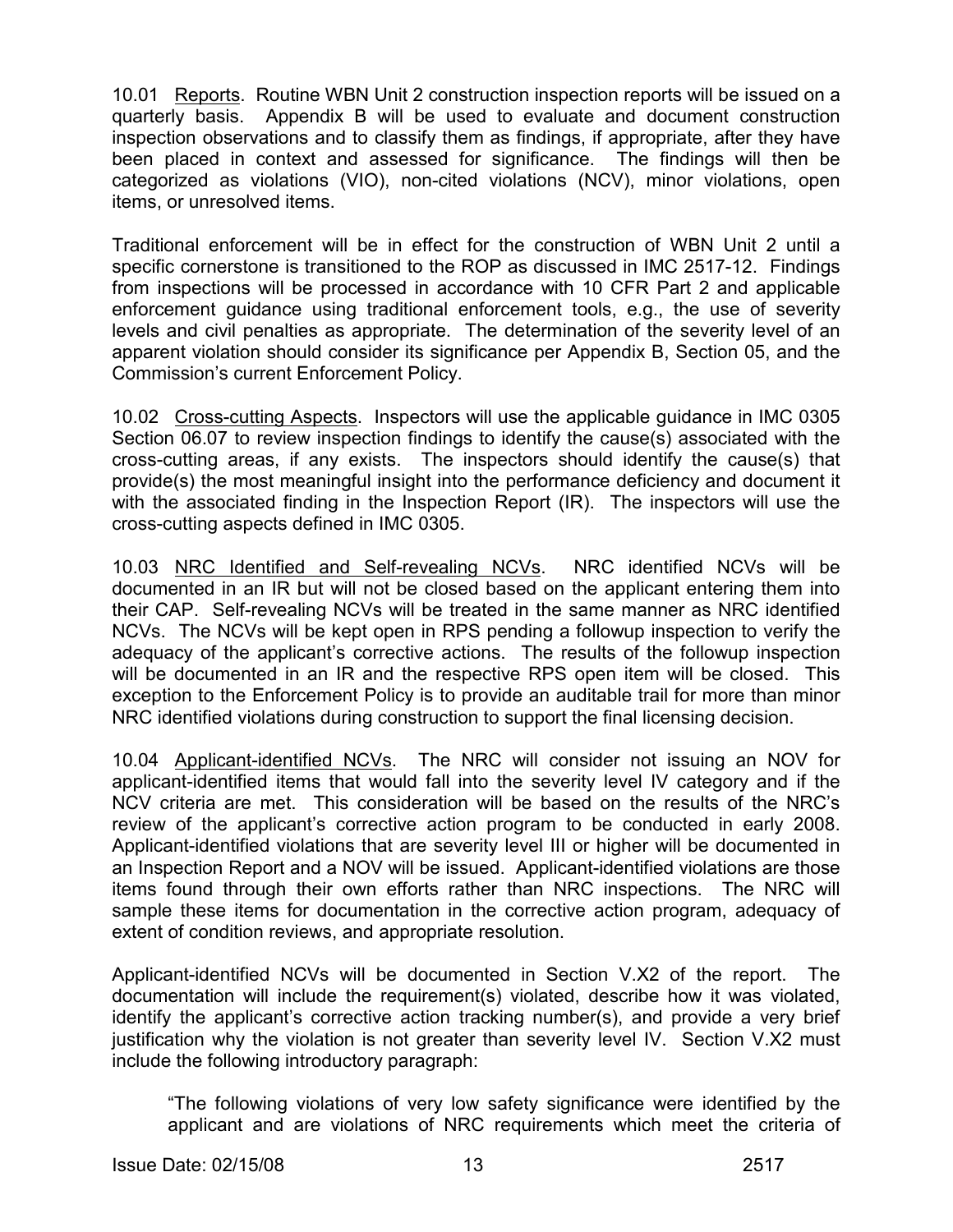Section VI of the NRC Enforcement Policy for being dispositioned as a Non-Cited Violation."

10.05 ROP Findings. For those cornerstones monitorable by the Reactor Oversight Process (ROP), any noncompliances will be documented and reported under IMC 0612. The significance of noncompliances will be assessed in accordance with the significance determination process (SDP) per IMC 0609. Any findings will be dispositioned in accordance with the ROP for such cornerstones with enforcement of these findings being handled in accordance with Commission's current Enforcement Policy.

10.06 The same inspection report may include noncompliances assessed by Appendix B, if the ROP is not applicable, and noncompliances assessed by IMC 0612, if its cornerstone is monitorable by the ROP.

# 2517-11 ASSESSMENT

11.01 Overall Assessment Process. Applicant performance will be reviewed over a 12-month period. The 12-month assessment period will be January 1 through December 31 of each year. The assessments will be based on the findings and conclusions documented in NRC IRs. Overall applicant performance will be based on Severity Level I, II, and III violations and substantive cross-cutting issues.

11.02 Performance Reviews. The assessment process consists of a series of reviews which are described below.

- a. Quarterly Review. The resident inspectors and Chief, Construction Projects Branch 3 (CPB3) will conduct a quarterly review using the inspection findings and inspection report conclusions compiled over the previous twelve months. The review will be conducted within five weeks after the conclusion of each quarter of the annual assessment cycle. An assessment follow-up letter will be issued if the quarterly review results in changes to the inspection plan. If required, the assessment follow-up letter should be issued within two weeks after completing the quarterly review.
- b. Mid-Cycle Review. Region II will conduct mid-cycle reviews using documented inspection findings and inspection report conclusions compiled over the previous twelve months. The output of the mid-cycle review is a mid-cycle letter.

In preparation for the mid-cycle review, Region II will prepare a summary of all inspection findings (including associated cross-cutting aspects) and documented conclusions related to applicant performance conducting special programs, a summary of open allegations, and proposed inspections.

The mid-cycle review is chaired by the DCP Division Director. The Chief, CPB3, should take the lead in presenting the overall results of the review to the division director. The DCI branch chiefs shall coordinate with the Chief, DCP3, to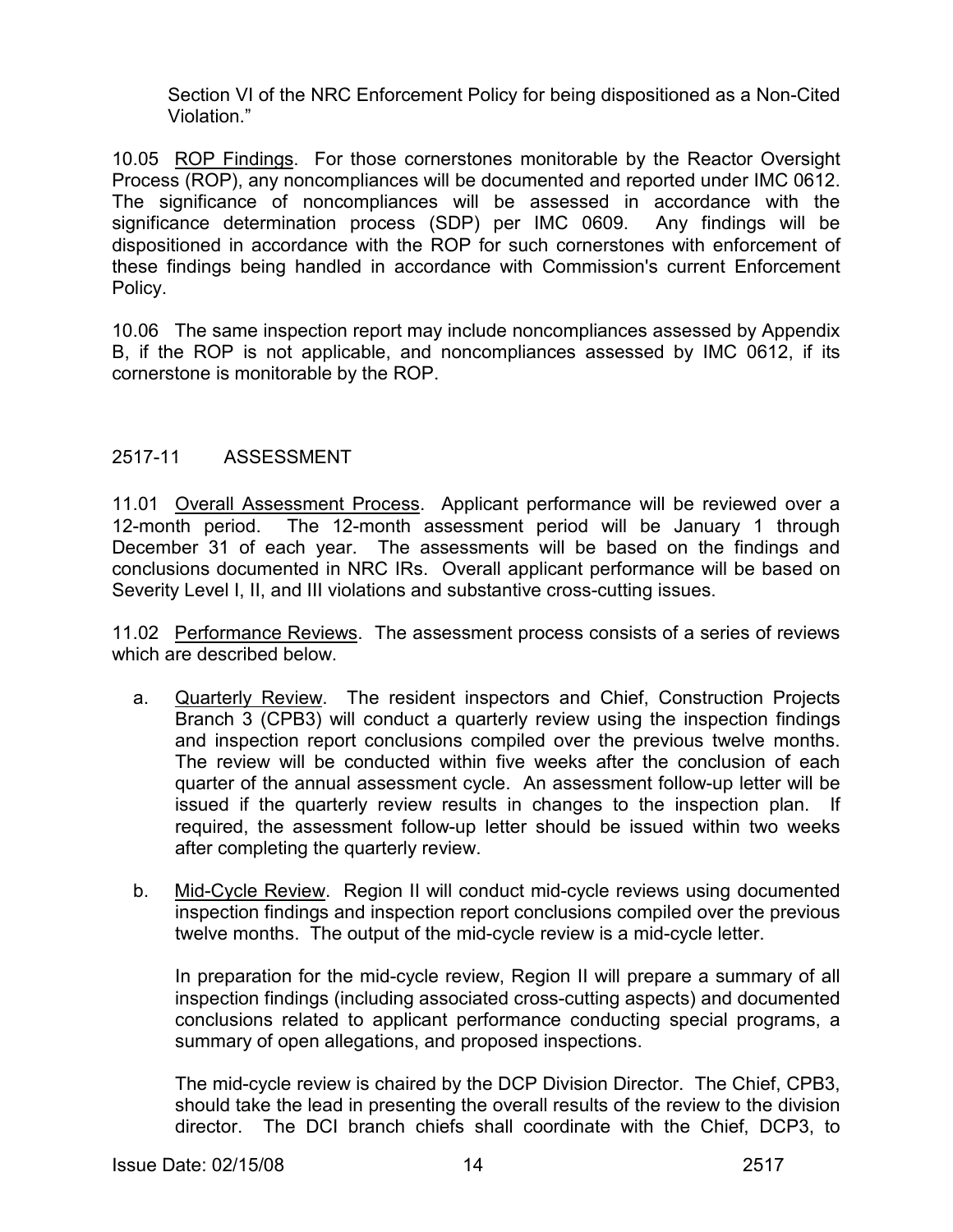provide adequate support for the presentation and development of the inspection plan. Other participants shall include applicable resident inspectors and a representative from the Division of Inspection and Regional Support (DIRS). Additional participants may include the regional allegations coordinator or the agency allegations advisor, and any other additional resources deemed necessary by the regional offices. The following representatives should also participate if there are pertinent performance issues that should be factored into the performance assessment: senior representatives from the Division of Operating Reactor Licensing, Office of Investigations, Office of Enforcement, Office of Nuclear Security and Incident Response, and Office of Research

The mid-cycle letter shall be issued within nine weeks of the end of the completion of the second quarter assessment period. Refer to IMC 0305 Section 06.02.c for examples of the types of items to be included in the letter.

 c. End-of-Cycle Review. Region II will conduct an end-of-cycle review using documented inspection findings and inspection report conclusions compiled over the previous twelve months. This review incorporates activities from the midcycle and quarterly reviews.

In preparation for the end-of-cycle review, Region II will prepare a summary of all inspection findings (including associated cross-cutting aspects) and documented conclusions related to applicant performance conducting special programs, a summary of open allegations, and proposed inspections.

The end-of-cycle review is chaired by the Region II Deputy Regional Administrator for Construction or his/her designee. The Director, DCP, and/or Chief, DCP3, present the results of the annual review to the Deputy Regional Administrator for Construction (or designee). The DCI branch chiefs shall coordinate with the Chief, DCP3, to provide adequate support for the presentation and development of the inspection plan. Other routine participants should include DRP and DRS branch chiefs, applicable regional and resident inspectors, a representative from the Division of Inspection and Regional Support (DIRS), the regional Allegations Coordinator or the Agency Allegations Advisor, and any other additional participants deemed necessary by the regional offices. The following representatives should also participate if there are pertinent performance issues that should be factored into the performance assessment: senior representatives from the Division of Operating Reactor Licensing, Office of Investigations, Office of Enforcement, Office of Nuclear Security and Incident Response, and Office of Research.

The annual assessment letter shall be issued within nine weeks of the end of the assessment cycle. Refer to IMC 0305 Section 06.02.d for examples of the types of items to be included in the letter.

11.03 Annual Meeting with Applicant. Region II will conduct an end of cycle public meeting in the vicinity of the plant to communicate the results to the local stakeholders. Region II will coordinate with NRR for their participation in the meeting. This meeting should be conducted within 16 weeks of the end of the cycle. Region II will use the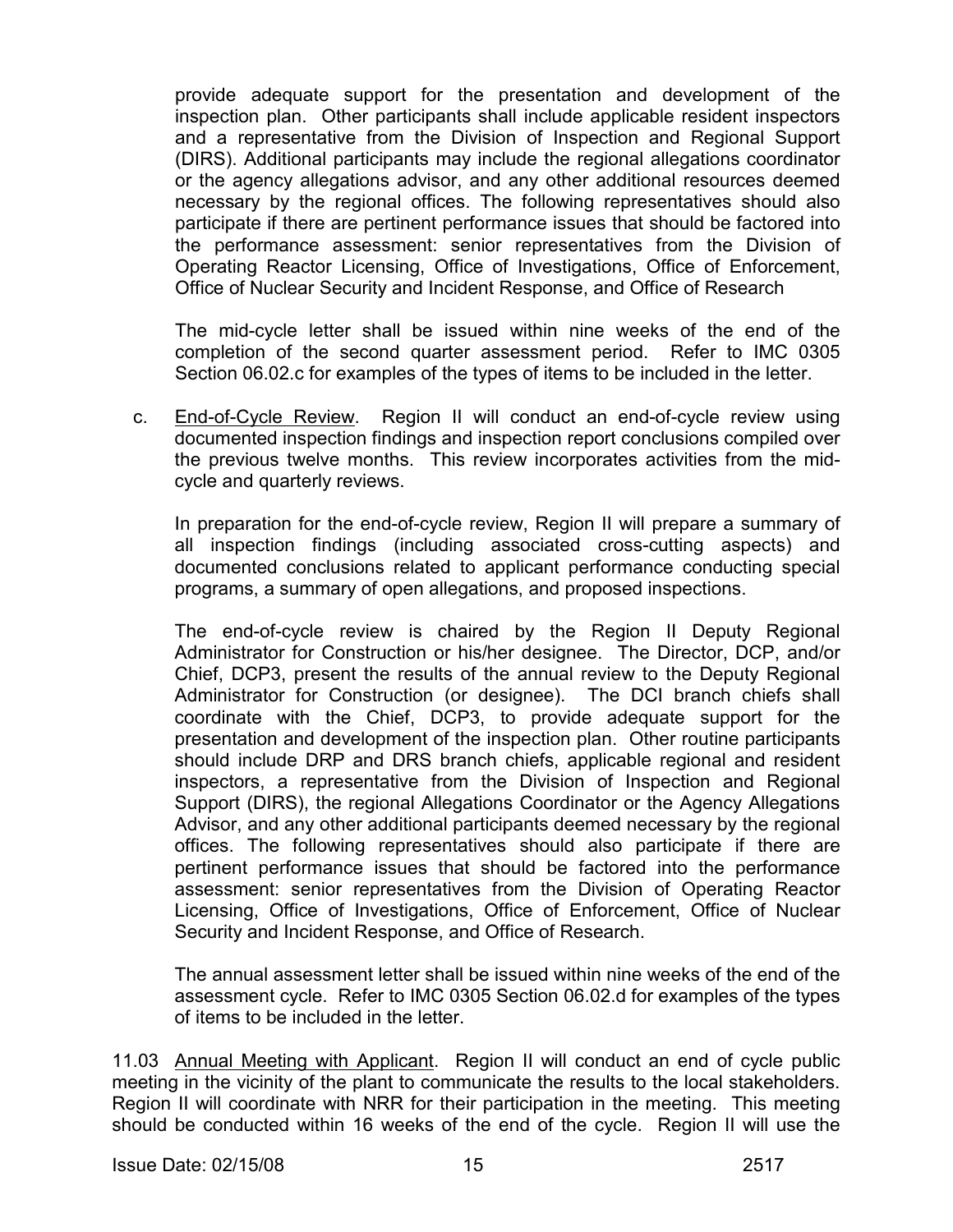applicable portions of IMC 0305 Section 06.04 as guidance for conducting this meeting. The WBN Unit 2 annual meeting will be held separately from the WBN Unit 1 annual meeting.

11.04 Assessment Areas. The following assessment areas and associated attributes will be used to assess WBN Unit 2 performance. Depending on the stage of the construction project, not all assessment areas would be applicable during a given assessment period.

- a. Quality Assurance Program. The requirements of the quality assurance program are effectively implemented.
- b. Management Oversight and Control
	- 1. Construction Activities. Construction activities are conducted in accordance with the construction permit and quality assurance program. The applicant recognizes non-routine events affecting safety and effectively implements the corrective action program. Effective controls are in place to prevent adverse affects to WBN Unit 1 due to construction activities.
	- 2. Maintenance Activities. Maintenance activities are conducted in accordance with maintenance procedures and the quality assurance program. Activities are effective in preparing SSCs for operation. Effective controls are in place to prevent adverse affects to WBN Unit 1 due to construction activities.
	- 3. Engineering Activities. Engineering activities are conducted in accordance with plant procedures and the quality assurance plan. Engineering activities are effective in ensuring the plant is constructed in accordance with the approved design and authorized design changes.
	- 4. System Turnovers. System turnovers are conducted in a controlled manner. Procedures are effectively implemented to maintain plant systems until transition to operations. Effective controls are in place to prevent adverse affects to WBN Unit 1 due to construction activities.
	- 5. Pre-Operational Activities. Pre-operational activities are effective and ensure systems and components important to the safety of the plant are fully tested to demonstrate that they satisfy design requirements. Management controls and procedures necessary for operation of the facility are effectively implemented. Effective controls are in place to prevent adverse affects to WBN Unit 1 due to construction activities.
	- 6. Startup Testing Activities. Startup testing activities are effectively implemented to provide for the safe startup testing of the facility during both routine and upset conditions, to recognize non-routine events affecting safety, utilize an internal reporting system, and to identify and execute corrective actions to return the facility to a safe and secure pre-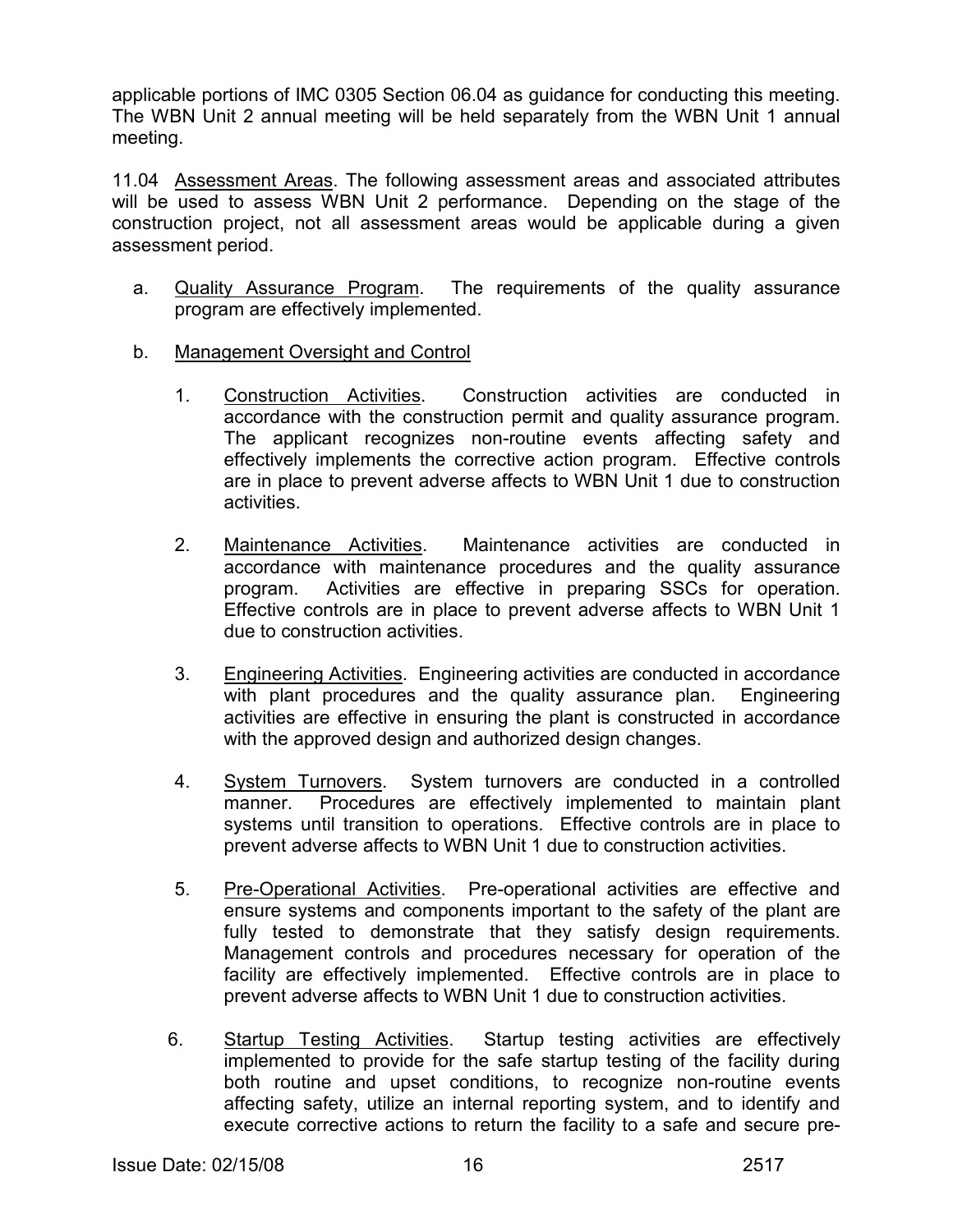operational condition after possible upsets. Effective controls are in place to prevent adverse affects to WBN Unit 1.

- 7. Training and Qualification of Plant Personnel. The training and qualification program is effective in training of personnel including managers, designers, technical staff, construction personnel, technicians, Inspectors and other personnel whose level of knowledge is relied on for safety.
- c. Operational Readiness Activities. Activities completed during the operational preparedness phase to support the transition from construction to operation. Since Watts Bar is a dual plant site with one operating plant, WBN Unit 1, the assessment of these activities should take into consideration dual plant operation.
	- 1. Operations. The operational procedures and the technical specifications are adequate and support dual plant operation. The operations department is well staffed with qualified individuals whose training covers dual plant operation.
	- 2. Fire Protection. The applicant has established an effective fire protection program to assure the protection of safety related SSCs.
	- 3. Surveillance Testing. The applicant has established an effective surveillance testing program that takes into account dual plant operation, and has instituted adequate test and measurement equipment controls.
	- 4. Plant Water Chemistry. The applicant has identified the plant systems affecting water chemistry and has instituted effective water chemistry control and analysis processes to assure the protection of impacted safety related SSCs.
	- 5. Radiation Safety. The radiation safety program is effective in protecting workers' health and safety from exposure to radiation. The program is effective in protecting public health and safety and the environment from exposure to radioactive material released into the public domain.
	- 6. Security. The security program is effective in protecting the plant against (1) the design basis threat of radiological sabotage from external or internal threats, and (2) the theft or loss of radioactive materials.
	- 7. Emergency Preparedness. The emergency preparedness program is effective in protecting the public health and safety in the event of a radiological emergency."
- d. Other. These are issues that may arise on an occasional basis, but are not included in the review on a routine basis unless the significance of the issue rises to a level that is perceived to affect the quality of applicant performance. An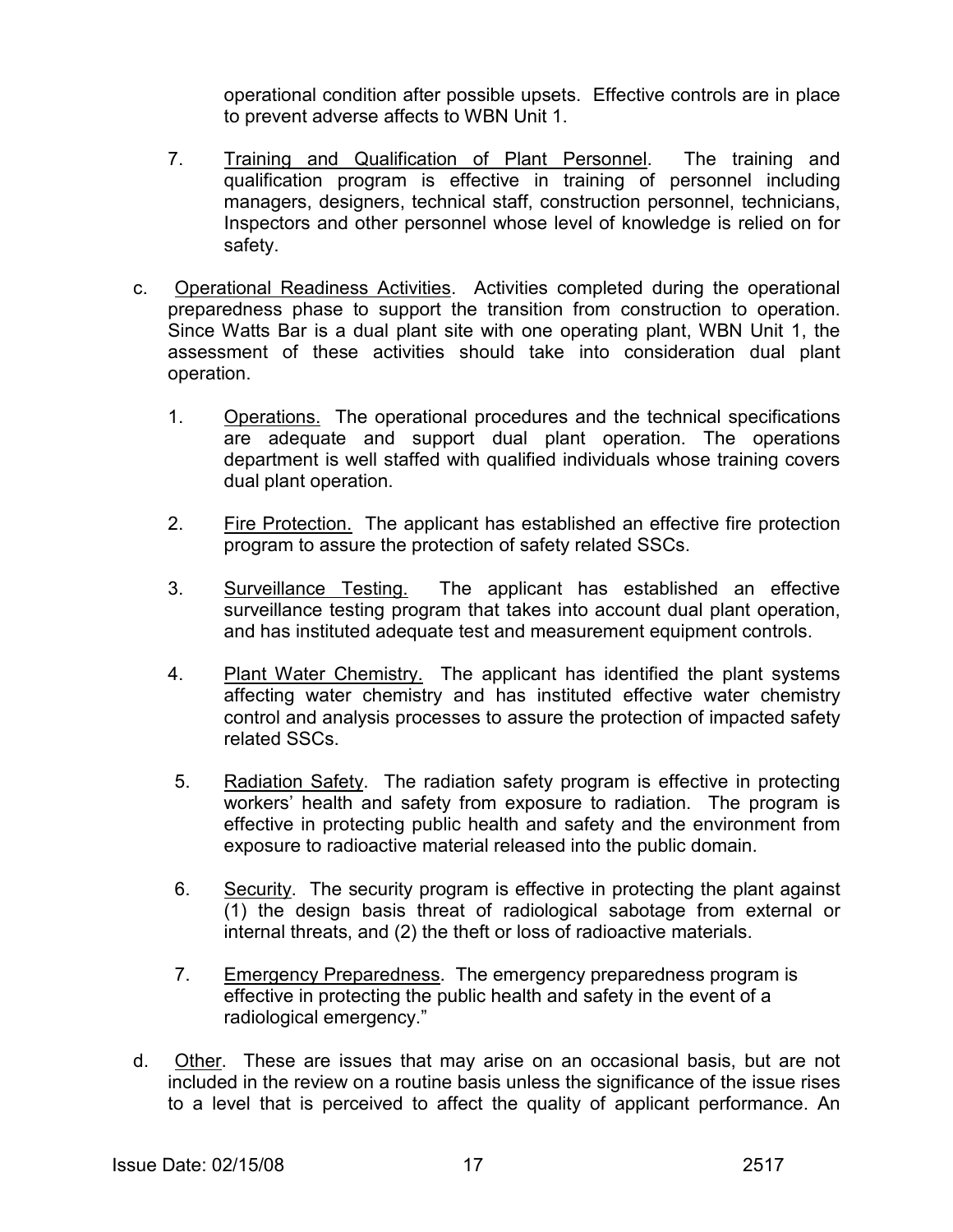example of an item that would be in this category is quality of application and licensing submittals.

11.05 Substantive Cross-Cutting Issues. WBN Unit 2 performance reviews will be based on conclusions and findings documented in NRC IRs. The assessment will also review cross-cutting aspects associated with the inspection findings. Region II will use the guidance contained in IMC 0305 Section 06.07 to identify cross-cutting aspects and themes.

A substantive cross-cutting issue would exist in the human performance or PI&R crosscutting areas if all of the following criteria were met:

- Four or more findings with cross-cutting aspects.
- There is a cross-cutting theme.
- The agency has a concern with the applicant's scope of efforts or progress in addressing the cross-cutting theme.

A substantive cross-cutting issue would exist in the Safety Conscious Work Environment (SCWE) cross-cutting area if all of the following criteria were met:

- A finding with a cross-cutting aspect in the SCWE cross-cutting area.
- The applicant has received a chilling effect letter OR the applicant has received correspondence from the NRC for an enforcement action involving discrimination.
- There is an impact on SCWE that was not isolated.
- The agency has a concern with the applicant's scope of efforts or progress in addressing the individual and collective performance deficiencies.

11.06 NRC Actions in Response to Applicant Performance Issues. The mid-cycle/endof-cycle assessment panels will determine the NRC response to significant performance issues. Significant performance issues are defined as:

- Severity Level I, II, and III violations
- Substantive cross-cutting issue

Possible NRC responses as a result of significant performance issues include but are not limited to:

- Increase sample sizes for IPs focused in the area of concern.
- Require applicant root cause evaluation and corrective action with NRC oversight.
- Focused NRC inspection in area of concern.
- Focused NRC team inspection in area of concern.
- Reactive NRC team inspection in area(s) of concern.
- Applicant performance improvement plan with NRC oversight.
- Applicant senior managers meet with NRC management.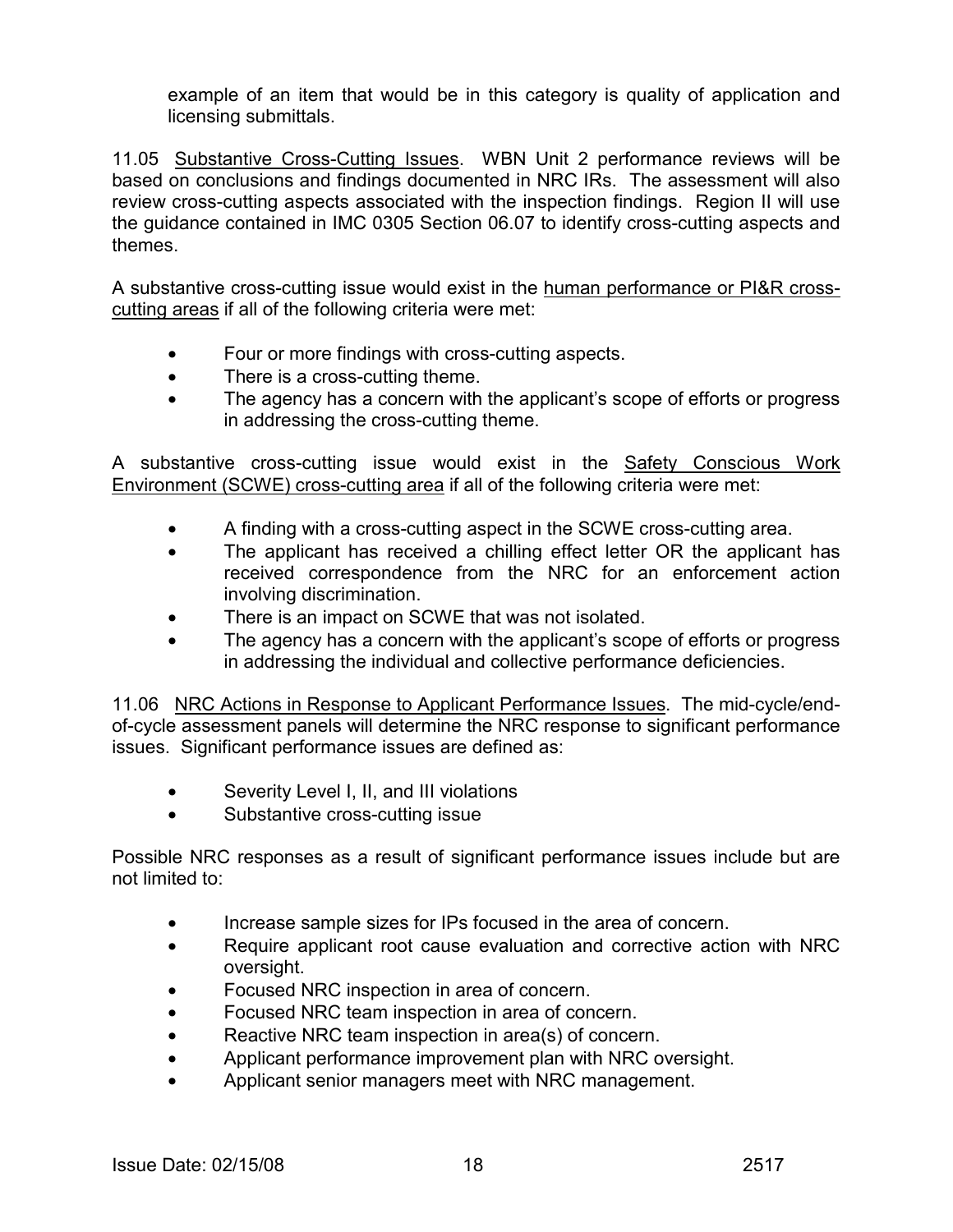At the discretion of Region II management, the regulatory responses prescribed by the ROP Action Matrix may be used even though the Action Matrix is not in effect prior to the transition of WBN Unit 2 to the ROP. As an example, following startup a performance deficiency associated with a mitigating system will be assessed using the SDP. However, the Mitigating System Cornerstone may not have been transitioned to the ROP because the performance indicators aren't valid due to insufficient historical data. Because the performance deficiency has been assessed using the SDP the ROP Action Matrix could then be used to determine the appropriate regulatory response.

11.07 The WBN Unit 2 assessment process will not cover assessment areas that have been transitioned to the ROP per Section 2517-12 of this IMC. These areas will be assessed using the ROP assessment process.

# 2517-12 TRANSITION TO THE ROP ACTIVITIES

12.01 The overall approach for transitioning to the ROP will be in accordance with this IMC as stated below.

- a. The transition of WBN Unit 2 to the ROP will be a phased approach on an individualized cornerstone basis. The basis for why a certain cornerstone will be declared ready to be monitorable under the ROP will be contained in the WBN Unit 2 ROP Transition Plan which shall be developed by Region II prior to implementation of IMC 2513 at WBN Unit 2.
- b. The Region II Transition Plan will adhere to the guidelines stated in this IMC and will be composed of Transition Matrices for each cornerstone. Each Transition Matrix will contain all the records that verify that a cornerstone is fully monitorable (what inspection criteria were performed and when; whether inspection criteria were completed in their entirety or just in part with any exceptions or deviations noted; what significant open items, startup issues, licensing actions, or regulatory issues were resolved; the identified inspection findings and the corresponding applicant corrective actions). Based on the decision of Region II management with the concurrence of NRR, that cornerstone will be placed under the oversight of the ROP.
- c. The ROP Transition Plan should specify the required inspection procedures to be performed, when one or several cornerstones are ready to be monitored by the ROP. The transition plan should also include verification that all startup issues, if applicable, have been resolved and confirm that the applicant's corrective actions were effective.
- d. The ROP Web Site will be updated for WBN Unit 2 inspection findings and available WBN Unit 2 PI results when all cornerstones are monitorable by the ROP and the Action Matrix is put into effect.
- e. The transfer of WBN Unit 2 to the full oversight of the ROP will be by written approval of the Regional Administrator with the concurrence of NRR. This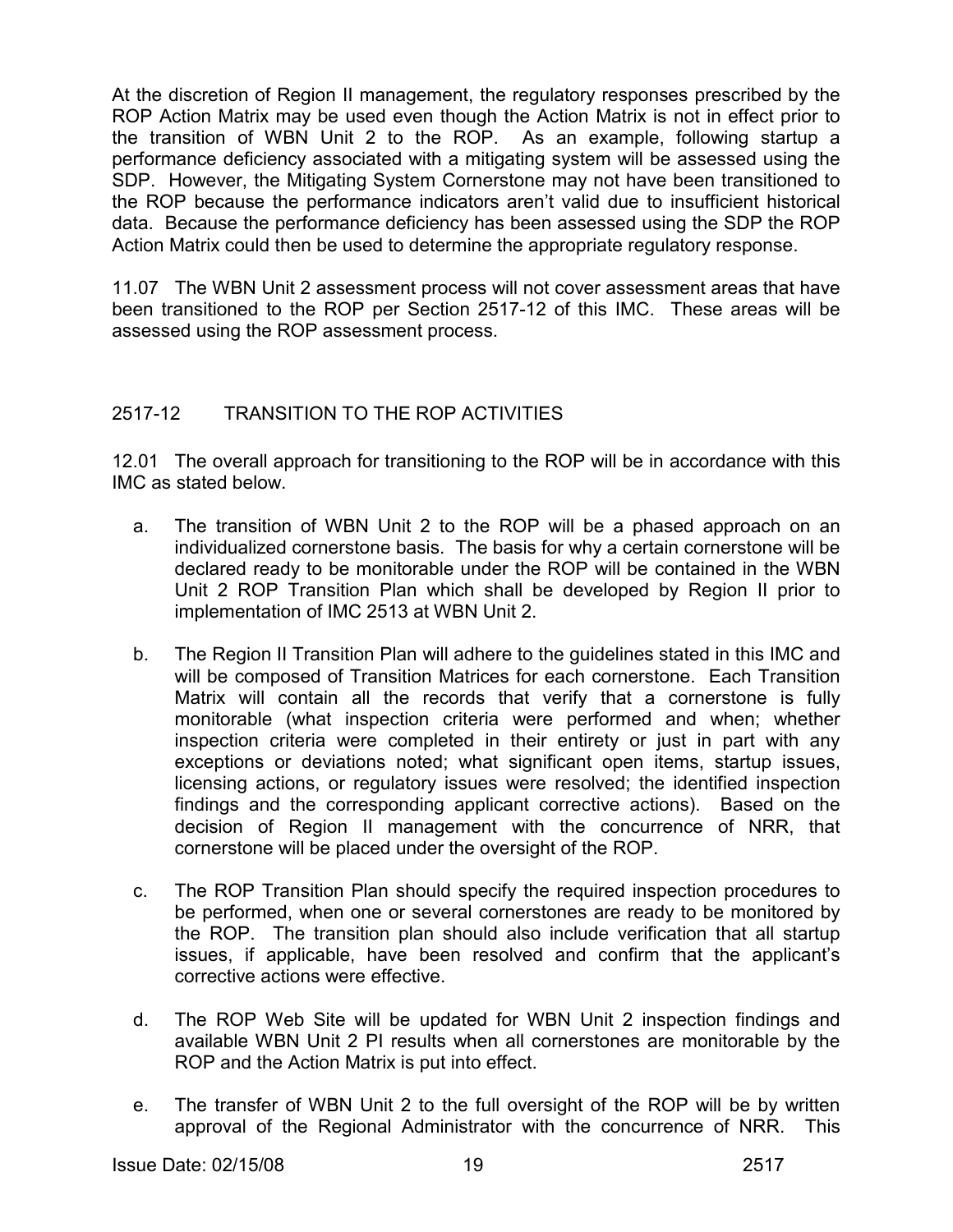transfer may occur even if all PIs are not available, provided compensatory inspections are conducted as provided for by IMC 2515. Prior to this point in time, identifying the need for additional NRC inspections and determining the response to inspection findings or events will be by the assigned Region II branch chiefs in accordance with the assessment process in Section 11 of this IMC. Subsequently, the ROP will dictate what inspections should be implemented and what PIs should be reviewed in determining the performance of WBN Unit 2 and also what will be the regulatory response for inspection findings or events.

# 2517-13 INTERFACE WITH RELATED PROGRAMS

13.01 Security and Safeguards Inspections. As with all other cornerstones. Region II will determine, as early as possible, when the security cornerstone is ready to be monitored under the ROP baseline and PIs. NRR and Region II will work closely with NSIR to ensure the physical protection inspections are appropriate for any specific WBN Unit 2 activities that are unique to WBN Unit 2.

# 2517-14 REFERENCES

1. W. R. McCollum, Jr., to U.S. Nuclear Regulatory Commission, Watts Bar Nuclear Plant (WBN) – Unit 2 – Reactivation of Construction Activities", dated August 3, 2007. (ADAMS #ML072190047)

# END

Appendices:

A. Inspection Procedures, Temporary Instructions and Activity Codes

- B. Documenting Inspection Findings
- C. Minor Violations and Findings
- D. WBN Unit 2 Construction Inspector Qualification Requirements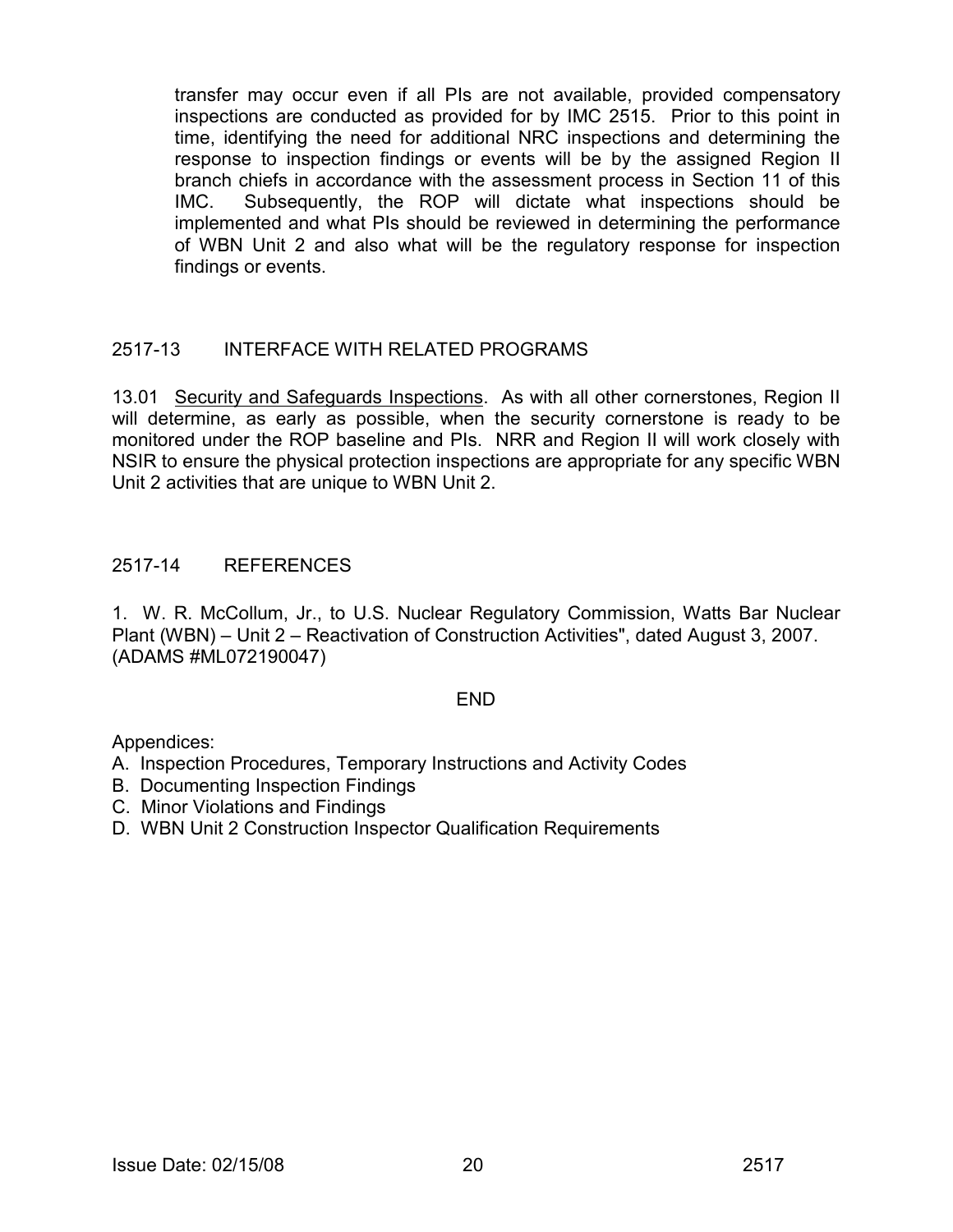# **APPENDIX A**

Inspection Procedures, Temporary Instructions, and Activity Codes

#### 1. PURPOSE

To list applicable IPs, TIs, and activity codes for conducting the WBN Unit 2 construction inspection program.

# 2. BACKGROUND

WBN Unit 2 construction was suspended in 1985. Since then, the NRC inspection processes and tracking systems have changed. The construction inspection program has undergone revisions including deletions and additions. In addition, specialized TIs were developed to address construction issues identified at the TVA sites during the 1980's including activity codes for tracking inspection efforts.

#### 3. DISCUSSION

The IPs or TIs identified below are available for use in Region II's inspection plan and schedule. Region II will determine the applicability of the TIs and IPs to WBN Unit 2 when developing the IP&S. The activity codes for the WBN Unit 2 project are provided to allow consistent tracking of resources.

#### a. Inspection Procedures

 Region II will use the IPs listed in: IMC 2512 Appendix I, LWR – Construction Phase Inspection Procedures IMC 2513 Appendix A, LWR – Preoperational Testing Phase IMC 2513 Appendix B, LWR – Operational Preparedness Phase IMC 2514 Appendix A, Startup Test Program Inspection Procedures

# b. Temporary Instructions

| Temporary<br>Instruction (TI) No. | <b>Temporary Instruction Title</b>                                                                      |
|-----------------------------------|---------------------------------------------------------------------------------------------------------|
| TI 2512/07                        | <b>Region Construction Assessment Team Inspections</b>                                                  |
| TI 2512/15                        | Inspection of Watts Bar Nuclear Plant Employee Concerns<br>Program                                      |
| TI 2512/16                        | Inspection of Watts Bar Nuclear Plant Cable Issues Corrective<br><b>Action Program</b>                  |
| TI 2512/17                        | Inspection of Watts Bar Nuclear Plant Cable Tray<br>and<br>Supports Corrective Action Program Plan      |
| TI 2512/18                        | Inspection of Watts Bar Nuclear Plant Electrical Conduit and<br>Supports Corrective Action Program Plan |
| TI 2512/19                        | Inspection of Watts Bar Nuclear Plant Design Baseline<br>Corrective Action Program Plan                 |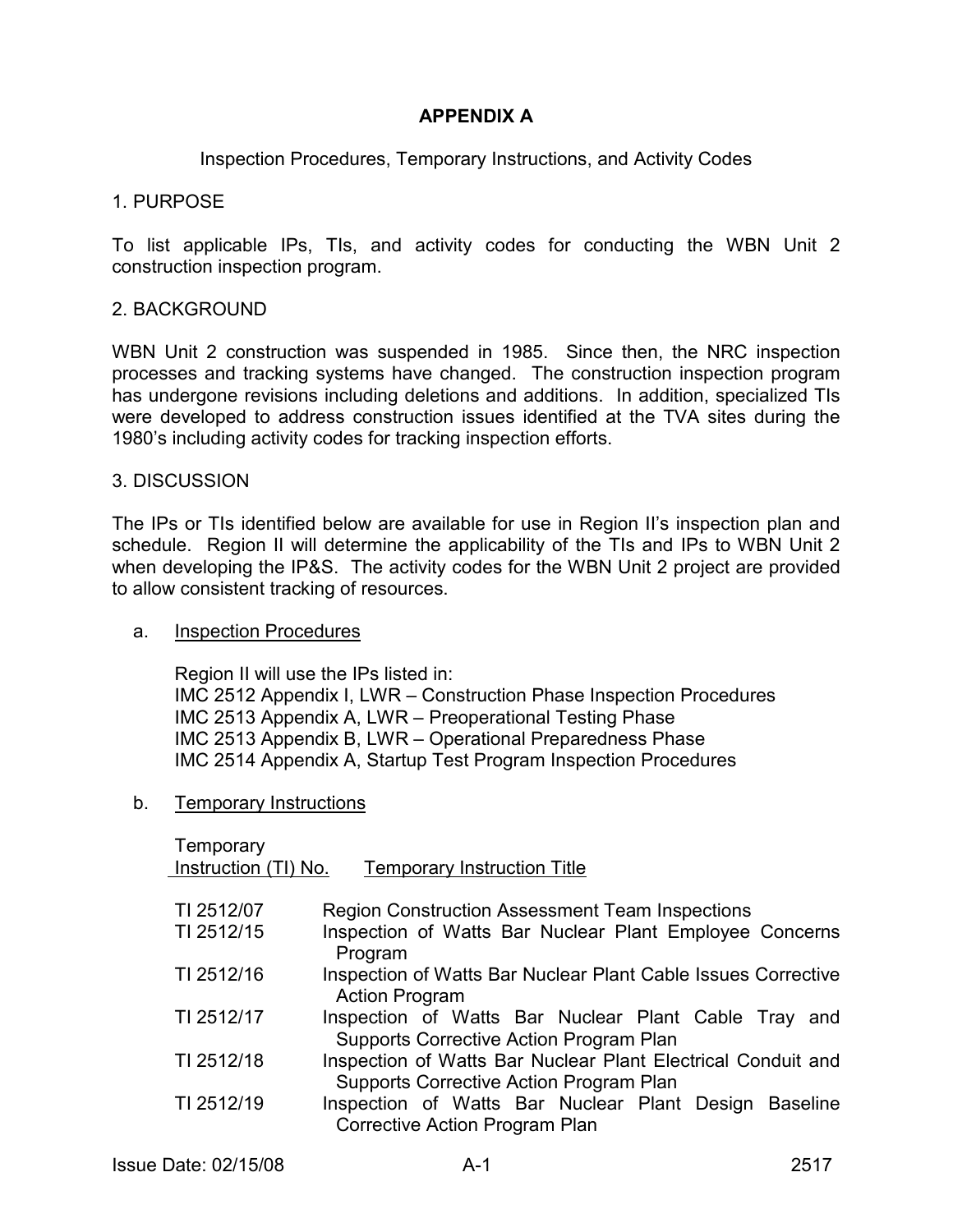- TI 2512/20 Inspection of Watts Bar Nuclear Plant Electrical Issues Corrective Action Program Plan
- TI 2512/21 Inspection of Watts Bar Nuclear Plant Equipment Seismic Corrective Action Program Plan
- TI 2512/22 Inspection of Watts Bar Nuclear Plant Fire Protection Corrective Action Program Plan
- TI 2512/23 Inspection of Watts Bar Nuclear Plant Hanger Update Corrective Action Program Plan
- TI 2512/24 Inspection of Watts Bar Nuclear Plant Heat Code Traceability Corrective Action Program Plan
- TI 2512/25 Inspection of Watts Bar Nuclear Plant HVAC Duct and Supports Corrective Action Program Plan
- TI 2512/26 Inspection of Watts Bar Nuclear Plant Instrument Lines Corrective Action Program Plan
- TI 2512/27 Inspection of Watts Bar Nuclear Plant Piece Parts/Procurement Corrective Action Program Plan
- TI 2512/28 Inspection of Watts Bar Nuclear Plant QA Records Corrective Action Program Plan
- TI 2512/29 Inspection of Watts Bar Nuclear Plant Q-List Corrective Action Program Plan
- TI 2512/30 Inspection of Watts Bar Nuclear Plant Seismic Analysis Corrective Action Program Plan
- TI 2512/31 Inspection of Watts Bar Nuclear Plant Vendor Information Corrective Action Program Plan
- TI 2512/32 Inspection of Watts Bar Nuclear Plant Welding Corrective Action Program Plan
- TI 2512/33 Inspection of Watts Bar Nuclear Plant Concrete Quality Special Program
- TI 2512/34 Inspection of Watts Bar Nuclear Plant Containment Cooling Special Program
- TI 2512/35 Inspection of Watts Bar Nuclear Plant Control Room Design Review Special Program
- TI 2512/36 Inspection of Watts Bar Nuclear Plant Environment Qualification Special Program
- TI 2512/37 Inspection of Watts Bar Nuclear Plant Master Fuse List Special Program
- TI 2512/38 Inspection of Watts Bar Nuclear Plant Mechanical Equipment Qualification Special Program
- TI 2512/39 Inspection of Watts Bar Nuclear Plant Microbe Induced Corrosion Special Program
- TI 2512/40 Inspection of Watts Bar Nuclear Plant Moderate Energy Linebreak Special Program
- TI 2512/41 Inspection of Watts Bar Nuclear Plant Radiation Monitoring System Special Program
- TI 2512/42 Inspection of Watts Bar Nuclear Plant Soil Liquefaction Special Program
- TI 2512/43 Inspection of Watts Bar Nuclear Plant Special Program Use-As-Is CAQRS Special Program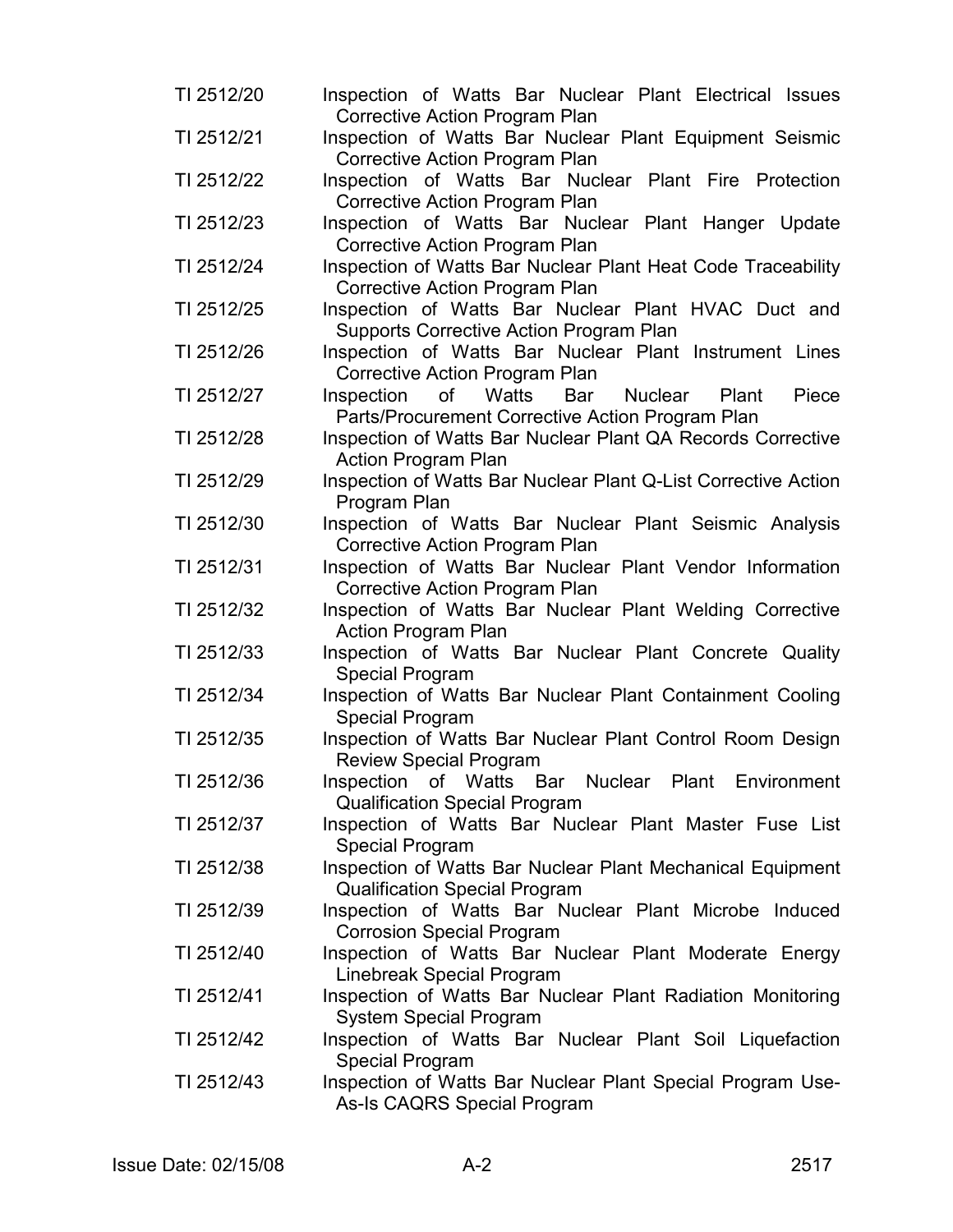# c Activity Codes

The following activity codes are to be used for time and labor reporting for construction inspection-related effort at Watts Bar, Unit 2:

| <b>Activity Code</b> | <b>Description</b>                                                                                                                                                                                                                                                         |
|----------------------|----------------------------------------------------------------------------------------------------------------------------------------------------------------------------------------------------------------------------------------------------------------------------|
| <b>OA</b>            | Direct inspection effort - Time spent actually conducting<br>inspections related to Watts Bar, Unit 2, construction activities.<br>This includes conducting any IPs, TIs, or any other procedures<br>as determined by Region II management.                                |
| <b>OAD</b>           | Watts Bar, Unit 2, routine inspection documentation - Time<br>spent documenting the results of Watts Bar, Unit 2,<br>construction inspections charged to OA.                                                                                                               |
| <b>OAP</b>           | Watts Bar, Unit 2, routine inspection preparation – Time spent<br>preparing for Watts Bar, Unit 2, construction inspections<br>charged to OA.                                                                                                                              |
| AF                   | Watts Bar, Unit 2, allegation followup – Time spent on<br>inspecting allegations related to Watts Bar Unit 2.                                                                                                                                                              |
| <b>AFT</b>           | Watts Bar, Unit 2, allegation followup travel – Time spent<br>traveling to and from Watts Bar, Unit 2, to support Watts Bar,<br>Unit 2, allegation followup.                                                                                                               |
| BJ <sub>2</sub>      | Watts Bar, Unit 2, allegation followup (prep/doc) - Time spent<br>preparing for and documenting the results of allegation<br>followup at Watts Bar, Unit 2.                                                                                                                |
| AT                   | Watts Bar, Unit 2, construction inspection related travel - Time<br>spent traveling to and from Watts Bar, Unit 2, to support Watts<br>Bar, Unit 2, construction inspections                                                                                               |
| <b>ENF</b>           | Watts Bar, Unit 2, construction inspection enforcement - Time<br>spent processing Watts Bar, Unit 2, construction inspection<br>findings.                                                                                                                                  |
| <b>COM</b>           | Watts Bar, Unit 2, construction inspection routine<br>communication - Time spent by SRI/RI in non-inspection<br>related activities such as drop-in visits by plant management,<br>with NRC management, teleconferences<br>tours<br>and<br>discussions with NRC management. |
| <b>PS</b>            | Watts Bar, Unit 2, plant status - Time spent by SRI/RI in<br>gathering and analyzing information regarding current plant<br>status and ongoing activities that are directly applicable to<br>inspection planning. Control room and plant walkdowns,                        |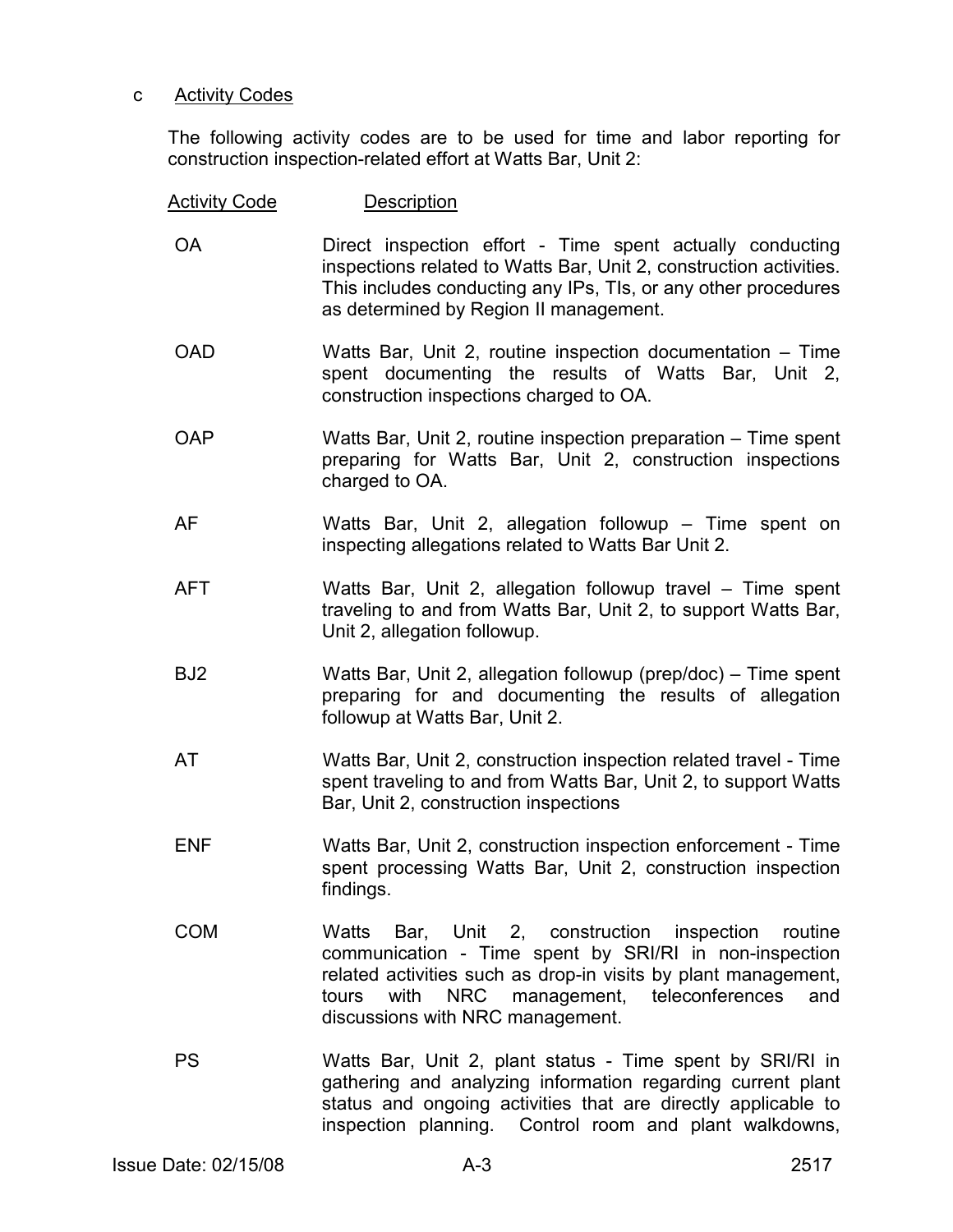attendance at applicant status meetings, and inspection entrance and exit meetings.

 ASM Watts Bar, Unit2, assessment - All time spent evaluating assessment inputs and determining follow-up action. This includes preparation, documentation, and conduct of Quarterly, Mid-Cycle, End-of-Cycle Reviews, Annual Assessment Meetings, and Meetings with Local Officials; and time spent scheduling both baseline and supplemental inspection activities.

Resource requirements for these inspection activities will be budgeted in the appropriate PA budget code and will be tracked during the period prior to Watts Bar 2 transition to IMC 2515. After the date of Watts Bar 2 transition to IMC 2515, time and labor reporting for inspection-related effort will be done according to standard ROP reporting procedures.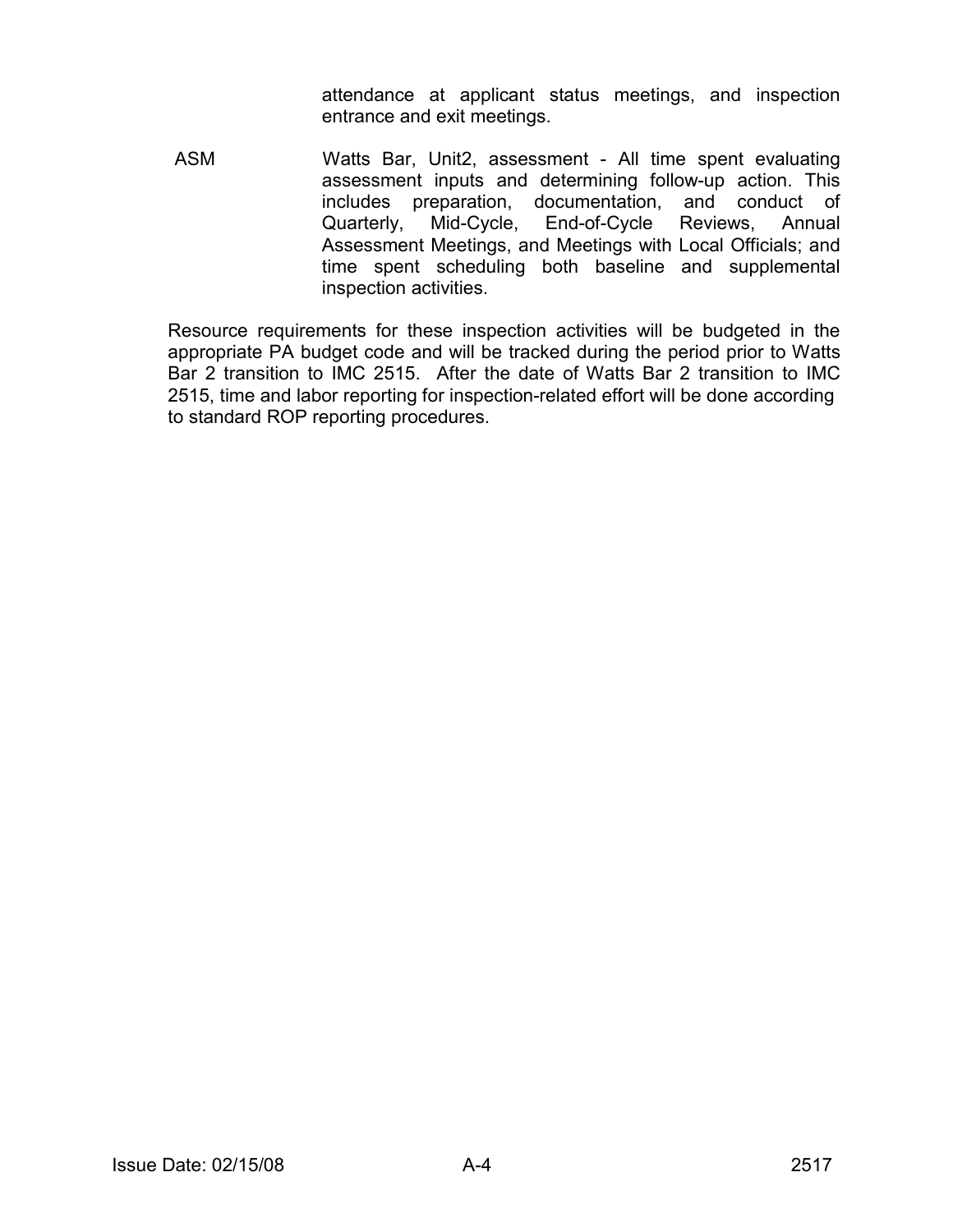# **APPENDIX B**

# Documenting Inspection Results

# 1. PURPOSE

To provide guidance for documenting WBN Unit 2 construction inspection results.

# 2. BACKGROUND

WBN Unit 2 is the only construction site currently remaining to be inspected under the 10 CFR Part 50 construction inspection program. The IMC that provided guidance for documenting inspection findings for a construction site no longer exists. This appendix was developed using the 1998 version of IMC 0610.

# 3. DEFINITIONS

Apparent violation. A potential noncompliance with a regulatory requirement that has not yet been formally cited as a violation in a Notice of Violation or order.

Applicant. The applicant for or the holder of an NRC license, construction permit, or combined license.

Closed Item. A matter previously reported as a noncompliance, an exercise weakness, a licensee event report, an unresolved item, an inspection follow-up item, or a construction deficiency report that the inspector concludes has been satisfactorily resolved, based on information obtained during the current inspection.

Conclusion. As used in this chapter, an assessment that relates one or more findings to the broader context of an applicant program.

Draft Inspection Report. Any version of the inspection report before its official issuance.

Escalated Enforcement Action. A Notice of Violation for any Severity Level I, II, or III violation (or problem), or a civil penalty or order based on a violation.

Finding. A NRC-identified or self-revealing issue of concern that is associated with an applicant performance deficiency. Findings may or may not be associated with a regulatory requirement and, therefore, may or may not result in a violation..

Inspection. The examination and assessment of any applicant activity to determine its effectiveness, to ensure safety, and/or to determine compliance.

Inspection Document. Any material obtained or developed during an inspection that is considered to be an NRC record (see below).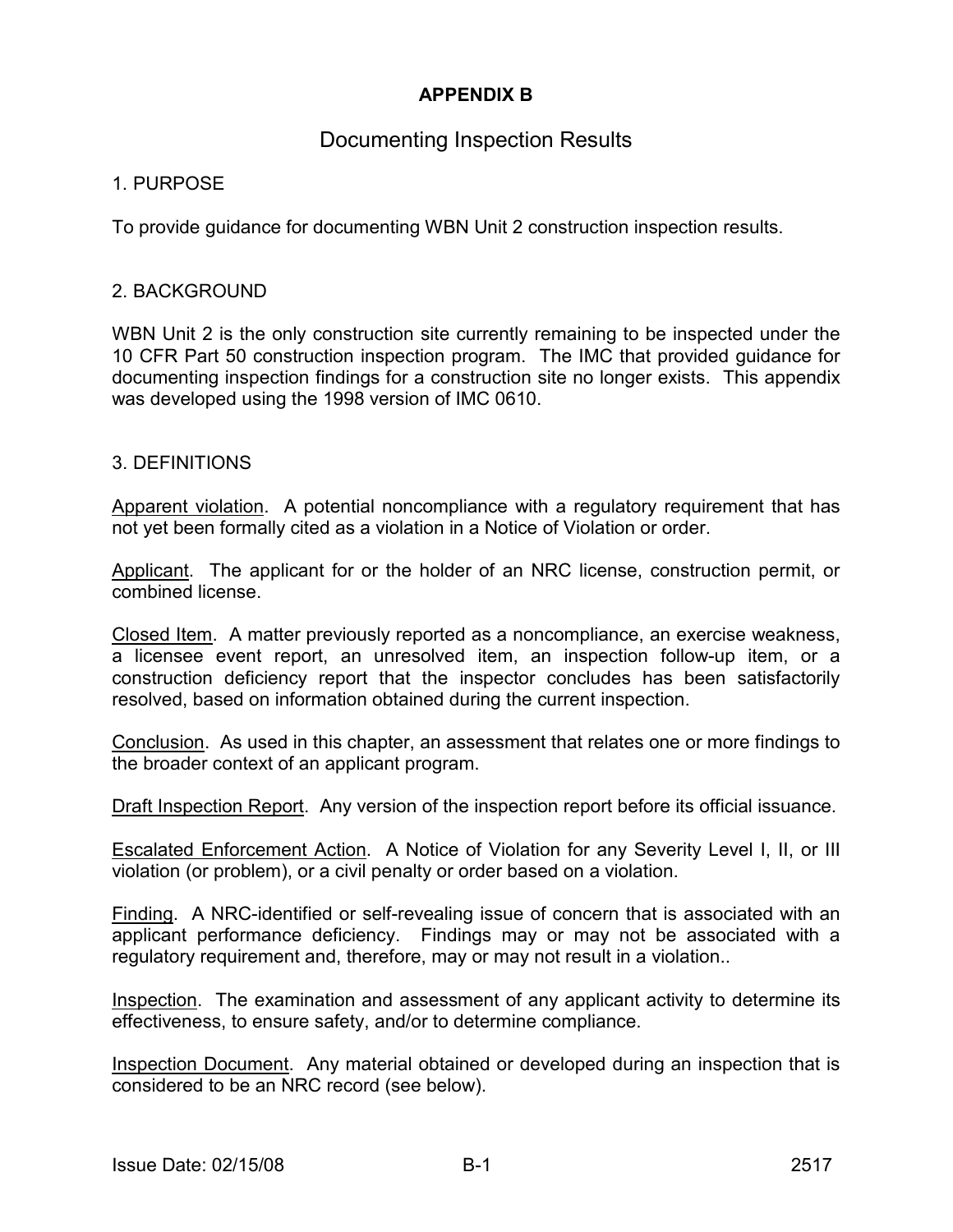Integrated Inspection Reports. A single inspection report that combines inputs from all inspections (resident, in-office document review, and/or one or more visits by regional or headquarters inspectors) conducted within a specific period.

Applicant-Identified: For the purpose of this IMC, "applicant-identified" findings are those findings that are not NRC-identified or self-revealing. Most, but not all, applicantidentified findings are discovered through a applicant program or process. Some examples of applicant programs that likely result in such findings are testing, drills, critiques, event assessments, evaluations, or audits conducted by or for the applicant. Other examples of applicant-identified findings are those findings that are identified by the applicant as a result of their deliberate and focused observation during the course of performing their normal duties.

Minor Violation. A violation that is less significant than a Severity Level IV violation, is not the subject of formal enforcement action, and is not usually described in inspection reports or inspection records.

Non-Cited Violation (NCV). A violation for which the staff chooses to exercise discretion and refrain from issuing a 10 CFR Part 2.201 Notice of Violation.

Noncompliance. A violation, non-cited violation, or nonconformance.

Nonconformance. A vendor's or certificate holder's failure to meet a contract requirement related to NRC activities (e.g., 10 CFR Part 50, Appendix B), where the NRC has not placed the requirement directly on the vendor or certificate holder.

Notice of Violation (NOV). A formal written citation in accordance with 10 CFR 2.201 that sets forth one or more violations of a legally binding regulatory requirement.

NRC Record. Any written, electronic, or photographic record under legal NRC control that documents the policy or activities of the NRC or an NRC applicant (see also the definition in 10 CFR Part 9).

Observation. A fact; any detail noted during an inspection.

Open Item. A matter that requires further inspection. The reason for requiring further inspection may be that the matter has been identified as a noncompliance, unresolved item, inspector follow-up item, licensee event report, or Part construction deficiency report.

Potentially Generic Issue. An inspection finding that may have implications for other licensees, certificate holders, and vendors whose facilities or activities are of the same or similar manufacture or style.

Regulatory Commitment. An explicit statement to take a specific action, agreed to or volunteered by an applicant, where the statement has been submitted in writing on the docket to the NRC.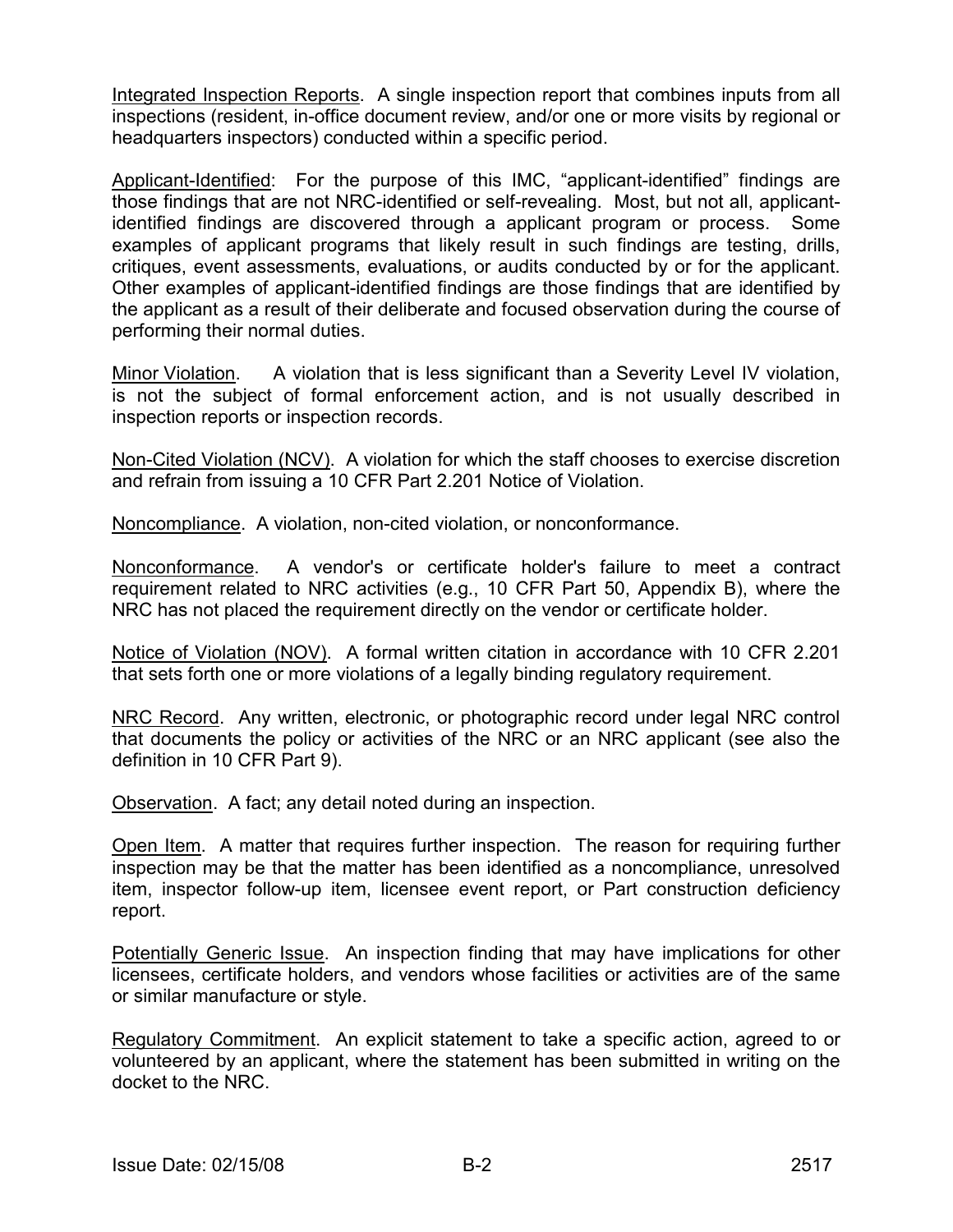Requirement. A legally binding obligation such as a statute, regulation, license condition, technical specification, or order.

Self-revealing. For the purpose of documentation (versus enforcement), self-revealing findings are those findings that become self-evident and require no active and deliberate observation by the applicant or NRC inspectors to determine whether a change in process or equipment capability or function has occurred. Additionally, selfrevealing findings will normally be documented in the inspection report for the time period in which the self-revealing event occurred. Self-revealing findings become readily apparent to either NRC or applicant personnel through a readily detectable degradation in the material condition, capability, or functionality of equipment or plant operations. Self-revealing findings are treated the same as NRC-identified findings for the purposes of documenting them in inspection reports. Some examples of selfrevealing findings include those resulting from: failure of emergency equipment to operate; unanticipated or unplanned actuations; obvious failures of fluid piping or plant equipment; and identification of large quantities of water in areas where you would not normally expect such a condition; and conditions revealed by an alarm.

Unresolved Item. A matter about which more information is required to determine whether the issue in question is an acceptable item, a nonconformance, or a violation.

Vendor. A supplier of products or services to be used in an NRC-licensed or permitted facility or activity. In some cases, the vendor may be an NRC or Agreement State licensee (e.g., nuclear fuel fabricator, radioactive waste broker) or the vendor's product may be required to have an NRC Certificate of Compliance (e.g., certain transport packages such as waste casks or radiography devices).

Violation. The failure to comply with a legally binding regulatory requirement, such as a statute, regulation, order, license condition, or technical specification.

Willfulness. An attitude toward compliance with requirements that ranges from the careless disregard for requirements to a deliberate intent to violate or to falsify.

# 4. RESPONSIBILITIES

All NRC inspectors conducting inspections at WBN Unit 2 are required to prepare inspection reports in accordance with the guidance provided in this attachment. General and specific responsibilities are listed below.

4.01 General Responsibilities: Each inspection of WBN Unit 2 should be documented in a report consisting of a cover letter, a cover page, an executive summary, and inspection details.

- 4.02 Report Writing
	- a. Inspectors have the primary responsibility for ensuring that observations and findings are accurately reported, that referenced material is correctly characterized, and that the scope and depth of conclusions are adequately supported by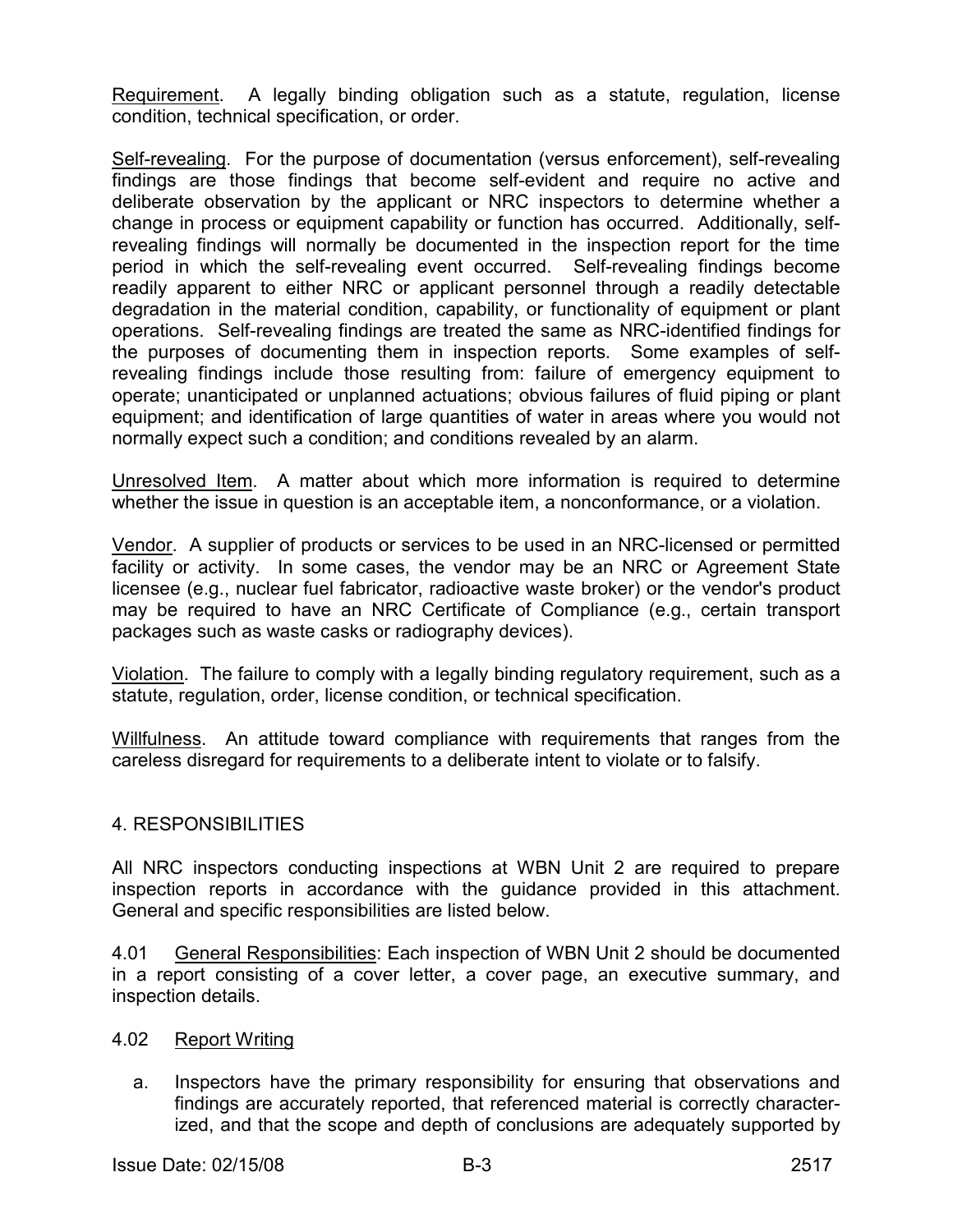documented observations and findings. Advice and recommendations are not to be included in inspection reports.

- b. Inspectors are responsible for ensuring that the content of the report, as issued, is consistent with the content of the exit meeting presentation. When the report differs significantly from the exit meeting, the inspector (or the report reviewer) should discuss those differences with the applicant before the report is issued.
- c. Report writers and reviewers should ensure that inspection reports follow the general format given in this attachment.
- d. For inspections conducted by regional and resident inspectors, the report number is in the following form:

 Docket No./Year - sequential number of the report in that year (e.g., 05000360/2007001)

 NOTE: The report number format given here is for use in the inspection report itself. This format may be modified as needed for other applications (e.g., for Inspection Reporting System (IRS) entries), due to electronic constraints and other considerations.

#### 4.03 Report Review and Concurrence

- a. Before issuance, each inspection report should, as a minimum, be reviewed by a member of NRC management familiar with NRC requirements in the area inspected.
- b. The report reviewer (i.e., the member of management referred to above) should establish that conclusions are logically drawn and sufficiently supported by observations and findings, and that the observations, findings, and conclusions are consistent with NRC policies and requirements.
- c. The report reviewer should ensure that assessments made in the inspection report represent the judgment of the issuing organization and established NRC policy rather than solely the personal views of an individual inspector or group of inspectors.

#### 4.04 Report Issuance

 a. The applicable division director or designated branch chief is responsible for the report content, conclusions, and overall regulatory focus. For integrated construction reports, the Division of Construction Projects (DCP) division director or the Construction Projects Branch 3 (CPB3) branch chief is responsible for issuing the report to the applicant.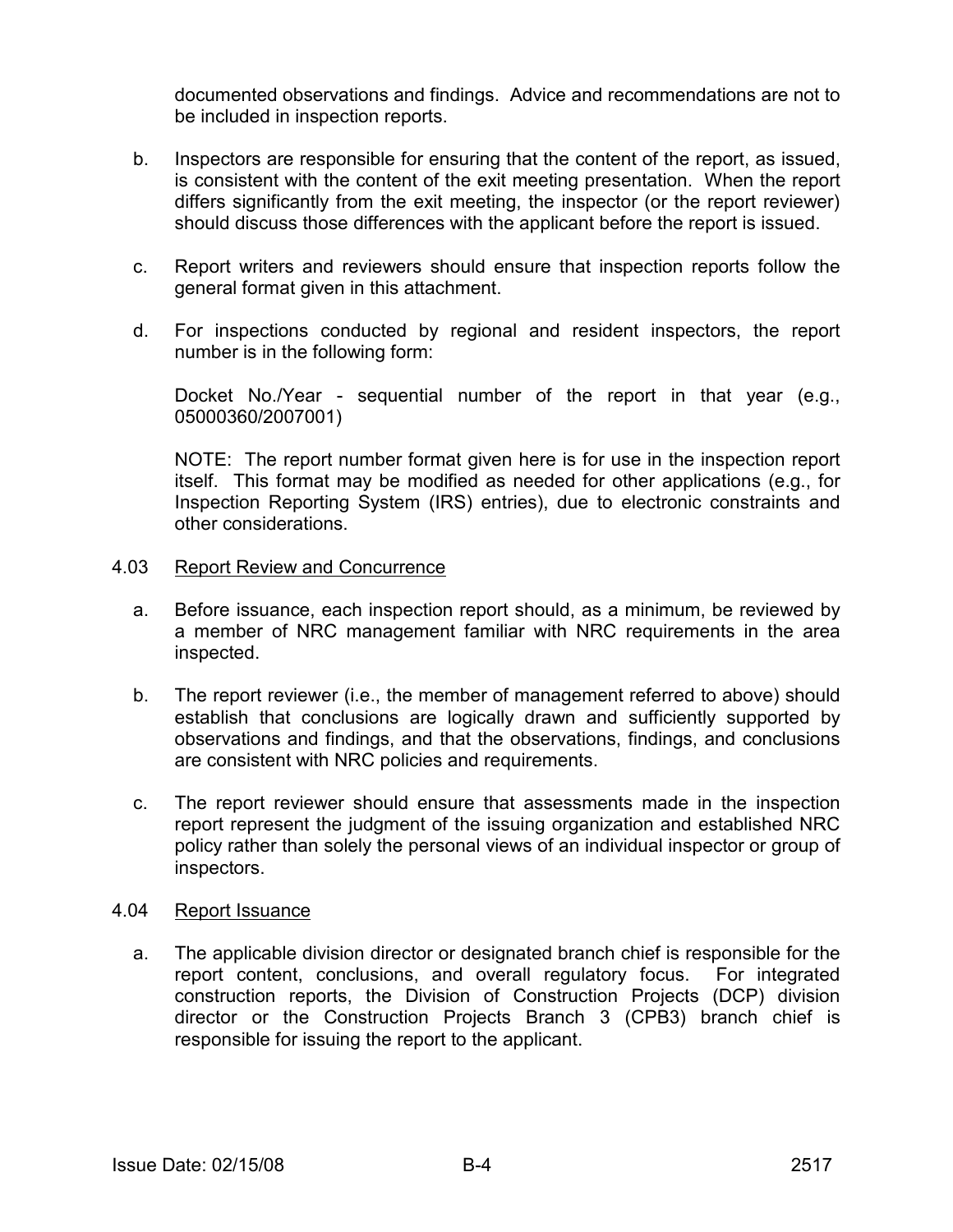# 4.05 Report Timeliness

- a. General Timeliness Guidance. Inspection reports should be issued no later than 45 calendar days after inspection completion.
	- NOTE: Inspection completion is normally defined as the day of the exit meeting. For integrated inspection reports, inspection completion is normally defined as the last day covered by the inspection report.
- b. Reports Preceding Escalated Enforcement Actions. Timeliness goals should be accelerated for inspection reports covering potential escalated enforcement actions. For specific enforcement timeliness goals, see the NRC Enforcement Manual.
- c. Expedited Reports for Significant Safety Issues. Whenever an inspector identifies an issue involving significant or immediate public health and safety concerns, the first priority is facility and public safety; issues of documentation or enforcement action are secondary. Based on the circumstances of the case, an expedited inspection report may be prepared that is limited in scope to the issue, or expedited enforcement action may be taken before the inspection report is issued. The NRC Enforcement Manual provides additional guidance on matters of immediate public health and safety concern.

# 5. GUIDANCE - INSPECTION REPORT CONTENT

This section relates primarily to matters of content in the inspection report details. For guidance on the content of report cover letters refer to IMC 0612. The report should include a paragraph for each inspection procedure, temporary instruction or generic communication inspected. The paragraphs should be organized in ascending order.

5.01 Observations, Findings, and Conclusions. As used in this chapter, the term "observation" refers to a fact--any detail noted during an inspection. The term "finding" designates an observation that has been placed in context and assessed for its significance. The term "conclusion" is used for an assessment that relates one or more findings to the broader context of an applicant program or an assessment area.

Adherence to the use of these terms is less important than appreciating the underlying process. Achieving relative consistency in inspection report content first requires a common understanding of how inspection observations are assessed for significance, and how the resulting findings may be combined to reach a conclusion about the adequacy of the program or activity inspected.

 a. Observations. The most basic results of an inspection are the facts an inspector gathers--through watching work activities, examining equipment, interviewing applicant employees, reviewing records, and other inspection methods. Observations should be factual and not hunches, speculation, unsubstantiated hearsay, or unverified opinions.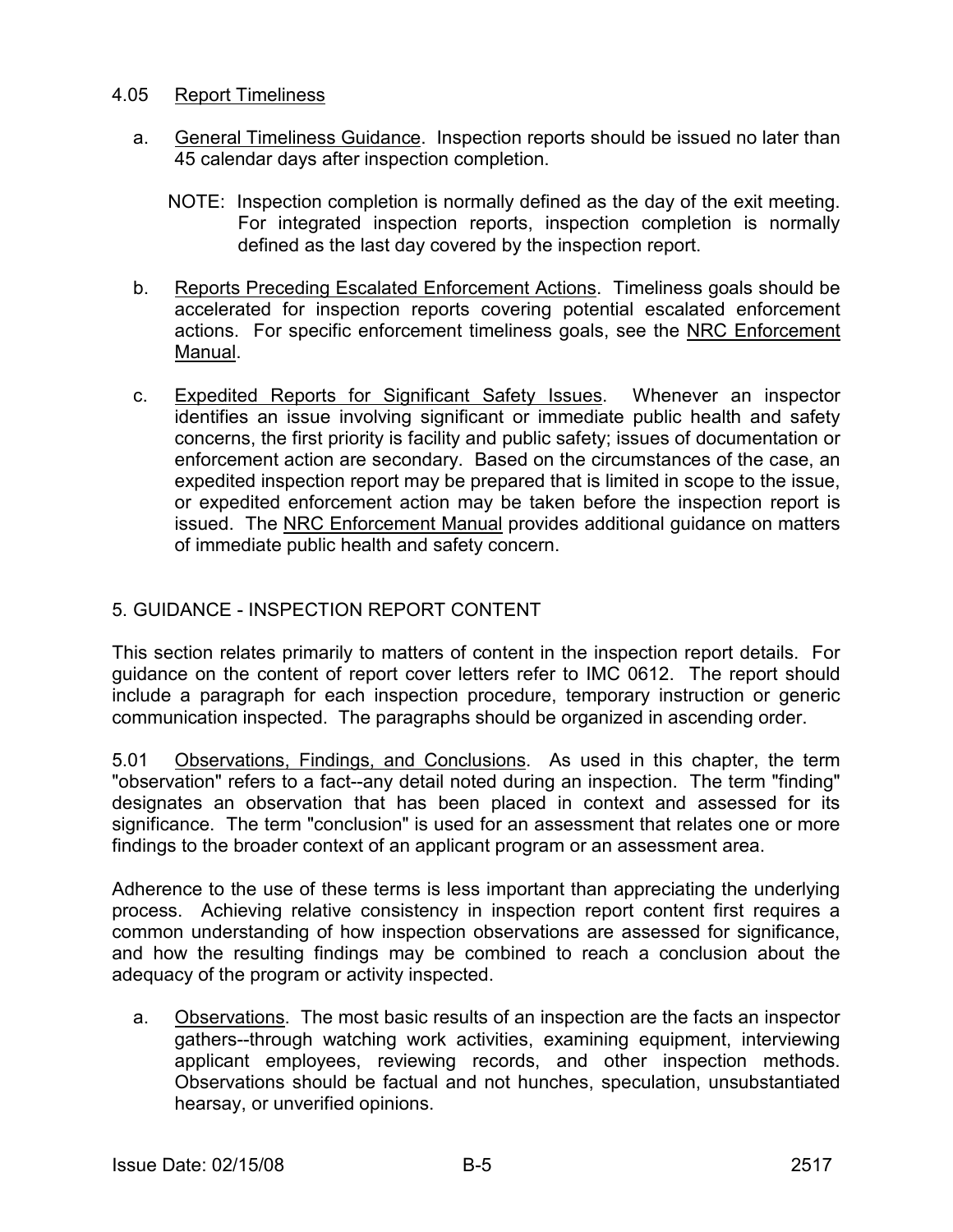- b. Findings. In order to become a finding, an observation has to be placed in context and assessed for significance by addressing the following.
	- 1. Requirements and Standards. To place an observation into context, it should be related to a requirement or a standard. For example, to place an observation about the applicant's replacement of in-core detectors with a different design into context, the inspector may wish to reference 10 CFR 50, Appendix B, Criterion III, "Design Control," or may choose to reference, more specifically, an approved applicant procedure.

When the area of the finding is not specifically covered by regulatory requirements, the inspector should clearly state the expected standard of performance when placing it into context. In such a case, the inspector should use inspection procedures and discussions with NRC and applicant management to arrive at a clear statement of expected performance.

- 2. Assessment of Significance. When assessing the significance of an observation, the inspector should answer questions such as:
	- (a) Is the SSC installed, inspected and/or tested in accordance with its design and licensing requirements?
	- (b) Are any deviations from the original design and licensing requirements documented in the applicant's CAP and properly reconciled?
	- (c) Will the deviations have an immediate or latent impact on nuclear safety, either directly or indirectly?
	- (d) Did the applicant maintain configuration management by clearly recording the as-built configuration of the SSC and updating impacted documentation and databases in a way that promotes conservative decision making over the entire life of the plant?
	- (e) Will inadequate configuration management have the potential to cause latent failures or impede conservative operational decision making?
	- (f) What were the causes?
	- (g) Inspector or applicant identified?
	- (h) Should it have been found by the applicant sooner?
	- (i) Promptness, adequacy and thoroughness of corrective actions.
	- (j) How does the applicant characterize the significance of this matter?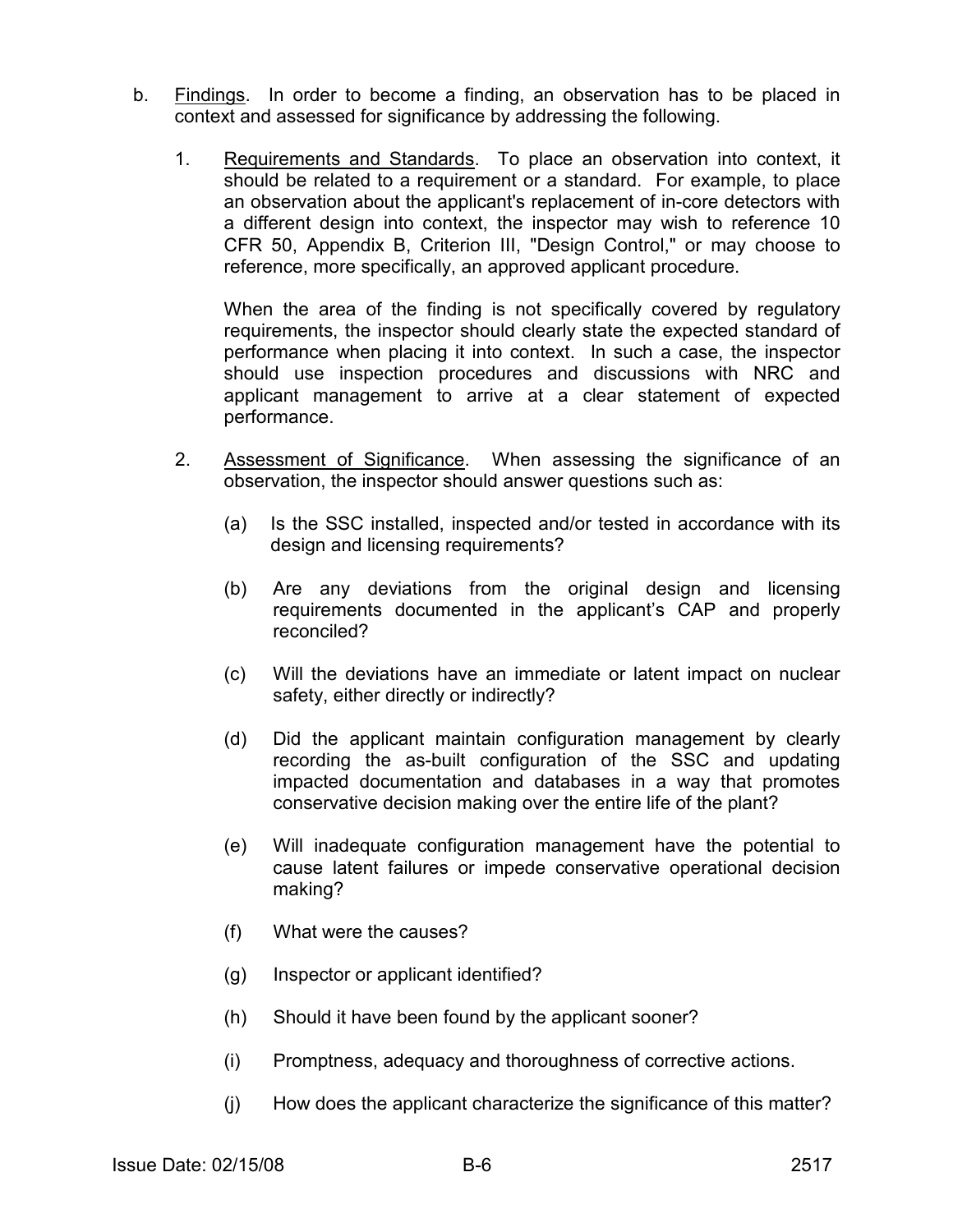(k) Who was involved in the issue?

The above questions are not meant to be all inclusive nor do they apply to every situation. The inspector should weigh the circumstances impartially, and should include in the report those details that contribute to understanding the significance of the observation--regardless of whether they make it appear more severe or more benign.

NOTE: Inspectors should always document certain supporting details for enforcement-related findings. On the other hand, inspectors should be careful not to make direct statements, in the report details, regarding the safety significance of the noncompliance (see Section 5.04.b).

 The inspector should make every effort to understand and fairly characterize the applicant's perspective. In addition, the inspector's final assessment of a finding's significance should be validated through discussion with other inspectors and with NRC management.

- c. Conclusions. Conclusions are general statements of assessment that relate one or more findings to the broader context of the applicant program or assessment area inspected. The report writer's task is to match the scope of the conclusions to what the inspection findings will support and not make them too narrow or too broad;
	- 1. Conclusion Scope. The scope of a conclusion is usually dependent upon what amount of inspection focus was directed toward a given area. At a minimum, the conclusion should highlight the important details of the finding including the associated requirement and the impacted assessment area. In addition, it should include any cross-cutting aspects identified using the guidance in IMC-0305, Section 06.07.
	- 2. Conclusion Focus. In general, conclusions should focus on the capability of the program or activity to accomplish its design basis function. In assessing this capability, the conclusion statements may take various forms, but they should in all cases be concrete and supportable.
		- (a) For inspections of SSCs, conclusions should seek to answer questions such as the following:
			- Are the safety functions of the SSC required by either its design or licensing basis, negatively impacted by the deficiency?
			- Is testing [and/or maintenance] adequate to demonstrate that the component or system would perform all of the safety functions required?
			- Is training adequate to ensure proper operation and maintenance of the component or system?
			- Are control functions effective and reliable?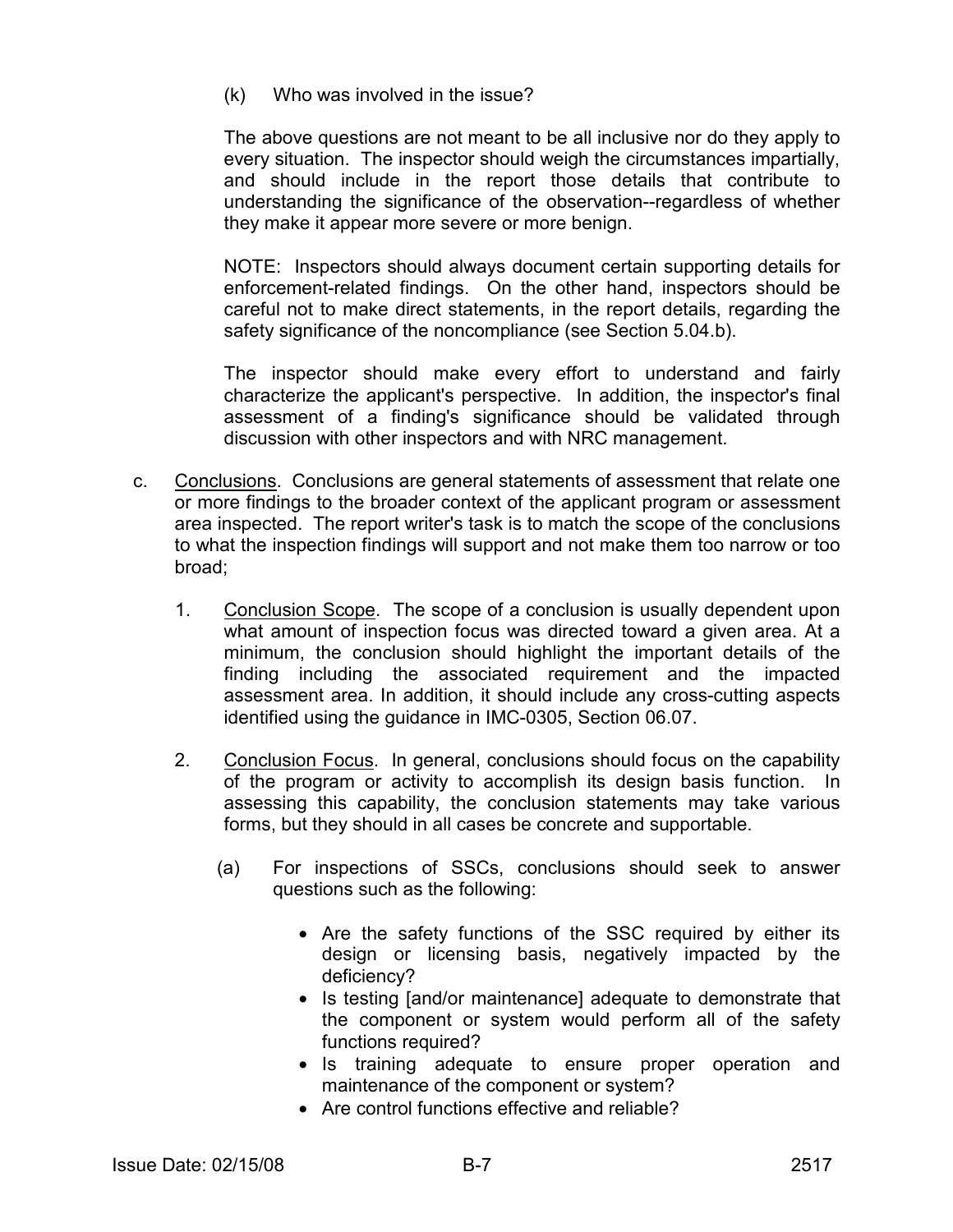- Are human factors considerations relating to the component or system (e.g., accessibility and labeling of components) adequate to ensure proper system operation?
- Are system procedures adequate to ensure proper system operation under normal and accident conditions?

Additional, similar questions may be developed based on the applicable inspection procedure.

- (b) For an inspection that has focused on an overall program, the conclusion should assess the basic capability of that program in meeting its safety objectives. In some cases, the safety objectives may be found in the applicable inspection procedure. If the safety objectives have not been specified elsewhere in the report, the conclusion should make the objectives clear.
- (c) Finally, conclusion statements should note any noncompliances described in that section of the report and their associated crosscutting aspects, if any.

5.02 Thresholds of Significance. As part of maintaining a focus on safety, inspectors continually use NRC requirements, inspection procedures, risk assessment documents, industry standards, regional and headquarters guidance, and their own training and insight to make judgments about which issues are worth pursuing and which are not.

To communicate effectively, inspection reports must give evidence of that judgment and prioritization, discussing significant safety issues in appropriate detail, treating less significant issues succinctly, and avoiding excess verbiage. To maintain some consistency in how minor issues are treated, report writers must recognize certain "thresholds of significance": that is, they must use similar criteria in deciding whether an issue is important enough to document, track or follow up.

The NRC Enforcement Policy acknowledges that some violations of minor safety, environmental, and regulatory concerns are below the level of significance of Severity Level (SL) IV violations. Because of their minor nature, these minor violations are not the subject of formal enforcement action and are not usually documented in inspection reports.

NOTE: For additional guidance in this area, see the NRC Enforcement Manual and Appendix C of this IMC.

- a. Minor Violations--Determining Significance. Use Appendix C of this IMC to determine the significance of the violations.
- b. Minor Violations--Determining Whether to Document. In general, minor violations should not be documented; however, certain exceptions apply. Documentation may be necessary as part of the resolution to an allegation or to close a Licensee Event Report (LER) or CDR. In other cases, while the violation itself is minor, the associated technical information may relate directly to an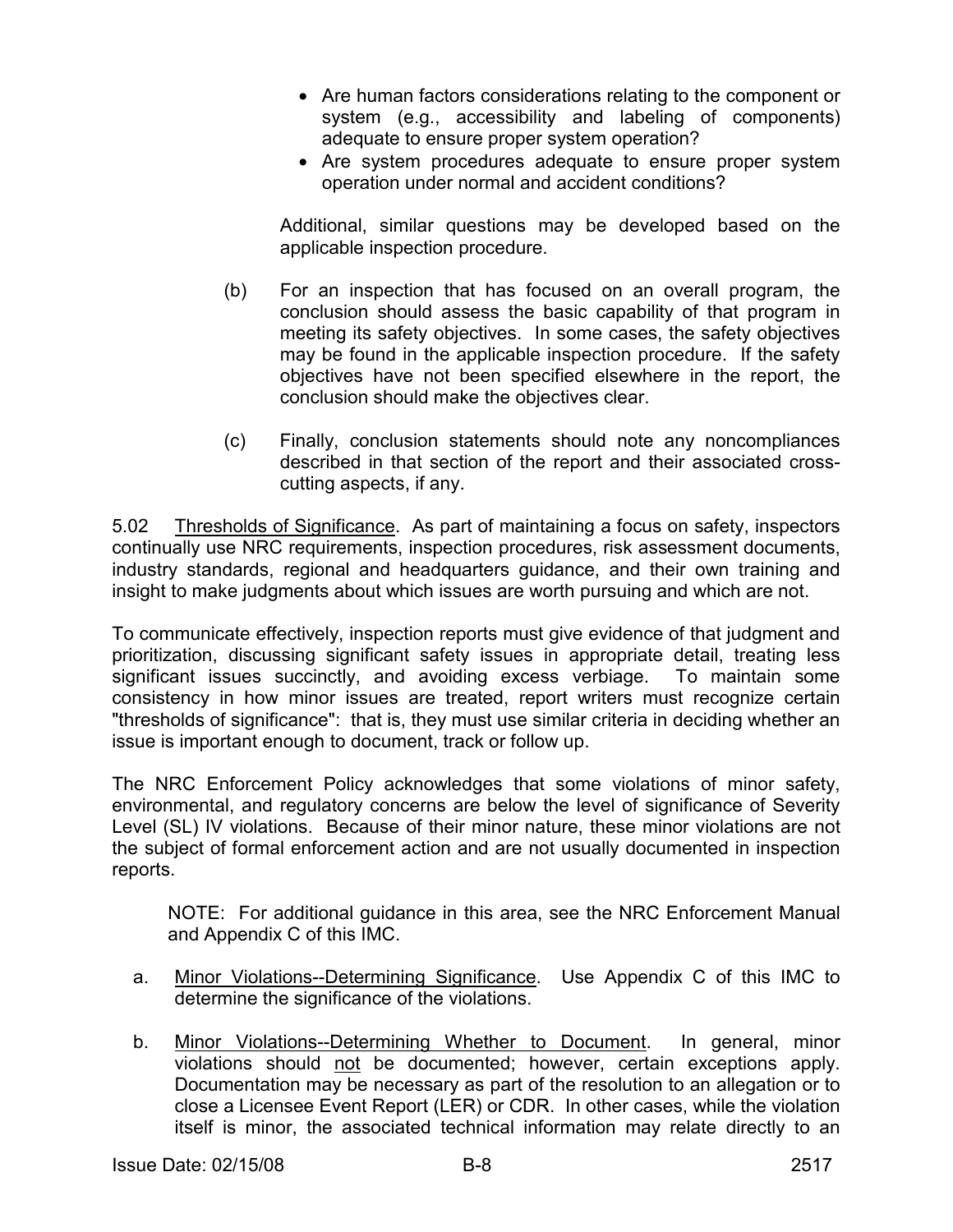issue of agency-wide concern (e.g., the inspection was performed in response to an NRC Temporary Instruction (TI)). If, for these reasons or any other reason, the report writers and reviewers wish to document a minor violation, then it should be documented as a minor violation, with a reference to Section IV of the NRC Enforcement Policy. For example, "This failure constitutes a violation of minor significance and is not subject to formal enforcement action."

 c. Violations Identified as Part of Applicant Self-Assessments. Under certain circumstances, even a violation that could be classified as SL IV ("more-thanminor") need not be documented. This is generally justified when the violation has been identified and corrected as part of an applicant self-assessment effort. As a matter of policy, NRC enforcement seeks to encourage applicant selfassessment efforts, and seeks to avoid the negative impact that can result from a redundant NRC emphasis on problems which the applicant's responsible action has already identified and corrected.

For example, suppose that while evaluating the applicant's quality assurance efforts in the fire protection area, an inspector reviews relevant audits and surveillances conducted over the previous year. The review reveals that the audits have been probing and thorough; the findings are well-developed and technically sound, and include six noncompliance issues, four of which might be classified at SL IV.

In such a case, the inspector should follow up on the noncompliances and other audit findings to ensure that causes have been appropriately assessed, that appropriate and comprehensive corrective actions have been taken, and that no new examples of the violations exist. Provided, however, that no new problems are revealed by this follow-up, the inspector is normally not expected to cite the four violations individually, nor to report the details of those violations in the inspection report. Instead, the NRC report findings and conclusions should assess the adequacy of the applicant's quality assurance efforts, including a clear reference to the name, dates, and general subject matter of the audit or self-assessment.

NOTE: This expectation only applies to SL IV violations. Even when identified through an applicant self-assessment, violations that could be categorized at SL III or above must be documented in the inspection report and given appropriate follow-up.

If, for any of these reasons, the inspector decides to discuss in the inspection report a particular applicant self-assessment finding or audit finding, and that finding involves a violation, then the violation must be clearly dispositioned in the report. If the criteria of Section VI.A.8 of the NRC Enforcement Policy have been met (including applicant corrective action, etc.) the SL IV violation should be documented as an NCV. If the issue represents a minor violation, it should be documented as follows: "This failure constitutes a violation of minor significance and is not subject to formal enforcement action."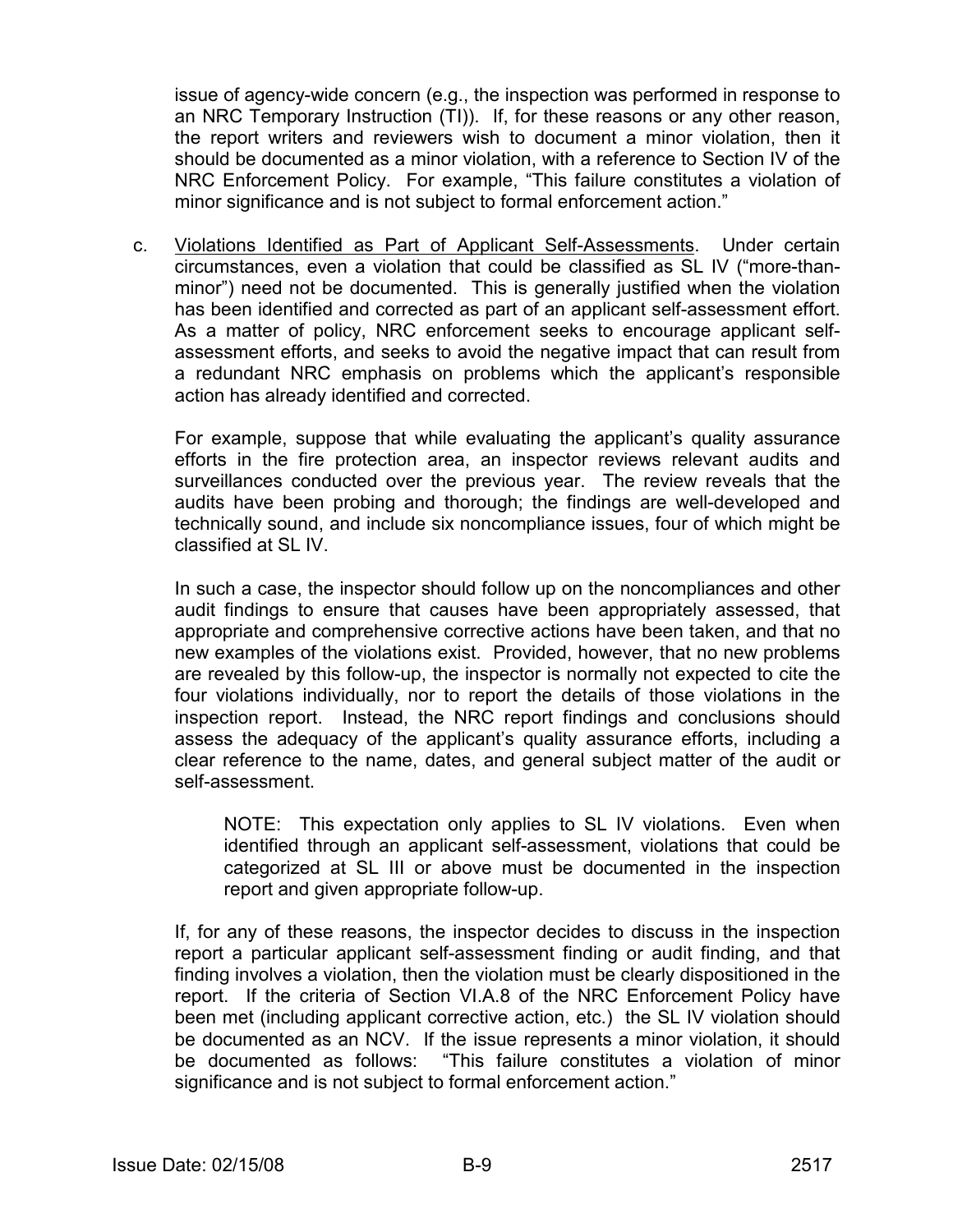NOTE: The NRC Enforcement Manual provides additional guidance on documenting and dispositioning violations.

5.03 Level of Detail. Just as inspectors must use judgment in determining what issues are worth including in the inspection report, so they must also determine the appropriate level of detail for issues that are included. Some issues should be discussed in more detail than others, based on safety or regulatory significance, technical complexity, and other factors.

- a. Level of Detail on Inspection Scope. Describe the inspection scope. Do not repeat any portion of the Scope in the Findings section. The scope should include the following:
	- 1. Identify how the inspection was conducted (i.e., the methods of inspection.) Methods can include a walk-down, an in-office review, observation of test from the control room, discussion with specific personnel, or participation in an exercise.
	- 2. Identify what was inspected. Include sufficient detail on which and how many samples were inspected. If more than six documents were reviewed, then list the items in an attachment and reference the attachment in the Scope section.
	- 3. Identify the inspection objectives and the criteria that were used to determine whether the applicant is in compliance.
	- 4. Include inspection dates to clarify inspection scope context if it helps with understanding the scope. For example, inspection dates may be helpful when discussing event follow-up.
	- 5. If a substantive portion of the inspection activity was conducted at a location other than the plant, (e.g., an in-office review), then identify where the inspection took place.
- b. Level of Detail on Observations and Findings. Once the inspector has decided that a finding is important enough to be included in the report, the same questions used in making that decision (see Section 5.01) can assist in determining the appropriate level of detail. The following guidance applies:
	- 1. The degree of actual or potential safety consequence associated with a finding should be a primary consideration in determining the level of appropriate detail. Items of higher significance generally merit more discussion.
	- 2. If the inspector has concluded that a finding has programmatic aspects (e.g., multiple examples of the problem, a related series of failures, an underlying procedure or training deficiency, or diverse effects resulting from the same root cause), enough detail should be given to support this conclusion.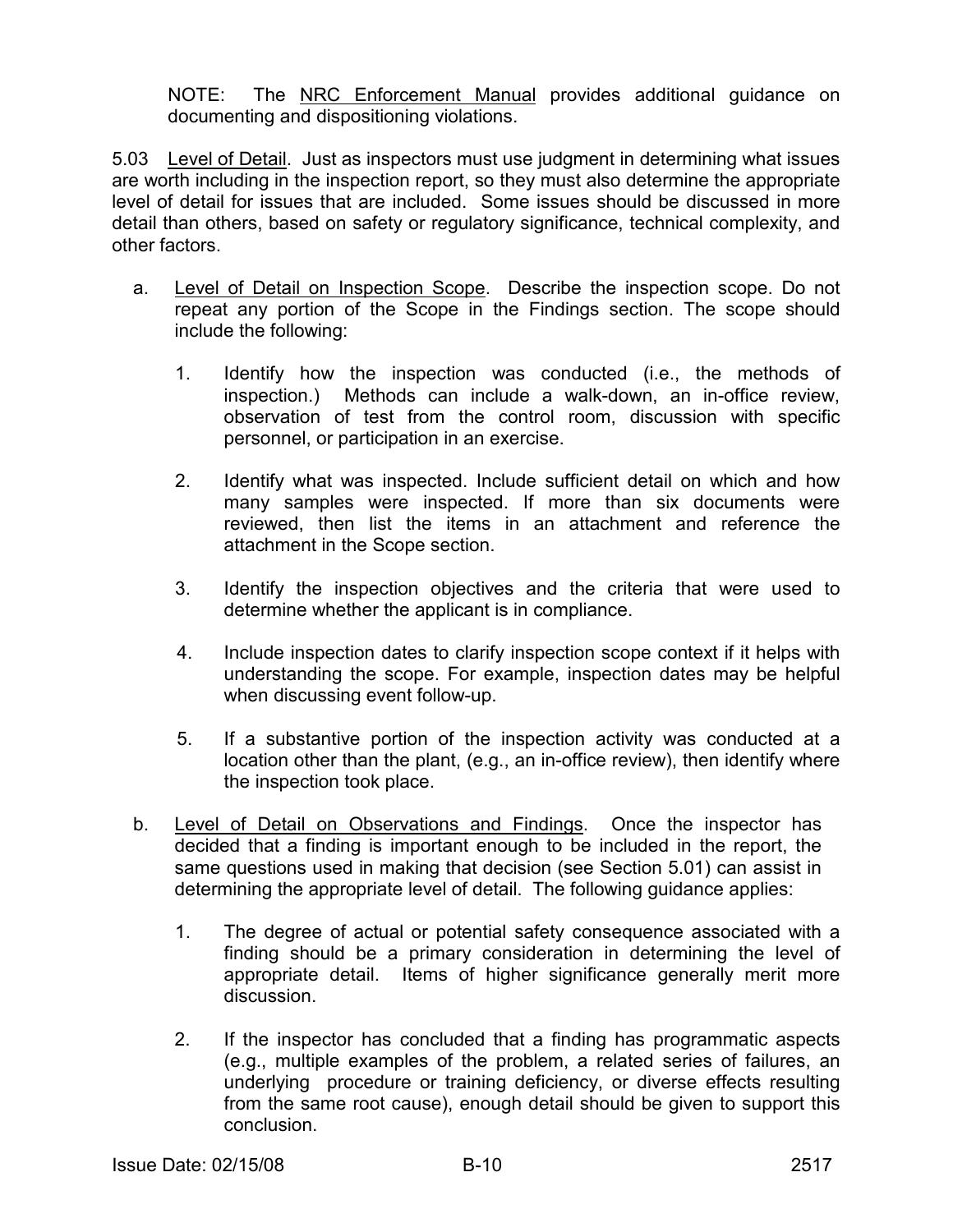- 3. Findings of greater technical significance--that is, findings that give insights into SSCs or human performance issues, or findings that could have generic significance--should be discussed in sufficient detail to communicate those insights.
- 4. When initiating an unresolved item or inspection follow-up item, the issue description should provide enough background information that a different inspector, using that information, would be equipped to perform the followup inspection.

5.04 Documenting Noncompliances. The primary guidance for all matters related to enforcement, including documentation, is given in the NRC Enforcement Policy and the NRC Enforcement Manual. These documents can be found at http://www.nrc.gov/about-nrc/regulatory/enforcement/guidance.html. The following discussion summarizes certain aspects of that guidance related to inspection reports.

 a. Types of Noncompliances. The manner of documenting a noncompliance in the inspection report depends on how that noncompliance will be dispositioned. A noncompliance may be addressed as a non-escalated enforcement action (i.e., a SL IV violation or a nonconformance); as an escalated enforcement action (i.e., an apparent SL I, II, or III violation); or as an NCV.

 If a violation does not exist (e.g., no requirement exists in this area), it may be appropriate to clarify the finding by stating that "this condition [or event] does not constitute a violation of NRC requirements."

- 1. Non-Escalated Enforcement Actions. Most violations of very low significance (i.e., more than minor concerns) fall into the SL IV category. If at the time of issuing the inspection report a violation has been categorized at SL IV, and it does not meet the criteria for an NRC, then an NOV is generally sent out with the inspection report as a "non-escalated" enforcement action. The cover letter for reports that include nonescalated enforcement actions should follow the appropriate NRC Enforcement Manual guidance.
	- NOTE: A violation's severity level should not be discussed in the report details. Whether an NOV accompanies the report or is issued later, the designation of severity level is made in the NOV itself.
- 2. Potential Escalated Enforcement Actions. When an issue is being considered for escalated enforcement action, the inspection report narrative should refer to the potential noncompliance as an "apparent violation." The report details should not include any speculation on the severity level of such violations nor on expected NRC enforcement sanctions. Potential escalated actions, by their nature, require further agency deliberation (and, usually, additional applicant input) to determine the appropriate severity level and NRC action.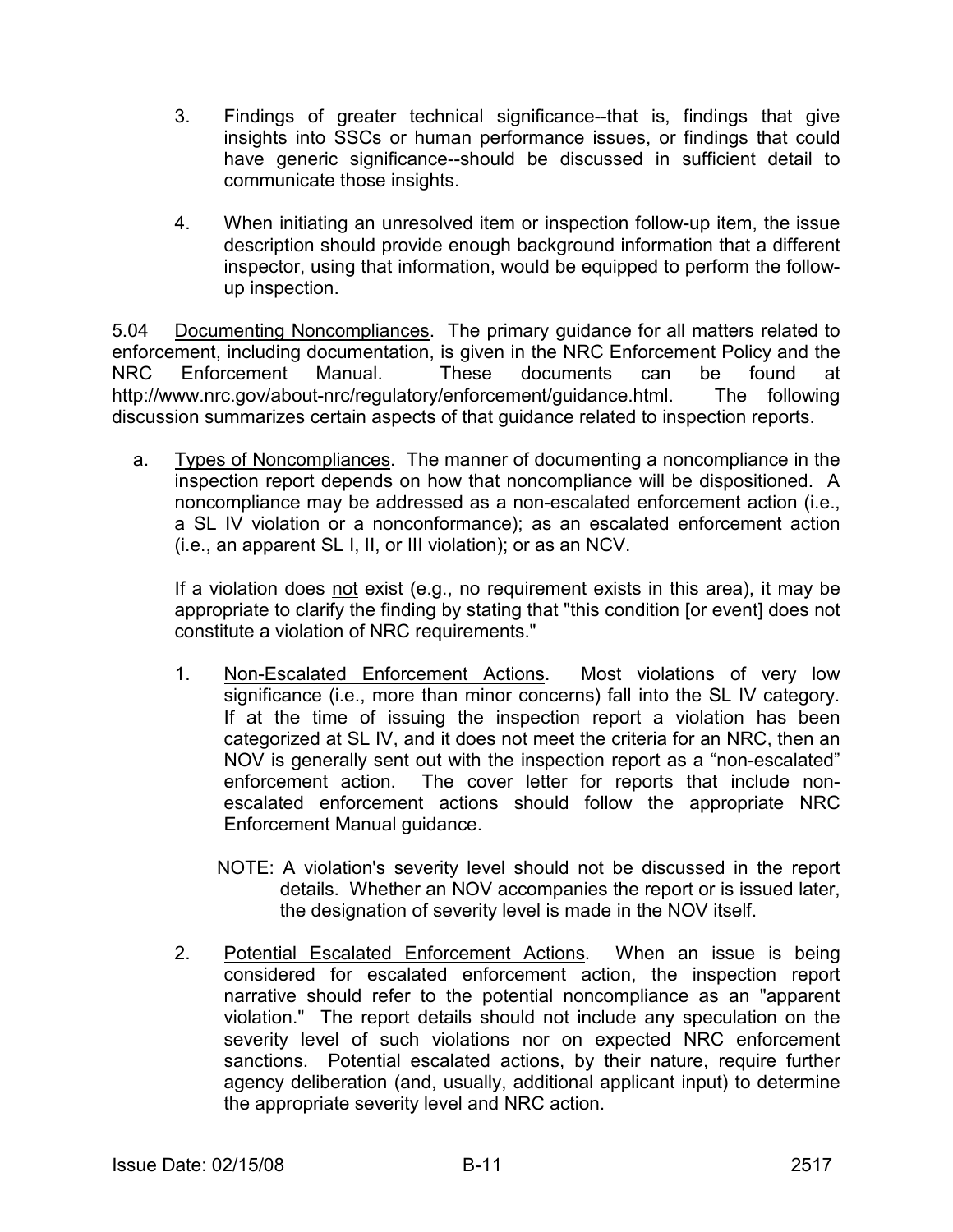Similarly, report narratives that discuss apparent violations should be carefully constructed to avoid making explicit conclusions (i.e., final judgments) about the safety significance of the issue. The report should include any available details that give evidence of safety significance, or that would help in making such a decision; however, since a potential escalated enforcement action automatically entails further evaluative steps, neither the inspection report details nor the accompanying cover letter should present a final judgment on the issue.

 3. Non-Cited Violations. Section VI.A.8 of the NRC Enforcement Policy gives specific criteria under which an SL IV violation may be documented without an associated NOV or other action. When this enforcement discretion is applied, the report should briefly describe the circumstances of the violation, briefly describe the applicant's corrective actions, and conclude with a statement similar to the following: "This non-repetitive, applicant-identified and corrected violation is being treated as a Non-Cited Violation, consistent with Section VI.A.8 of the NRC Enforcement Policy."

 In addition, the Enforcement Policy also provides that willful SL IV violations may be dispositioned as NCVs provided that they meet the four criteria outlined in the Policy. In these cases, the inspection report should include additional discussion to address this before providing the standard conclusive language. For example: "Although this violation is willful, it was brought to the NRC's attention by the applicant, it involved isolated acts of a low-level individual, and it was addressed by appropriate remedial action. Therefore, this non-repetitive, applicant-identified and corrected violation is being treated as a Non-Cited Violation, consistent with Section VI.A.8 of the NRC Enforcement Policy."

- 4. Minor Violations. Minor violations should not be normally documented in inspection reports. However, to the extent that documentation is necessary, the standard language should be used: "This failure constitutes a violation of minor significance and is not subject to formal enforcement action."
- b. Supporting Details and Discussions of Safety Significance. The discussion of noncompliance issues must be sufficiently detailed to substantiate any NRC safety and regulatory concerns and to support any enforcement sanction the NRC may choose to issue. To the extent possible, for a violation, the report should state:
	- what requirement was violated;
	- how the violation occurred;
	- when the violation occurred, and how long it existed;
	- who identified it, and when;
	- any actual or potential safety consequence;
	- the root cause (if identified);
	- whether the violation appears isolated or programmatic; and
	- what corrective actions have been taken or planned.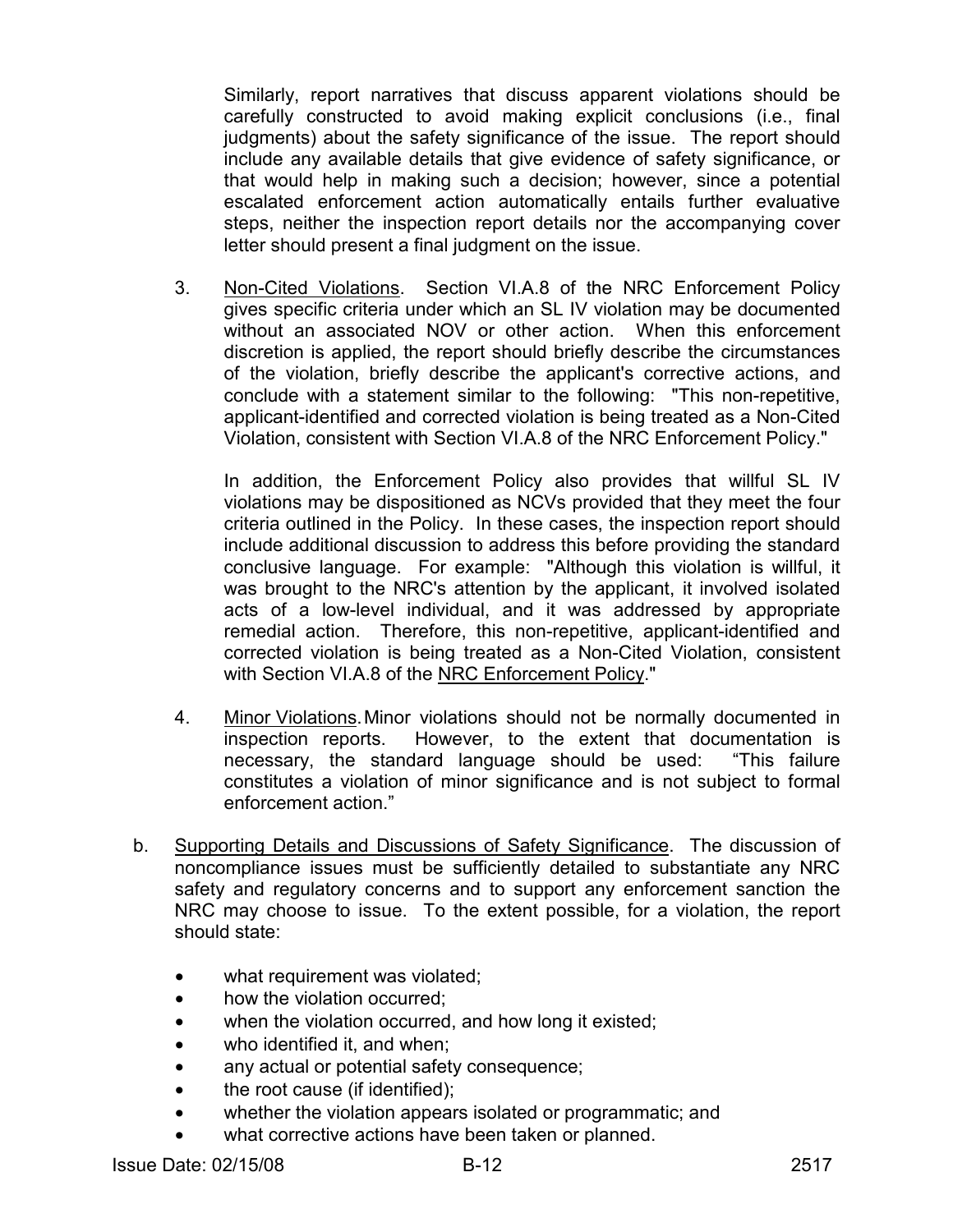The degree of detail necessary to support an enforcement action is a function of the significance and complexity of the noncompliance.

Although supporting details clearly assist in determining the safety significance of the noncompliance, inspectors must be careful to avoid making direct statements regarding safety significance in the inspection report details. Violation severity levels, as described in the NRC Enforcement Policy, are based on the degree of safety significance involved. In addition, the NRC Enforcement Policy uses the term "safety significance" in a specific sense, which involves consideration of (1) actual safety consequence, (2) potential safety consequence, and (3) regulatory significance (e.g., willfulness or management involvement in a noncompliance, programmatic breakdowns, repetitive violations, etc.). As a result, if an inspection report refers to a noncompliance as being "of low safety significance" (meaning, in a general sense, that the noncompliance did not result in any actual adverse impact on plant equipment or personnel), the writer may have inadvertently made it difficult for the NRC to subsequently decide that the potential for an adverse impact or the regulatory significance of the noncompliance warrants issuance of a SL III violation.

 c. Noncompliances Involving Willfulness. Inspection reports should neither speculate nor reach conclusions about the intent behind a violation, such as whether it was deliberate, willful, or due to careless disregard. As with any observation, the report discussion should include relevant details on the circumstances of the violation without making a conclusion about the intent of the violator.

Conclusions about the willfulness of a violation are agency decisions, and are normally not made until after the Office of Investigation (OI) has completed an investigation and a predecisional enforcement conference has been held. A premature or inaccurate discussion of the willfulness of an apparent violation in the inspection report could result in later conflicts based on additional input and review. Inspection reports that include potentially willful violations are to be coordinated with OI and the Office of Enforcement (OE).

5.05 Documentation of Performance-Based Inspection. Performance-based inspection focuses on issues of safety and reliability, with an emphasis on field observation rather than in-office procedural or record reviews. In addition, performancebased inspection tends to focus more on results (e.g., does the pump work?) than on process and method (e.g., was the pump maintenance procedure well-written?). For most areas of inspection, the range of relevant regulations, license requirements, industry guidelines, and applicant regulatory commitments is a mixture of performancebased (results-oriented; less prescriptive) and compliance-based (process-oriented; more prescriptive) standards.

 a. Documenting Performance-Based Issues vs. Compliance-Based Issues. The first step in documenting "performance-based" findings is understanding the underlying flow of logic, and differentiating this logic from that of a finding based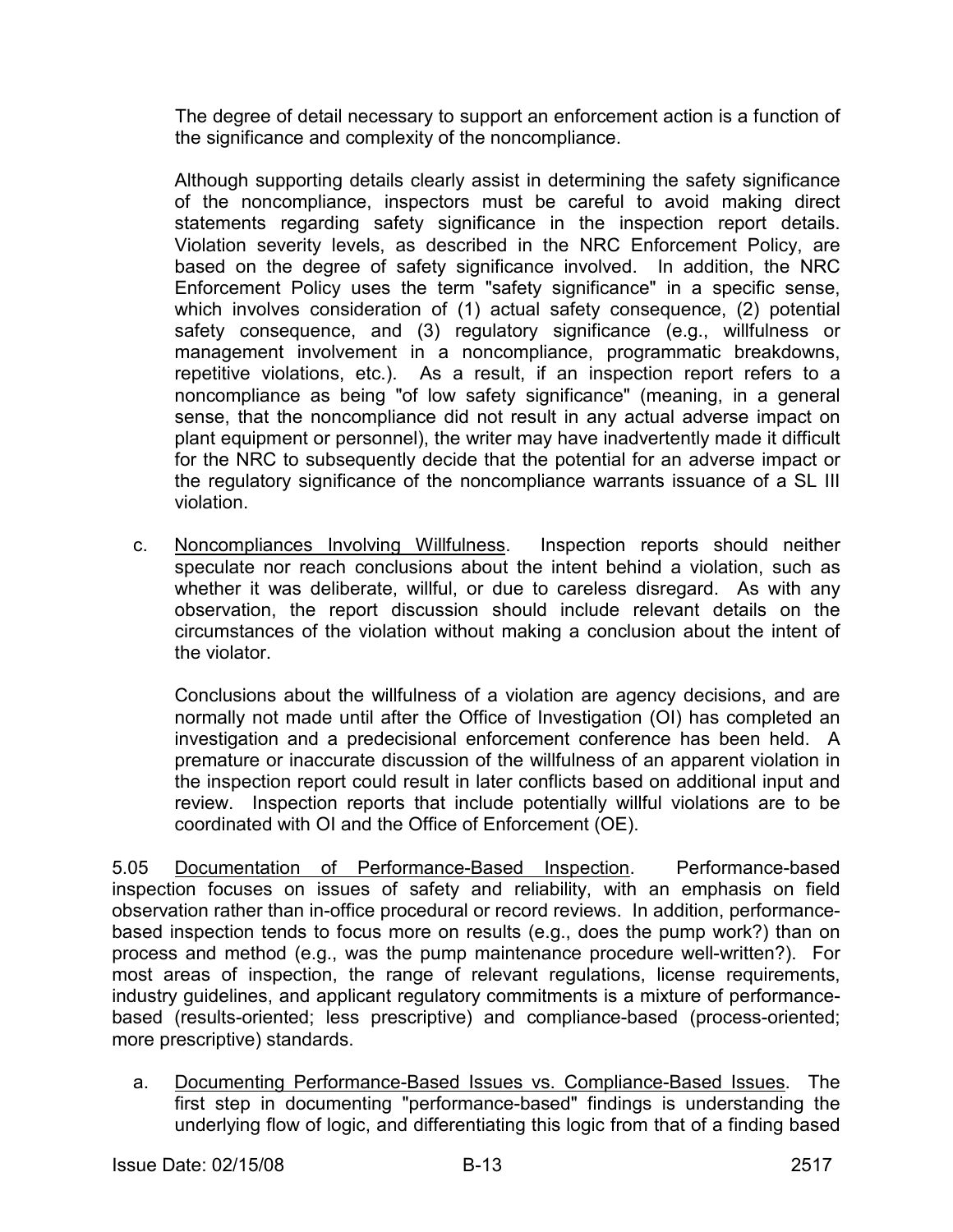strictly on compliance. For compliance issues, the clearest manner of presentation is usually comparison/contrast, similar to the format of an NOV.

 By contrast, a performance-based finding frequently begins with the field observation of a safety or reliability issue (e.g., an equipment problem, a deficient work practice, a questionable system response, etc.), which results in efforts to place the observation in context, pinpoint the root causes, understand any associated problems with the underlying processes or methods--all of which may or may not lead to an issue of noncompliance. When documenting such a finding, the clearest presentation usually follows the same path of discovery- that is, the narrative (1) begins with a statement of the observation, (2) places that observation in the context of related findings or circumstances that contribute to understanding its significance, (3) explains any known root causes or underlying process problems, and (4) leads to a "bottom-line" assessment that a particular standard was or was not met (if the standard is a requirement, this may be a finding of noncompliance).

 b. Documenting Issues in Areas Not Covered by Regulatory Requirements. Although the NRC always seeks to focus the requirements of its regulations and licenses on safety considerations, mere compliance with those requirements does not automatically ensure safety. The NRC's safety mandate entails inspection and evaluation of applicant performance in areas that may not be covered by written requirements.

Presumably, judgments made in this realm--in areas not covered by NRC requirements--must still use some standard as a reference point. Various inspection procedures give specific criteria for the inspector to use in evaluating an applicant's performance--including some criteria that are not directly related to an NRC requirement, and that might be more correctly characterized as matters of industry convention or standard nuclear safety practices. When inspection findings are made in these areas--that is, when safety issues are identified that do not relate directly to a regulatory requirement--the treatment of such findings can be extremely difficult.

 1. Using Standards in Areas Not Covered by NRC Requirements. Whenever possible, the inspector should seek to tie the finding to a documented program or expectation (e.g., a generic communication on wrongcomponent or wrong-train events, an applicant's previously established self-checking program, etc.). In addition, once a clear standard is recognized, the inspector may be able to relate these findings to other instances in which the applicant's performance has not met these expectations.

When multiple problems have been found, the inspector may, depending on the circumstances of the case, wish to use a more broad statement that applies to more than one of the observations.

 2. Addressing the Need for Applicant Corrective Action. Since the standards discussed here may be in areas outside NRC requirements, they may not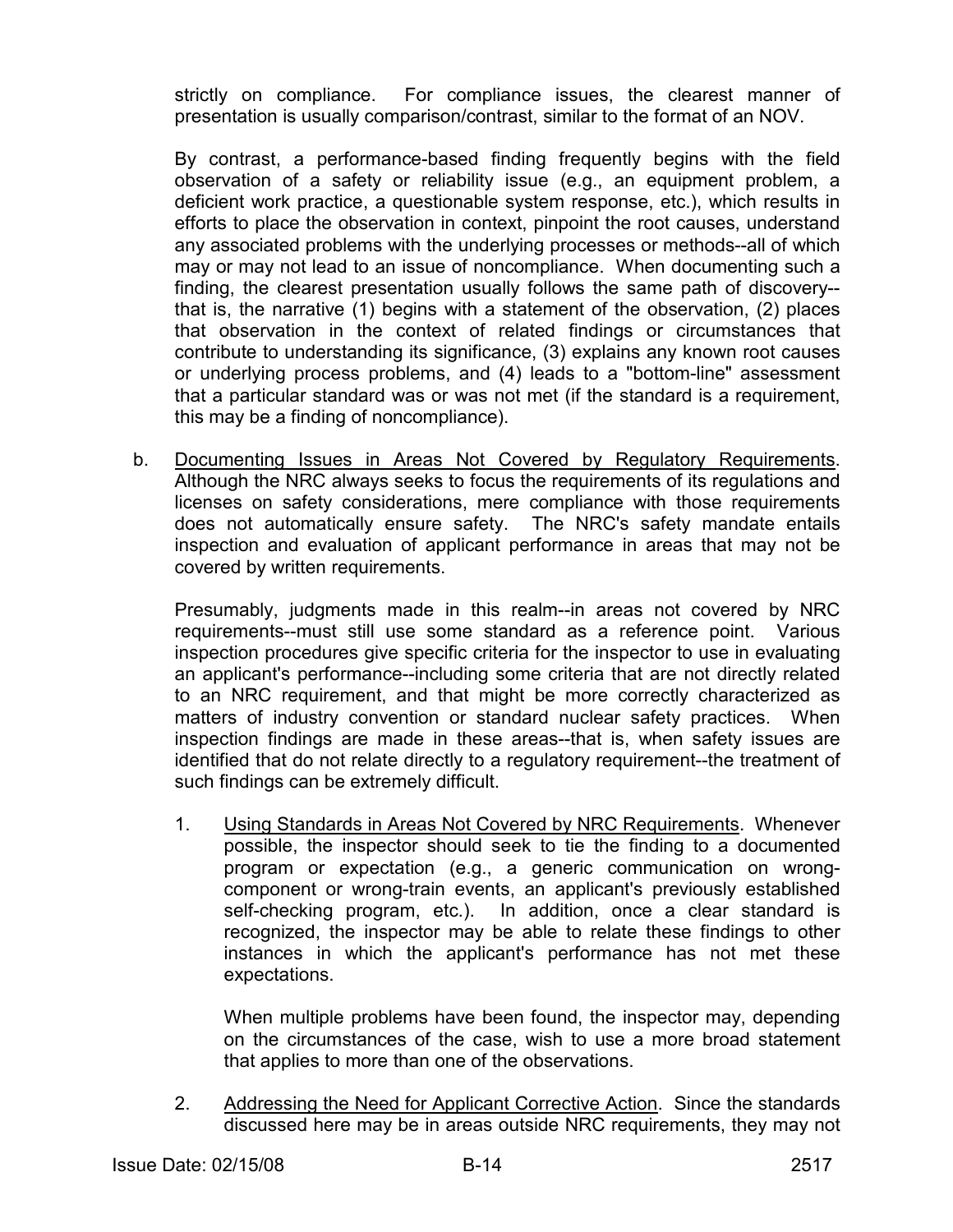be used as the basis for requesting applicant corrective action either orally or in the inspection report. When safety issues are involved, a responsible applicant will likely take corrective actions, and these actions should be documented in the inspection report as appropriate.

When questions exist about the adequacy of the applicant's taken or planned corrective actions, the inspector may choose to create an inspection follow-up item to ensure that the applicant's later actions are evaluated. In addition, if the applicant fails to take proper corrective action for a safety matter and the problem recurs or additional safety issues result, the applicant may be in noncompliance with 10 CFR 50, Appendix B, Criterion XVI, "Corrective Action."

Finally, in extreme cases where the applicant refuses to take corrective action for a matter of immediate safety significance, the NRC may exercise its authority to impose an order, even if the applicant has not violated an existing regulation or license condition. Any such situation should result in prompt involvement by NRC management (including OE and the Office of General Counsel).

- 3. Avoiding Inadvertent Backfits. 10 CFR 50.109 establishes specific regulatory authority for the NRC to impose new requirements on reactor applicants involving the addition, elimination, or modification of structures, systems, or components at operating facilities. In order to impose a backfit, the Commission must make a finding that the action will result in substantial additional protection of public health and safety or the common defense and security.
- 4. As discussed in NRC Management Directive 8.4, an NRC staff recommendation that the Commission impose a backfit should only be made after extensive deliberation and evaluation of all associated circumstances. For routine discussions of safety issues in inspection reports, care must be exercised to avoid making an inadvertent recommendation that could be construed as an NRC backfit.

5.06 Treatment of Open Items in Reactor Inspection Reports. Issues that merit additional inspection are identified by a unique tracking number and entered into the Inspection Reporting System by the originating inspector or office. Open items include unresolved items, violations, LERs, and CDRs.

 a. Initiating Open Items. The action of initiating an open item is a commitment of future resources, and should therefore only be used when some specific applicant action is pending, or when needed information is not available at the time of the inspection. When the inspector believes that the additional information may reveal the issue to be a matter of noncompliance, an unresolved item should be initiated. For an unresolved item, the report should identify the actions or additional research needed to resolve the issue.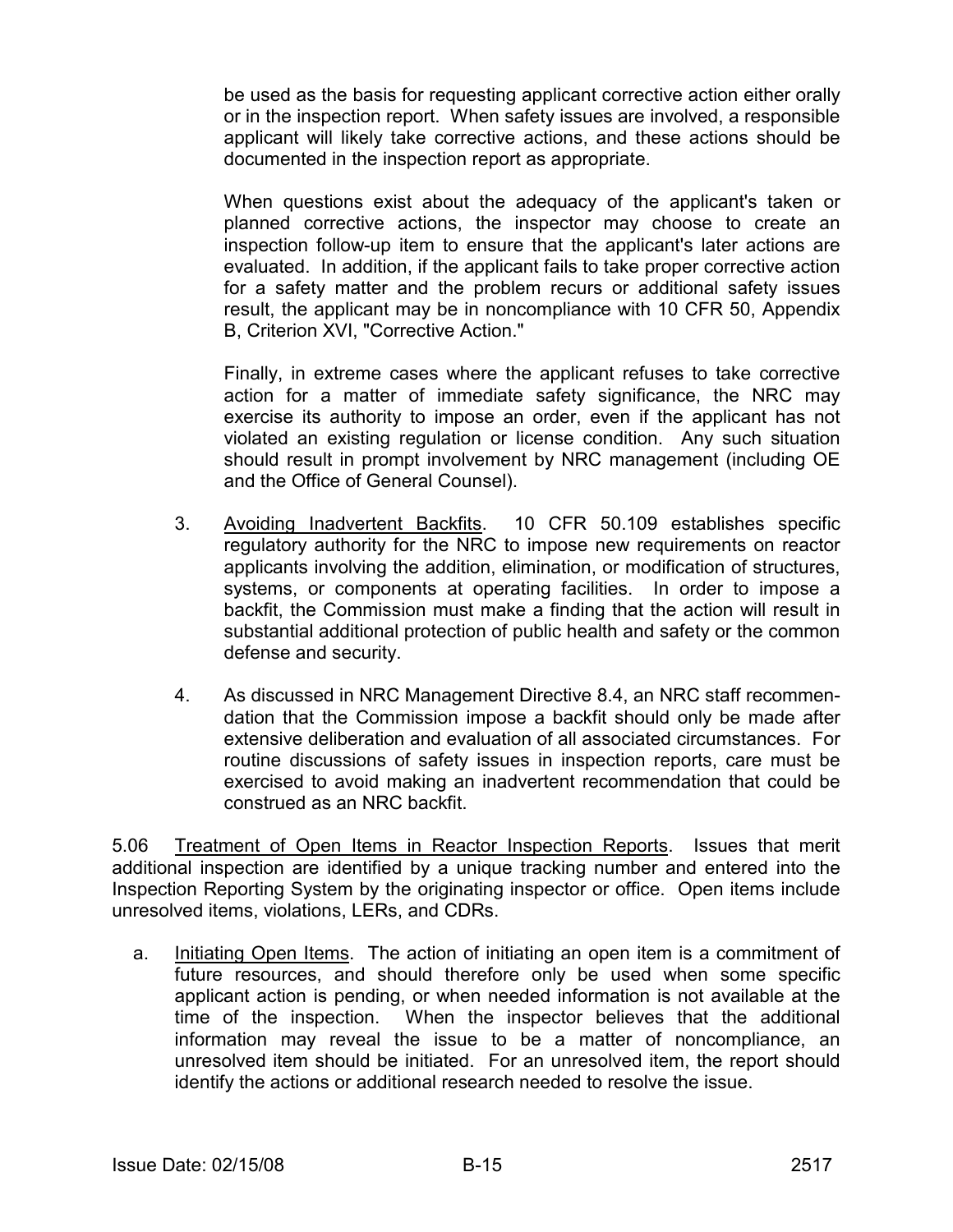Issues of noncompliance should always be assigned an IRS number for tracking purposes. When an inspection involves multiple violations (or multiple examples of a single violation), the inspector should be careful to ensure a one-to-one correspondence between the number of IRS entries and the number of "contrary to" statements in the accompanying Notice of Violation. The NRC Enforcement Manual provides additional guidance on tracking and following up issues of noncompliance.

Upon receipt, LERs and CDRs should be entered into the IRS system for tracking and follow-up.

 b. Follow-Up and Closure of Open Items. The level of detail devoted to closing open items depends on the nature and significance of the additional information identified. For example, the closure of an unresolved item should summarize the topic, summarize the inspector's follow-up actions, evaluate the adequacy of the applicant's corrective actions, and include enough detail to justify the inspector's conclusion.

In closing out a violation, if the applicant's "Response to a Notice of Violation" already has given an accurate description of the root cause, corrective actions taken, and other aspects, and the inspector identifies no other instances of the violation, the close-out description should be correspondingly brief.

Region II may administratively close out an open item that does not warrant inspection resources. For example, Region II may review the proposed corrective action plan for a Unit 2 open item and compare it with what was done for the operating unit. If all of the following questions are answered affirmatively about the open item, it can be administratively closed and the basis for its closure documented in an inspection report:

- Is it being effectively tracked in the applicant's corrective action program or other formal tracking system?
- Is the applicant proposing the same corrective action or equivalent to what was done for a similar open item for Unit 1?
- Will essentially the same procedures, process, or design change be used to correct the issue?
- Does the inspection record indicate that the item was sufficiently inspected and closed on Unit 1 with no problems?
- Would performance deficiencies associated with the applicant's corrective actions likely be detected by the applicant's oversight or testing programs or have only minor consequences?
- c. Treatment of LERs and CDRs. All LERs and CDRs should be followed up and given formal closure in an inspection report; however, the level of detail provided in the report will vary depending on the significance of the LER/CDR and the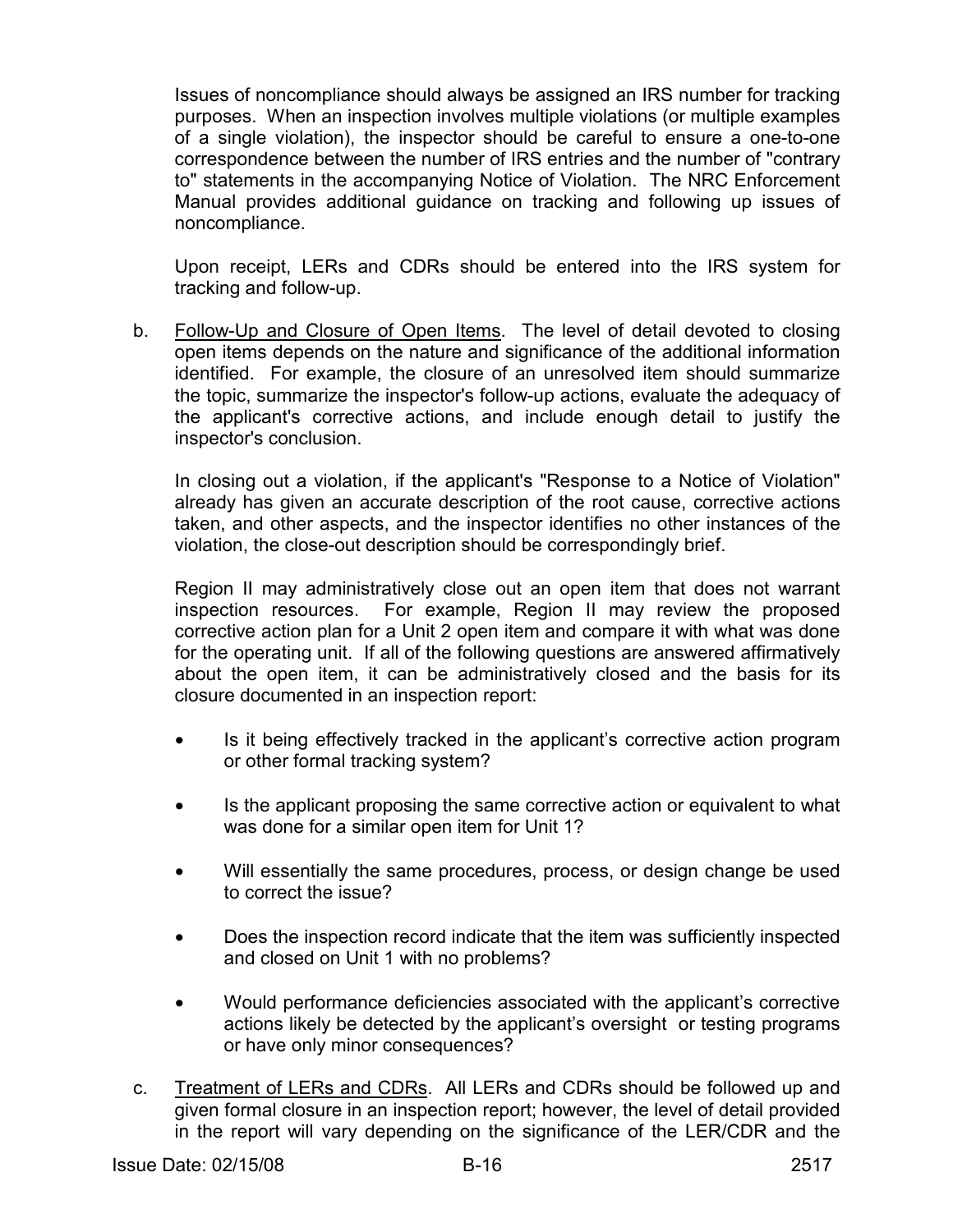results of the inspector's follow-up. For example, LERs/CDRs involving minor issues, where no new equipment, system, or human performance problems are identified, and where the inspector's follow-up does not result in new information or additional perspectives, require only a brief closure statement. On the other hand, an LER/CDR that involves more than a minor issue, that has not been discussed and dispositioned in another section of this or a previous report, require a closure that provides, at a minimum, a basic description of the event. This should include the applicant's immediate response and subsequent corrective actions, the root cause or causes, a summary of the inspector's follow-up actions, and a statement of how the finding was resolved. The discussion should be brief and concise, except in cases where the NRC's information and perspectives differ from the applicant's information and perspectives described in the LER/CDR. If the inspector's follow-up does not result in new information or additional perspectives, the report should not uselessly reiterate the detailed event description.

Note that LERs and CDRs frequently involve violations of TSs or other requirements. As with other report findings, if the LER/CDR is discussed in a manner that implies a violation may have occurred (either as part of the event itself or in the underlying root cause), the noncompliance must be clearly dispositioned in the report as a violation, an apparent violation, or an NCV, as appropriate, or a statement included clarifying that "this event did not constitute a violation of NRC requirements." If such a violation would normally be categorized at SL III, then the inspection report must provide a full description of the event and surrounding circumstances, and the matter should be treated like any other potential escalated enforcement issue.

## 6. GUIDANCE - INSPECTION REPORT FORMAT

Whenever possible, NRC inspection reports should conform to the standard formats described in this section and illustrated in the attached exhibits. This standardization in format significantly enhances readability and information retrieval, which in turn increases efficiency and improves the ability to integrate inspection results. Exceptions should be made for major team inspection reports and other cases where the specifically directed focus of the inspection does not easily fit into the standardized report outline.

6.01 Cover Letter. Refer to IMC 0612 Section 11.08 and Exhibit 4 for guidance on format and content of the cover letter

6.02 Cover Page. Refer to IMC 0612 Section 11.04 and Exhibit 3 for guidance on format and content of the cover page.

6.03 Executive Summary. The summary should be informative but concise. An ideal inspection report summary will be useful as an overview tool for applicant management and for NRC staff when preparing for the periodic assessment or management briefings.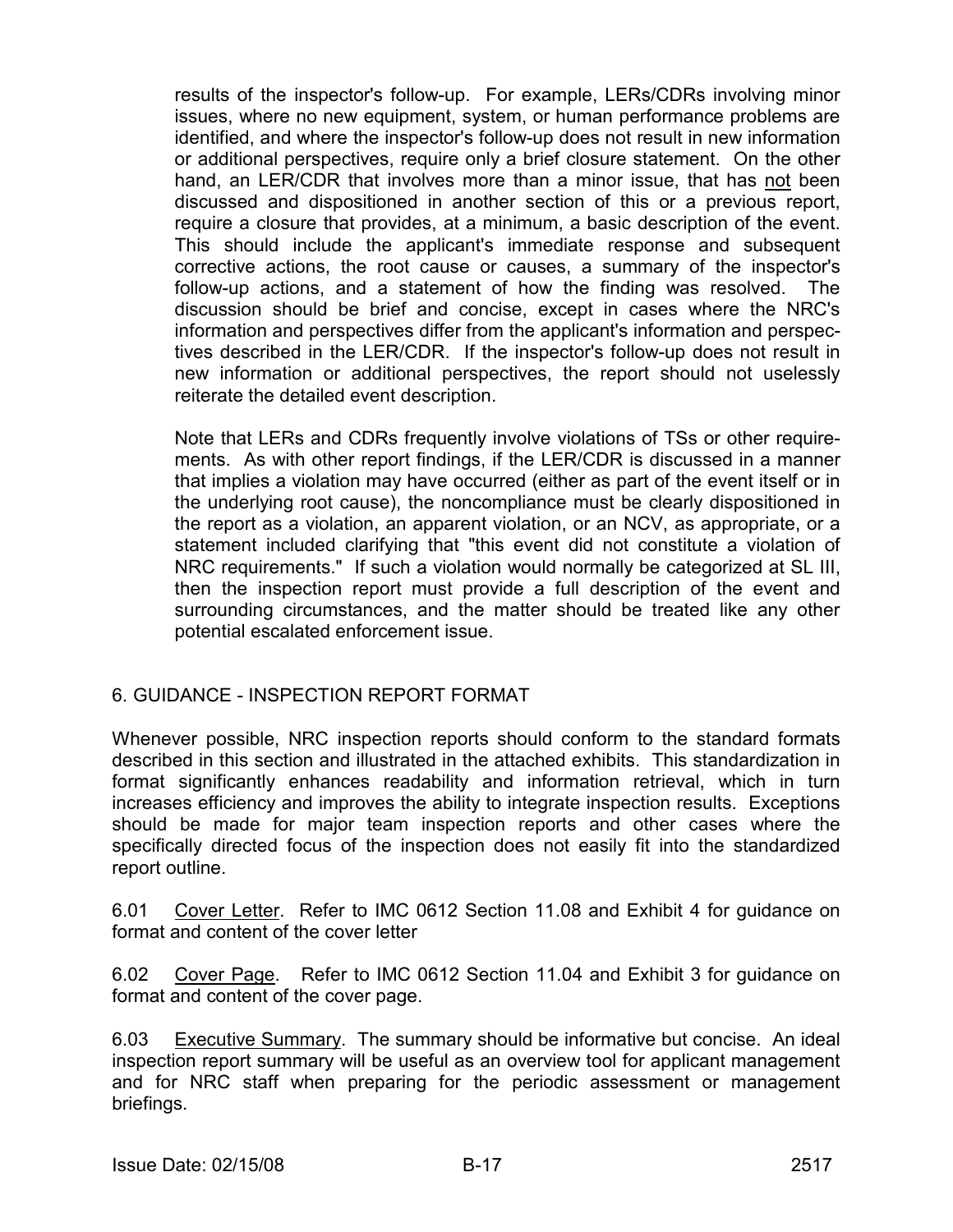- a. Introduction. The summary should begin with a one- or two-sentence introduction that covers the type of inspection, the scope (i.e., the applicant programs or assessment areas inspected), and any special details.
- b. Presentation of Findings, Cross-cutting Aspects and Conclusions. The list of issues that follows should be in the same order as the report details (modeled after the standard inspection report outline included as Exhibit 1). In essence, the executive summary should be compiled by scanning each report section and writing a crisp, short summary sentence for each issue of noteworthy observations, noncompliances, findings, cross-cutting aspects and conclusions.

NOTE: Unresolved items should not be discussed in the executive summary (i.e., where more information is needed to reach a finding or conclusion). If a finding or conclusion was reached in an area related to the open item, the executive summary may include that finding or conclusion.

When findings are included in the executive summary, the usefulness of those findings will be increased by concisely stating the root cause (if the root cause has been determined). In addition, when broad conclusions are included indicating unusually negative performance in a particular area of inspection focus, the conclusions will be made more useful by giving a brief but supportive example.

6.04 Table of Contents. For reports of significant length (i.e., in which the report details section exceeds 10 pages), the writer should consider including a table of contents as an aid to clarity.

6.05 Report Details: Use of the Standardized Report Outline. The report details should be topically arranged in accordance with the standardized report outline, included as Exhibit 1. This does not mean, of course, that each outline topic should be covered in each report; however, to the extent that inspection is performed in a particular area (e.g., inspection of "general employee training in radiological protection"), the resulting findings should be placed in the corresponding standard section of the report (e.g., in R5 of the standardized outline; see Exhibit 1).

NOTE: Conformity to the standardized outline should not result in artificially fragmenting an event description or separating report details that would logically be presented together.

Regardless of what section the writer finds most appropriate, the basic details need only be presented once. Cross-references should be made in other sections as appropriate. In the example above, the writer might choose to discuss performance of the maintenance procedure under M1 (because the most significant result related to how the maintenance was conducted), but include cross-references under M5 or R4 because of implications related to those areas.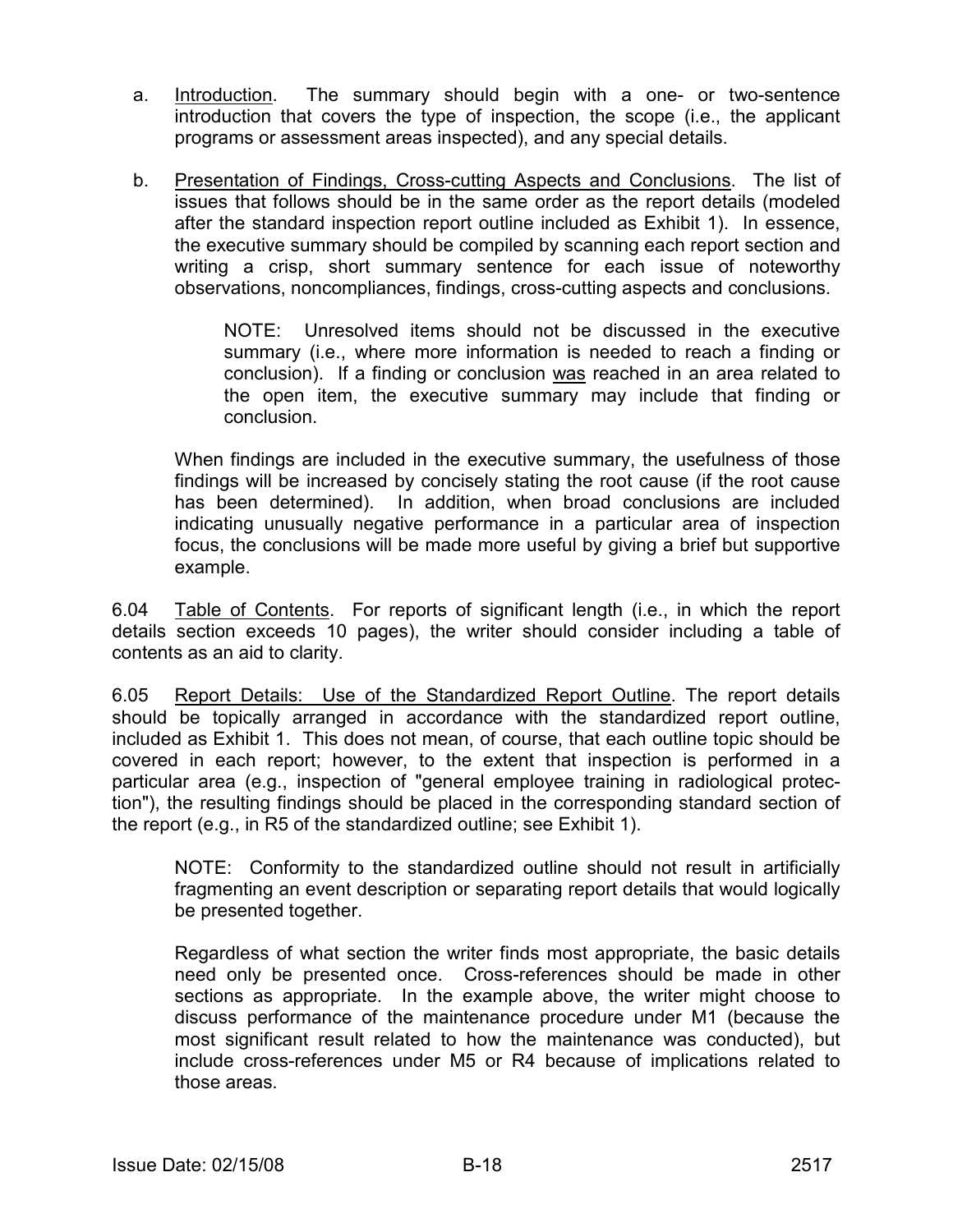6.06 Report Details: Internal Organization of Specific Sections. Differences in the nature, significance, and complexity of individual findings results in considerable variety in how those findings are organized and presented. However, the overall organization of each report section should follow the same basic progression of logic: inspection scope, observations and findings, cross-cutting aspects and conclusions.

- a. Inspection Scope. As discussed earlier, this description should be complete and factual but concise. A tabular format is frequently the clearest; the inspector can use this format to list systems and components inspected, specific work activities or plant evolutions that were monitored, procedures and records reviewed, etc.
- b. Observations and Findings. This portion of each report section should be used to present, in a narrative format, the inspection results. At this stage in the report, the inspector may choose to simply number issues sequentially, with appropriate subheadings, or may use another method of organizing the findings.
- c. Conclusions. In general, each report section should have a conclusion section, in which the findings are related to the broader context of the particular applicant program and the impacted assessment area. The relationship among findings will vary: in some cases, the conclusions to be drawn will be specific to the individual report section; in other instances, the findings of several report sections can be integrated into a broader conclusion. Document any crosscutting aspects resulting from the review of inspection findings using the guidance of IMC-0305, Section 06.07.

NOTE: When a given section of the report only involves closure of one or more open items, a separate conclusion section may not be needed or appropriate.

6.07 Exit Meeting Summary. The final section of each reactor inspection report should be a brief summary of the exit meeting. This summary should normally include the following elements:

 a. Characterization of Applicant Response. In general, the report should not characterize an applicant's exit meeting response as one of wholehearted acceptance of the inspection findings. If the applicant generally agreed with the findings presented, the exit meeting characterization might read as follows:

EXAMPLE: "The inspectors presented the inspection results to members of applicant management at an exit meeting on June 12, 2007. The applicant acknowledged the findings presented."

On the other hand, when the applicant disagrees with the inspectors' assessment of a particular finding, this position should be briefly and specifically characterized. Specific items discussed elsewhere in the report should not be described in this section in detail.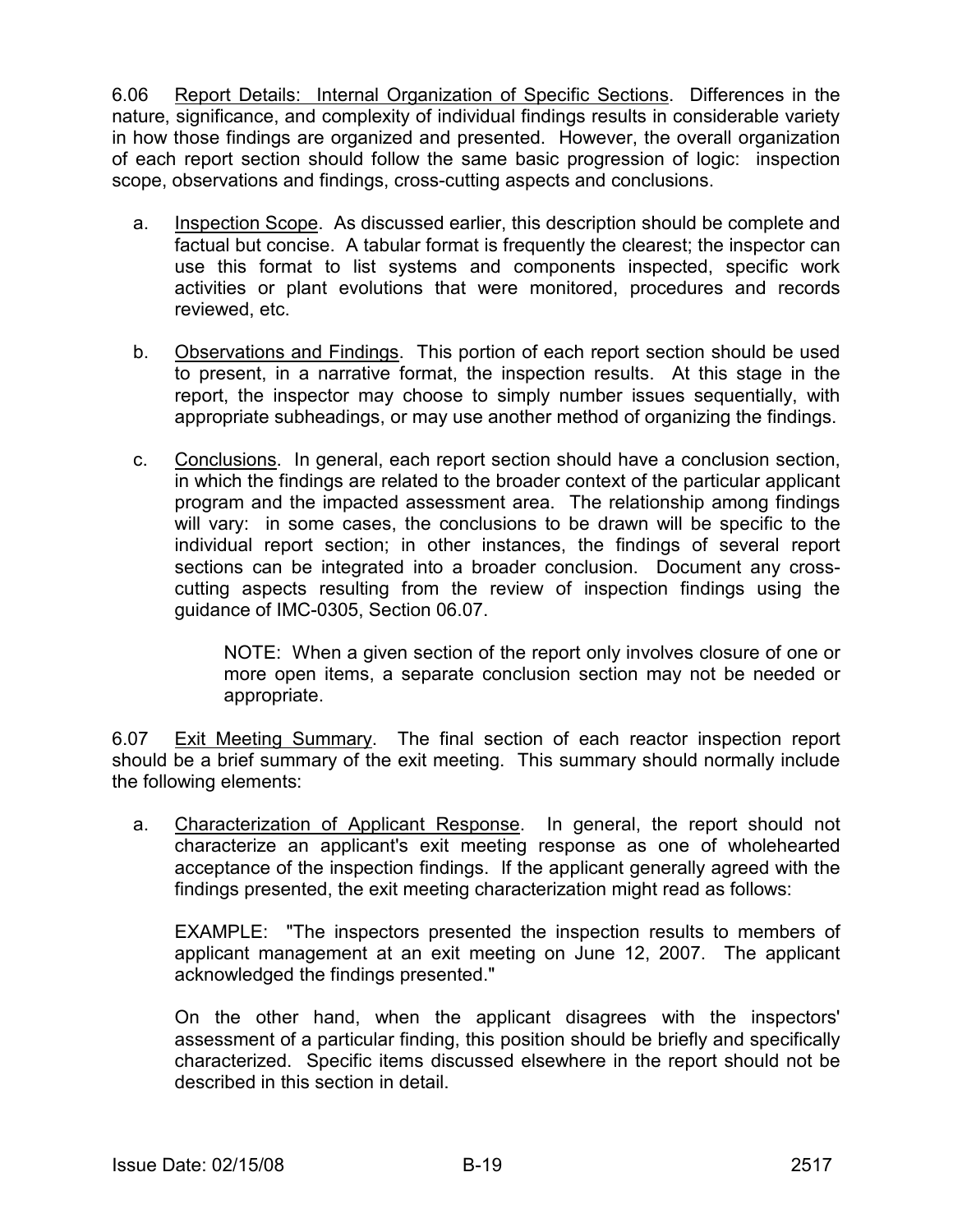b. Applicant Oral Statements and Regulatory Commitments. If, at the exit meeting or at any other time during the inspection, the applicant makes an oral statement that it will take a specific action, the report should attempt to accurately characterize that statement. As determined by the significance, complexity, subject area, and resource expenditure involved, the inspector should ensure that such oral statements are made or endorsed by the proper member of applicant management. Inspectors should be careful to differentiate between (1) applicant general descriptions of "voluntary enhancements" or general intent; and (2) oral statements of the applicant's intent to make a specific regulatory commitment (i.e., to submit, on the docket, a written commitment to take a specific action).

Because regulatory commitments are a sensitive area, the inspector should also ensure that any reporting of such an applicant oral statement is accurately characterized. To ensure a clear mutual understanding of such issues, when the applicant makes an oral statement reflecting the intent to make a regulatory commitment, the report issuing office may wish to restate, in the report cover letter, the NRC's understanding of that proposed commitment, and ask the applicant to clarify any differences in understanding.

 c. Absence of Proprietary Information. At the exit meeting, the inspectors should verify whether or not the applicant considers any materials provided to or reviewed by the inspectors to be proprietary.

 NOTE: When an inspection is likely to involve proprietary information (i.e., based on the technical area or other considerations of inspection scope), the topic of how to handle such information should be discussed at the entrance meeting.

 If the applicant does not identify any material as proprietary, the exit meeting summary should include a sentence to that effect.

 EXAMPLE: "The inspectors asked the applicant whether any materials examined during the inspection should be considered proprietary. No proprietary information was identified."

 d. Subsequent Contacts or Changes in NRC Position. The report writer should briefly discuss any significant contacts between the inspectors and applicant staff or management that occur after the exit meeting (e.g., to discuss new information relevant to an inspection finding). In addition, as discussed earlier, if the NRC's position on an inspection finding changed significantly after the exit meeting, that change should be discussed with the applicant before the report is issued.

6.08 Report Attachment. The areas discussed below should be included in an attachment at the end of the inspection report.

 a. Partial List of Persons Contacted. The report writer should list, by name and title, those individuals who furnished significant information or were key points of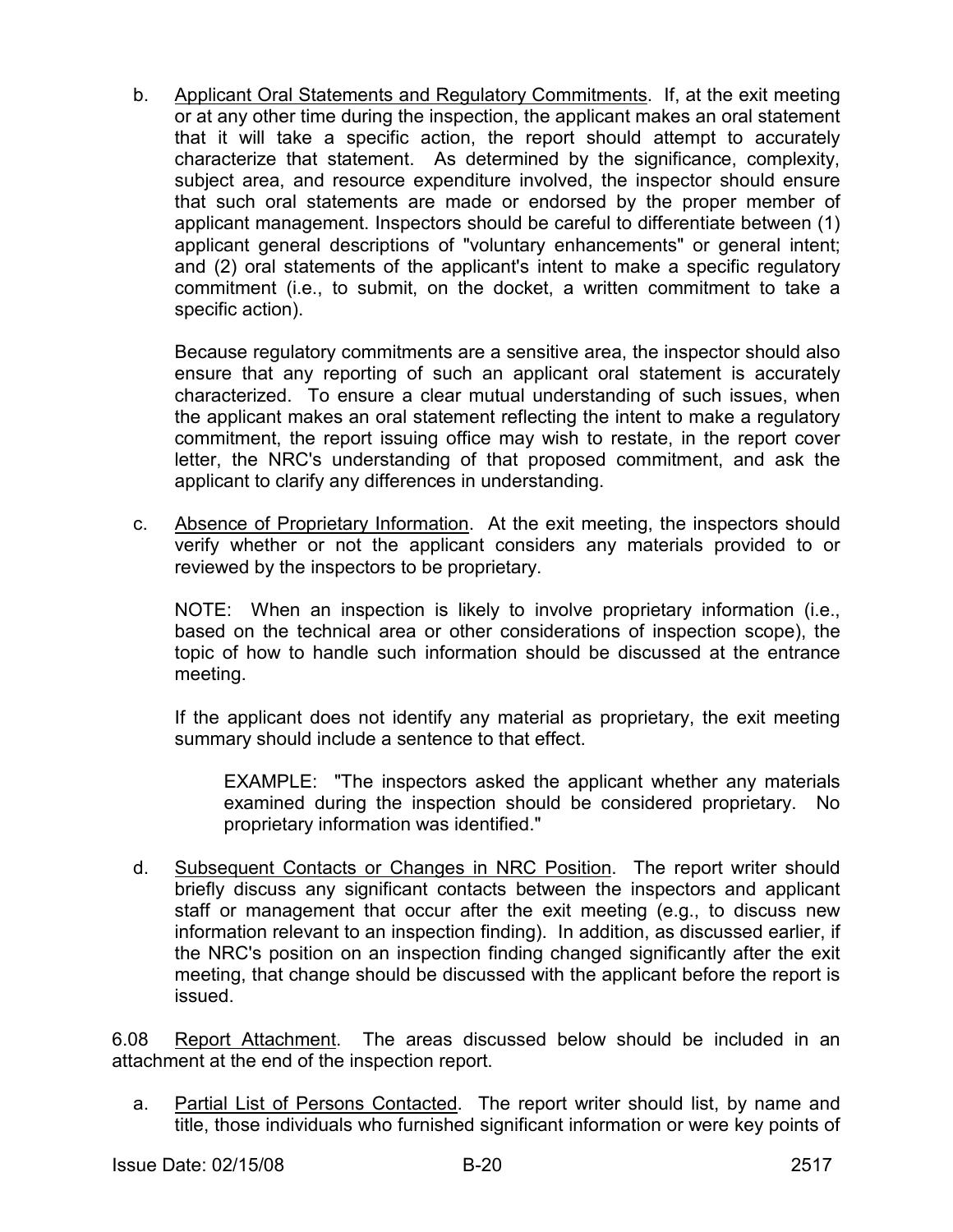contact during the inspection (except in cases where there is a need to protect the identity of an individual). An exhaustive list is neither required nor desirable; 5 - 10 key individuals are normally sufficient. The list should include the most senior applicant manager present at the exit meeting. The list should also include other NRC technical personnel who had significant involvement, if they were not listed as inspectors on the cover page.

- b. List of Items Opened, Closed, and Discussed. The report should provide a quick-reference list of items opened and closed, including the item number, the IRS code for the item, and a brief phrase (10 words or less) describing the item. Open items that were discussed (but not closed) should also be included in this list.
- c. List of Acronyms. Reports of significant length (i.e., in which the report details section exceeds 10 pages) should generally include a list of acronyms as an attachment. For reports in which a relatively small number of acronyms have been used, such a list is optional. In all cases, however, acronyms should be clearly defined when first used in text, regardless of whether a list of acronyms follows the report narrative.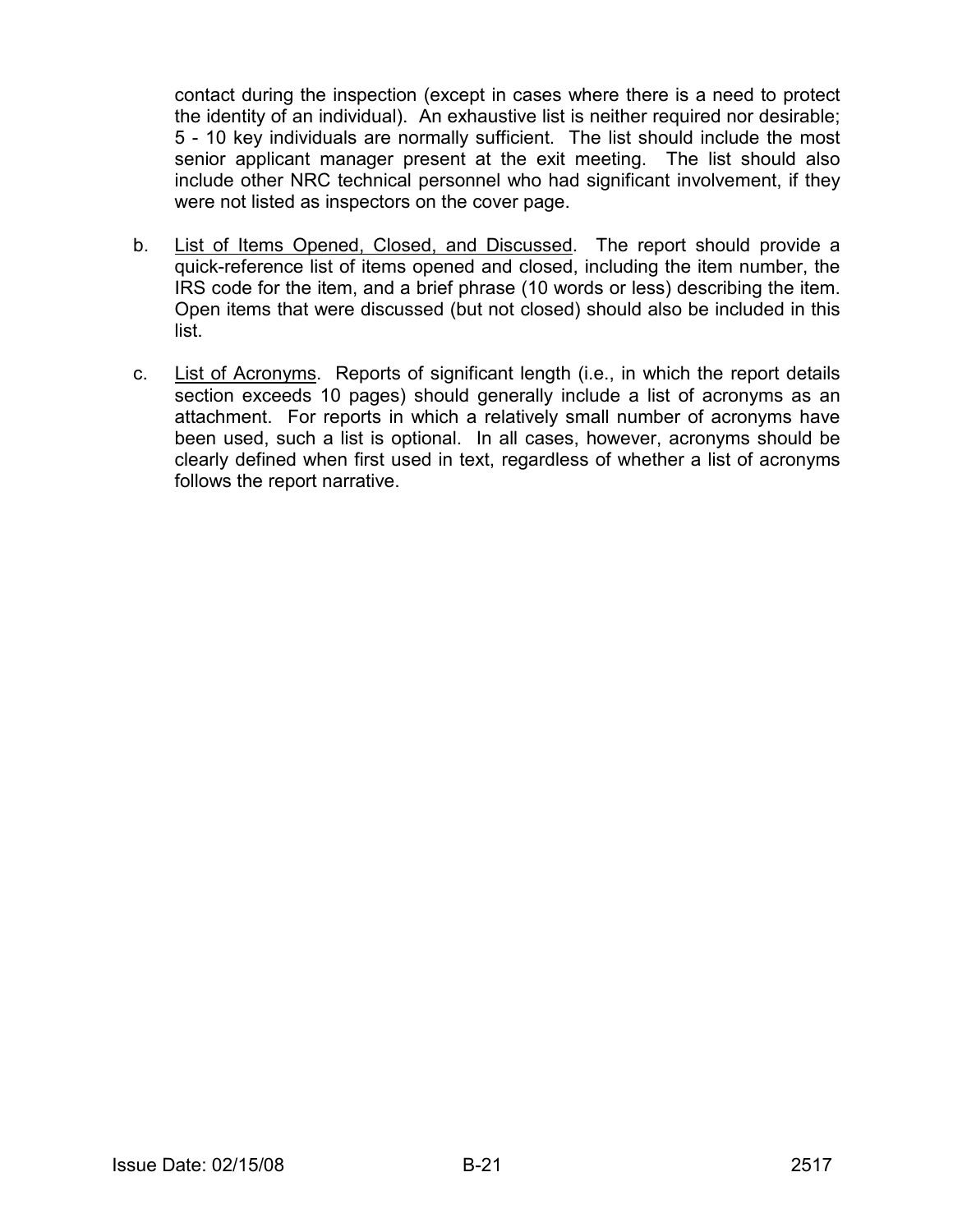### **APPENDIX B EXHIBIT 1**

Standard Construction Inspection Report Outline

Cover Letter Cover Page Executive Summary Table of Contents (optional)

Report Details:

Summary of Plant Status

- I. Quality Assurance Program
- II. Management Oversight and Controls
	- C Construction Activities
	- M Maintenance Activities
	- E Engineering Activities
	- SY System Turnovers
	- P Pre-Operational Activities
	- SU Startup Testing Activities
	- T Training and Qualification of Plant Personnel

#### III Operational Readiness Activities

- O Operations
- F Fire Protection
- ST Surveillance Testing
- CH Chemistry
- R Radiation Safety
- S Security
- EP Emergency Preparedness
- IV. Other Activities
- Issue Date: 02/15/08 B-E-1 2517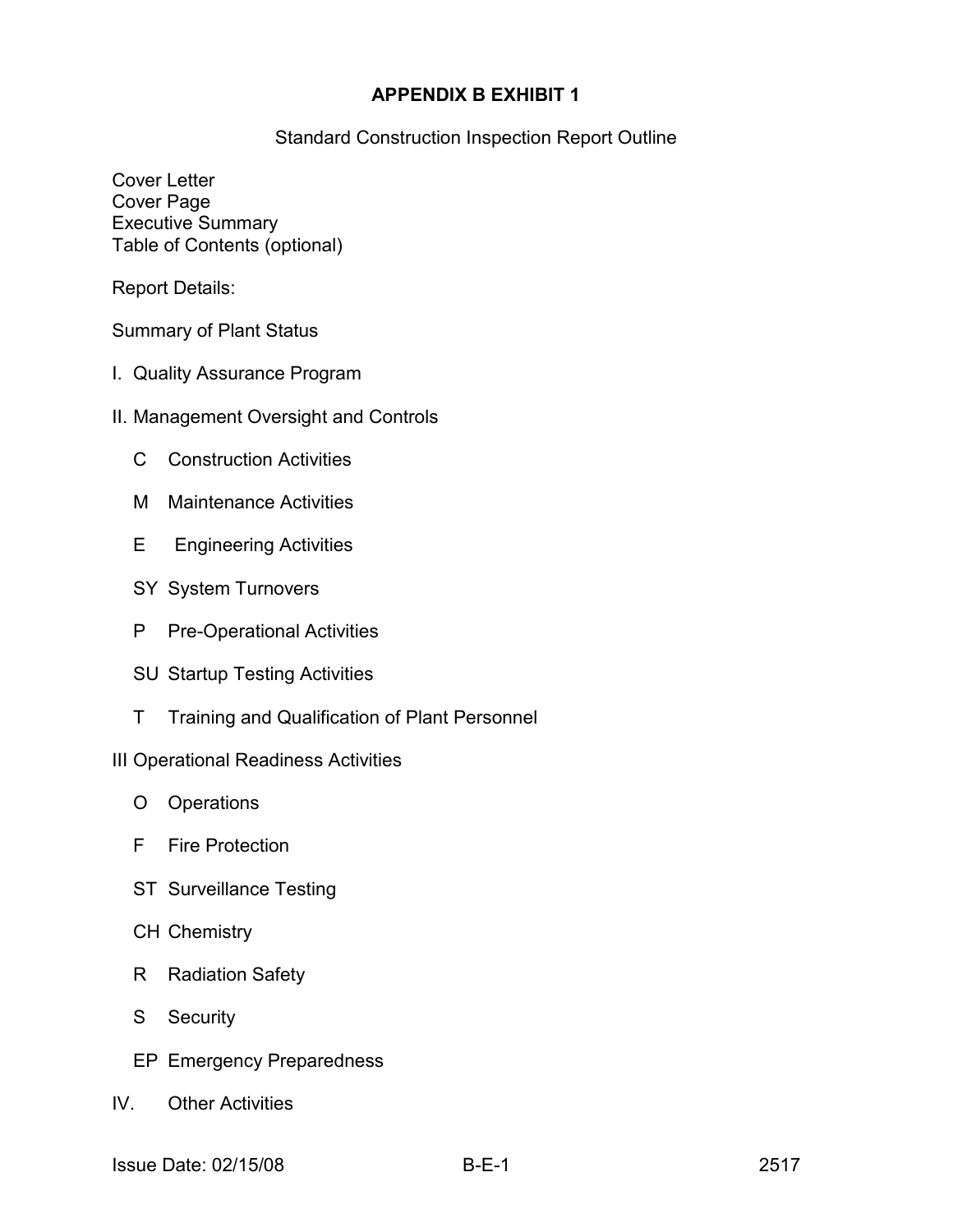## V. Management Meetings

- X1 Exit Meeting Summary
- X2 Applicant-identified Violations
- X3 Pre-Decisional Enforcement Conference Summary
- X4 Management Meeting Summary

Partial List of Persons Contacted List of Inspection Procedures Used List of Items Opened, Closed, and Discussed List of Documents Reviewed List of Acronyms (optional)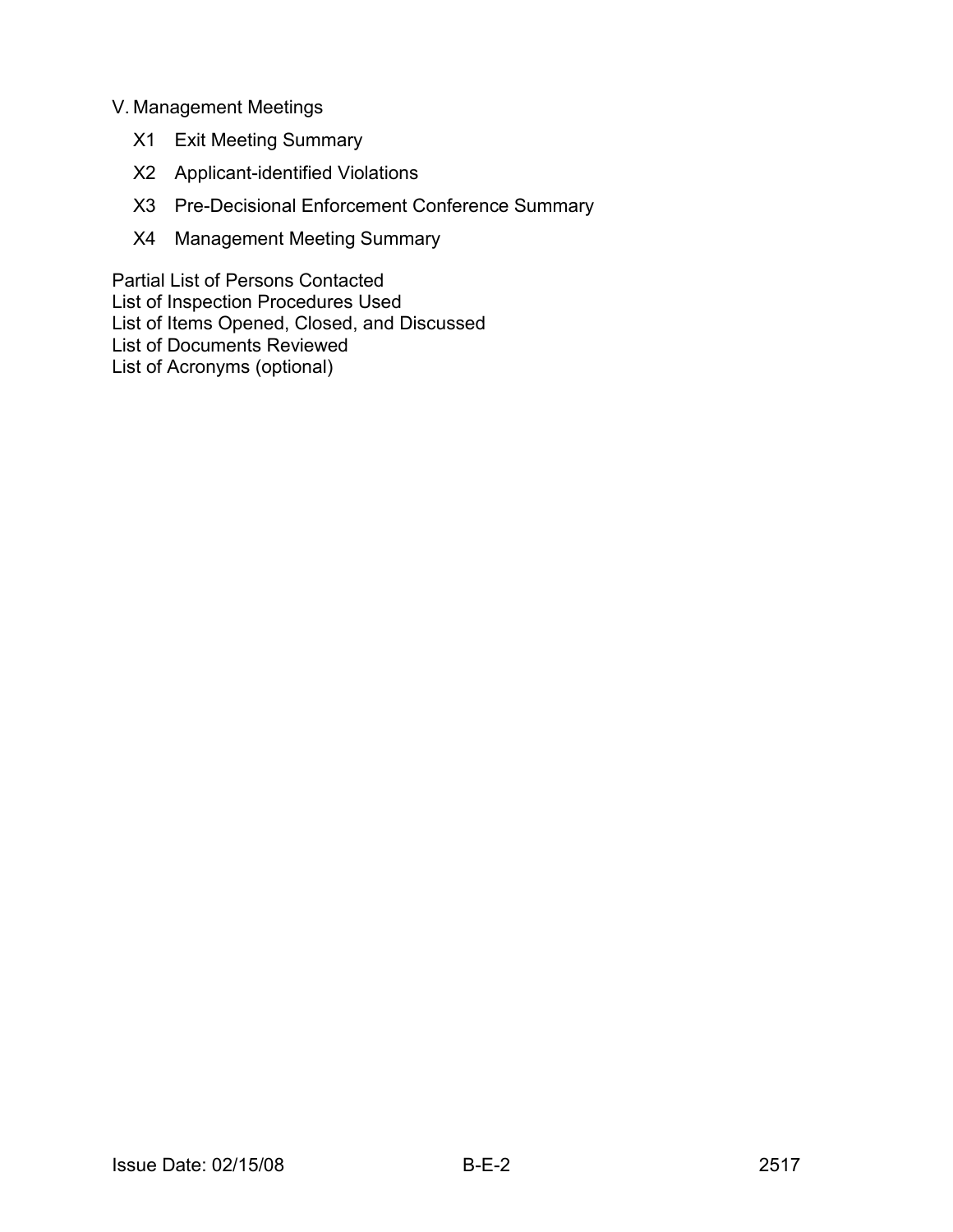## **APPENDIX C**

#### Minor Violations and Findings

#### 1. PURPOSE

This appendix provides guidance to assist inspectors in determining if a finding or violation is more than minor.

### 2. BACKGROUND

This guidance applies to thresholds for documenting findings and violations in WBN Unit 2 inspection reports. Although the following examples are all violations of requirements, findings not associated with requirements should be considered minor if the finding `is similar to the example guidance. Minor findings and violations are not the subject of formal enforcement action or documentation. Failures to implement requirements that have insignificant safety or regulatory impact or findings that have no more than minimal risk should normally be categorized as minor. While applicants must correct minor violations, minor violations or other minor findings do not normally warrant documentation in inspection reports or inspection records and do not warrant enforcement action.

#### 3. DISCUSSION

Minor violations and findings have no potential to impact quality or safety, little to no impact on the regulatory process, and no willfulness. Minor violations and findings will not normally be documented in a report, unless they are linked to an applicant-identified issue such as a construction deficiency report, LER, etc.

A finding should be matched to the specific examples provided to determine if it is more than minor. If a match is not found, an answer of "yes" to any of the following questions determines that the finding is more than minor.

- (1) Does the finding represent an improper or uncontrolled work practice that can impact quality or safety, involving safety-related SSCs?
- (2) Does the finding represent non-compliance with the requirements of a design or fabrication code required by 10 CFR 50.55a?
- (3) Does the finding represent an inadequate process, procedure, or quality oversight function, that if left uncorrected, could adversely affect the quality of the fabrication, construction, testing, analysis, or records of a safety-related SSC?
- (4) Does the finding represent a deviation, that if left uncorrected, could adversely affect the environmental or seismic qualification of an SSC?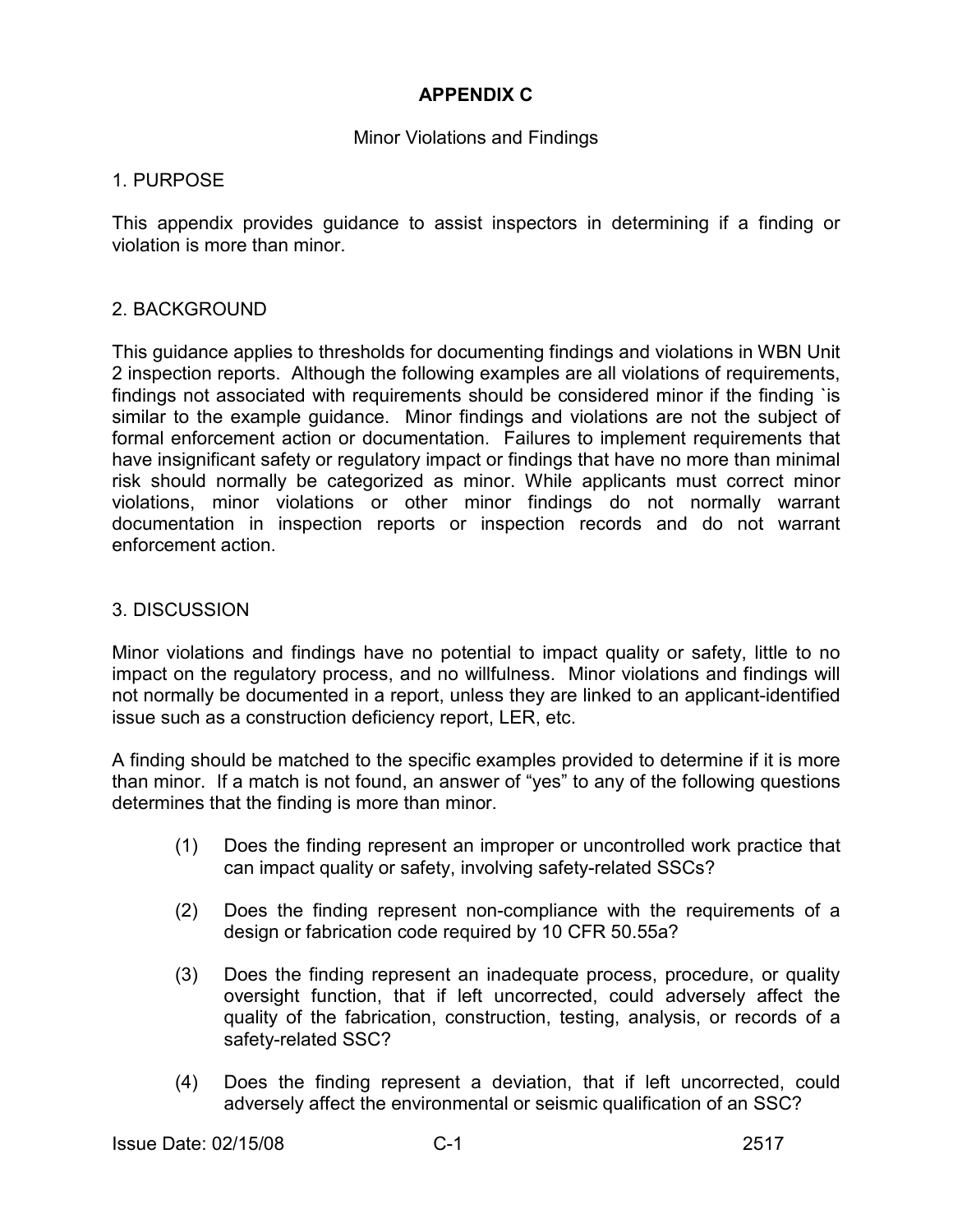The following examples apply the above guidance and demonstrate a thought process that can be used in making the determination of whether a violation is minor. Examples of different categories of findings and violations that may be considered minor include, but are not limited to:

Record Keeping Issues would be minor if they do not preclude the applicant from being able to take appropriate action on safety-significant matters, or the NRC from objectively or properly assessing, auditing, or otherwise evaluating significant activities.

- a. Magnetic particle examination personnel failed to record the inspection results which revealed the existence of a partial penetration weld where a full penetration was designated on the design drawing for the sacrificial shield wall.
	- The violation: Failure to follow procedure requirements for recording of indications.
	- Minor because: There were no weld process related flaws identified in the weld or surrounding base material, and if the existing partial penetration weld could be accepted for service with a drawing change and an engineering evaluation.
	- Not minor if: Partial penetration welds were unacceptable for this service and were required to be removed and replaced with full penetration welds.
- b. The Welding Engineering Unit (the organization responsible for generation and issuing of weld maps and weld map change requests) were not controlling the weld maps and weld map change requests through the normal Document Control and Records Management system.
	- The violation: Failure to follow applicant procedure for the control of documents and records.
	- Minor because: The control system used by the Welding Engineering was similar to the control system used in the normal Document Control and Records Management system, and personnel using weld maps and weld map change requests were familiar with the system.
	- Not minor if: Weld map change requests were being processed against superceded weld maps, or superceded weld maps were being used in the field for inspection and documentation of qualityrelated welding activities.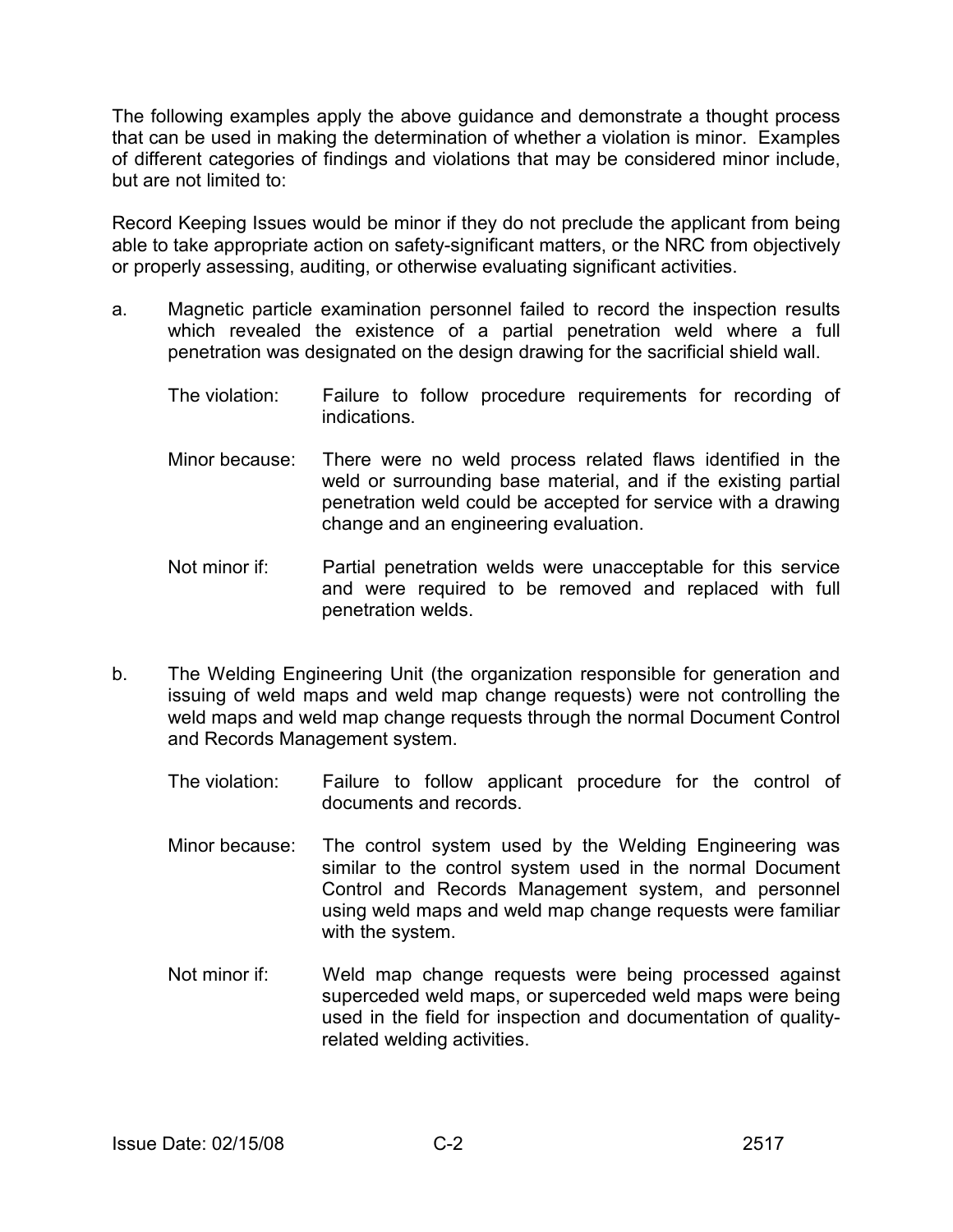- c. An NRC inspector noted that "purge check" and "fitup" inspection hold points had not been signed off for a weld that was partially completed.
	- The violation: Failure to follow procedure requirements concerning documentation of hold and witness points during welding activities.
	- Minor because: The issue concerning the failure to document the completion of the hold points was documented in the applicant's corrective action program and re-inspection of the partial weld showed no evidence of problems associated with improper purge or out-of-tolerance fitup. The applicant's corrective action document will remain open pending completion of radiographic examination of the completed weld.
	- Not minor if: Inspection of the partial or final weld showed unacceptable oxidation of the inside weld surface due to lack of proper purge during root pass welding, and/or showed unacceptable weld configuration indicative of improper fitup.
- d. The records for the installation of some large, high-strength, bolted, Seismic Class I structural steel connections contained the serial number for the torque wrench used, but did not contain the serial number for the torque multiplier required to be attached to the torque wrench for this type of connection.
	- The violation: Failure to follow procedure for the documentation of Seismic Class I construction activities.
	- Minor because: Tool issue records showed that a calibrated torque multiplier had been checked out by the same person, and at the same time, as the documented torque wrench.
	- Not minor if: Tool issue records did not support the contention that the proper torque-multiplier was used for the job, or a post-use calibration check of the torque-multiplier found problems.

Nonsignificant Dimensional, Time, Calculation, or Drawing Discrepancies would be minor if they are characterized by minor discrepant values referred to in either the applicant's Final Safety Analysis Report (FSAR) or design documents.

a. Contractor quality control inspectors did not have appropriate inspection instructions for evaluation of welds of pipe support strut end brackets to piping curved surfaces. Such a weld was designated as a flare-bevel weld with 5/16 inch reinforcement. The bracket actually used, and not prohibited, did not have a flare configuration; nor was the pipe curvature sufficient to result in a flare bevel configuration. The weld was accepted by a quality control inspector. However, the weld throat was less than specified by design, to the extent that the piping curvature resulted in weld root gap of greater than 1/8-inch.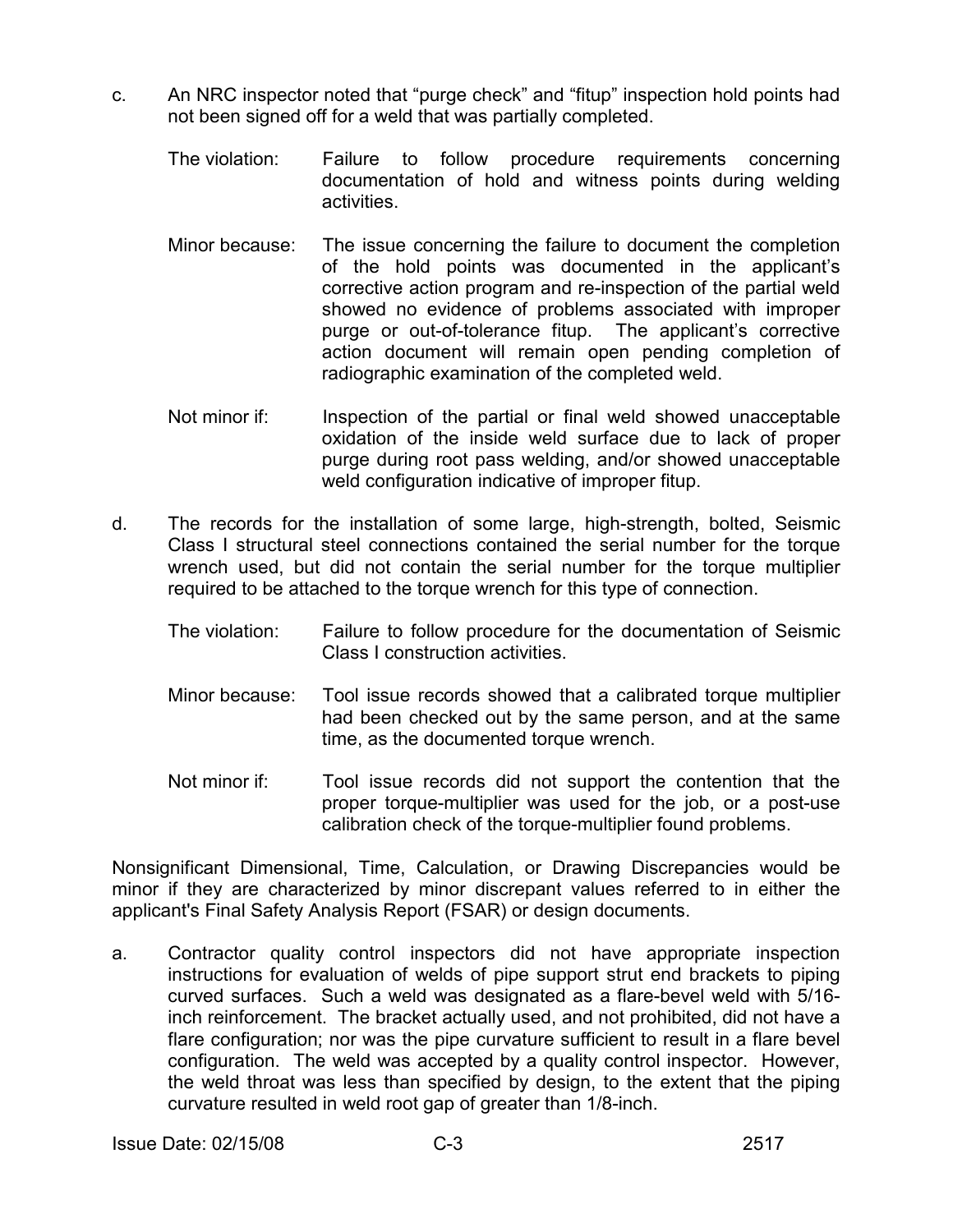- The violation: Failure to follow applicant procedure for inspection of weld between pipe support strut end bracket and the piping curved surface.
- Minor because: While the bracket used did not provide for a flare bevel configuration, the use of that bracket was not prohibited. The weld should be inspected to the requirements of the existing configuration and the designation of the weld corrected.
- Not minor if: The weld and/or the bracket had to be repaired, or removed and re-welded, because it did not meet any acceptable weld configuration requirements.
- b. The applicant failed to conduct a Quality Assurance Program required annual audit of Training.
	- The violation: Failure to conduct periodic audits in accordance with the applicant's accepted Quality Assurance Program which endorses Regulatory Guide 1.144 regulatory position requiring annual audits.
	- Minor because: Neither the NRC nor the applicant had identified any construction program changes which would have required additional training, and neither NRC nor the applicant had identified problems which could have been attributed to a lack of training and the time between applicant audits did not exceed twice the time period required for audits.
	- Not minor if: Significant changes had been made in one or more construction programs and/or problems had been identified in the area of Training, or which could be attributed to improper, or lack of training, which would have been identified by an audit, or the time between audits exceeded twice the time period required for audits.
- c. The installation plans for a 240-volt, electrical circuit connecting a non-Class 1E circuit with a Class 1E circuit called for the use of 10-gauge wire. The inspector noted that the installation had been done using 8-gauge wire.
	- The violation: Failure to follow procedures, plans, and/or drawings for installation of a Class 1E electrical circuit
	- Minor because: The use of 8-gauge wire does not degrade the circuit, and can be accepted as-is.
	- Not minor if: The applicant's program for connections to Class 1E electrical circuits does not allow any deviations from plans and/or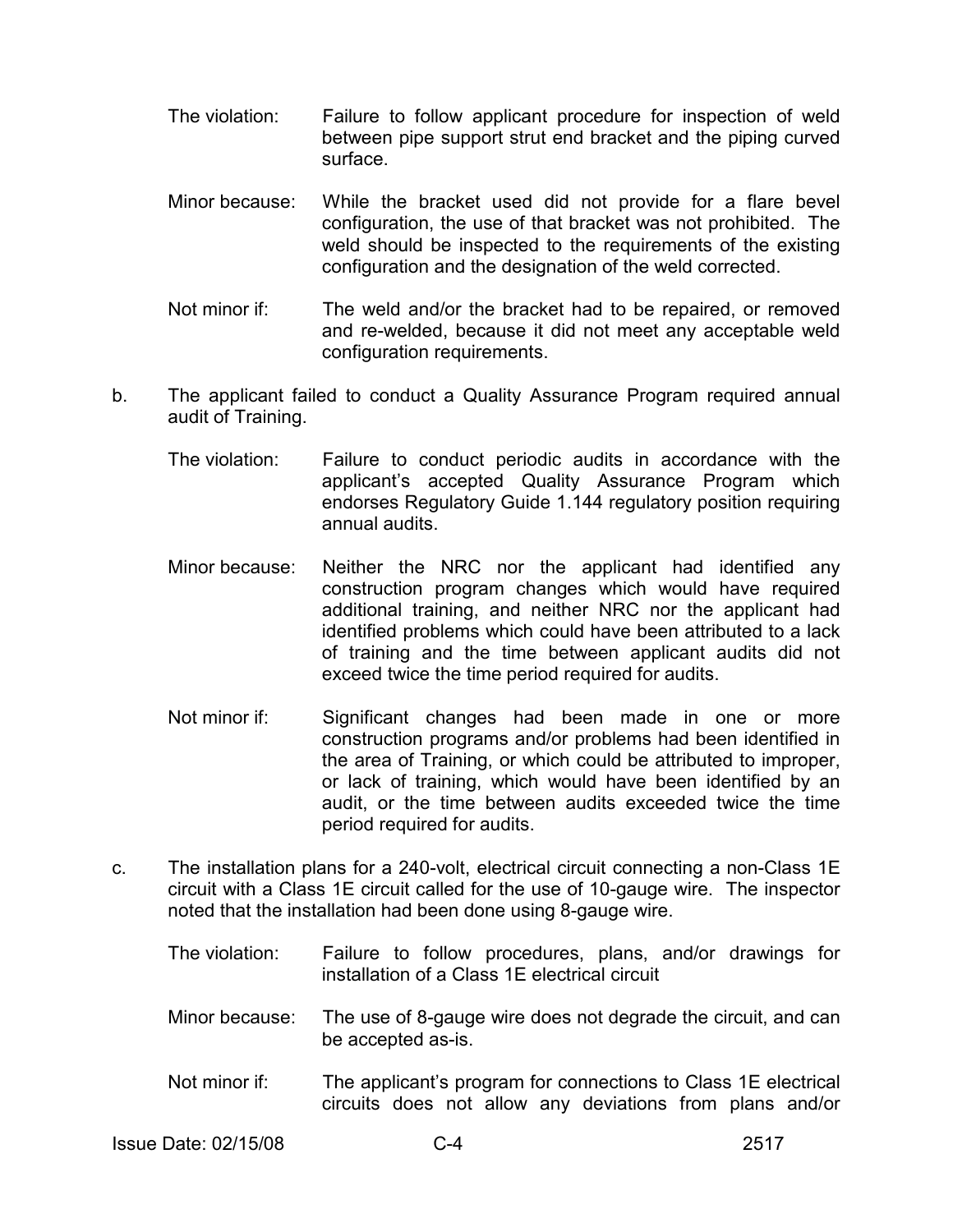drawings, or the lowered resistance provided by the 8-gauge wire would cause problems with balancing or control of the circuit and must be re-worked..

- d. A Seismic Class I support in the turbine building was fabricated using 4-inch tube steel. The inspector noted that the plan required the use of 3-inch tube steel for this particular support.
	- The violation: Failure to follow procedure for installation of Seismic Class I supports.
	- Minor because: The support design is such that the use of the larger structural shape does not degrade the final support, or affect the seismic qualification, (e.g., the support is a tripod or box design with all the weight of the support directly transferred to the foundation,) and the use of over-size material is documented in the corrective action program.
	- Not minor if: The support design is such that the additional weight from the over-size material causes increased stress on the attached structure and a negative affect on seismic calculations (e.g., cantilever structure attached to a building support,).

Procedural Errors would be minor if they are procedural errors or inadequate procedures that have no impact on safety-related equipment or personnel safety.

- a. Five applicant procedures had undergone major revision and each still contained references to other site procedures which had been cancelled prior to the date of the revision.
	- The violation: Failure to follow applicant procedure for review of procedure revisions.
	- Minor because: Referenced procedures were not required to provide information necessary for complete actions required by the revised procedure(s)
	- Not minor if: At least one of the newly revised procedures was written in a way that it relied on one of the cancelled procedures to provide information, (e.g., acceptance criteria for an inspection,) vital to the completion of a procedure action.
- b. A construction contractor's procedure for assembly of safety-related steel structures referenced a superceded edition of the applicant's administrative procedure for control of audits and responses to audits.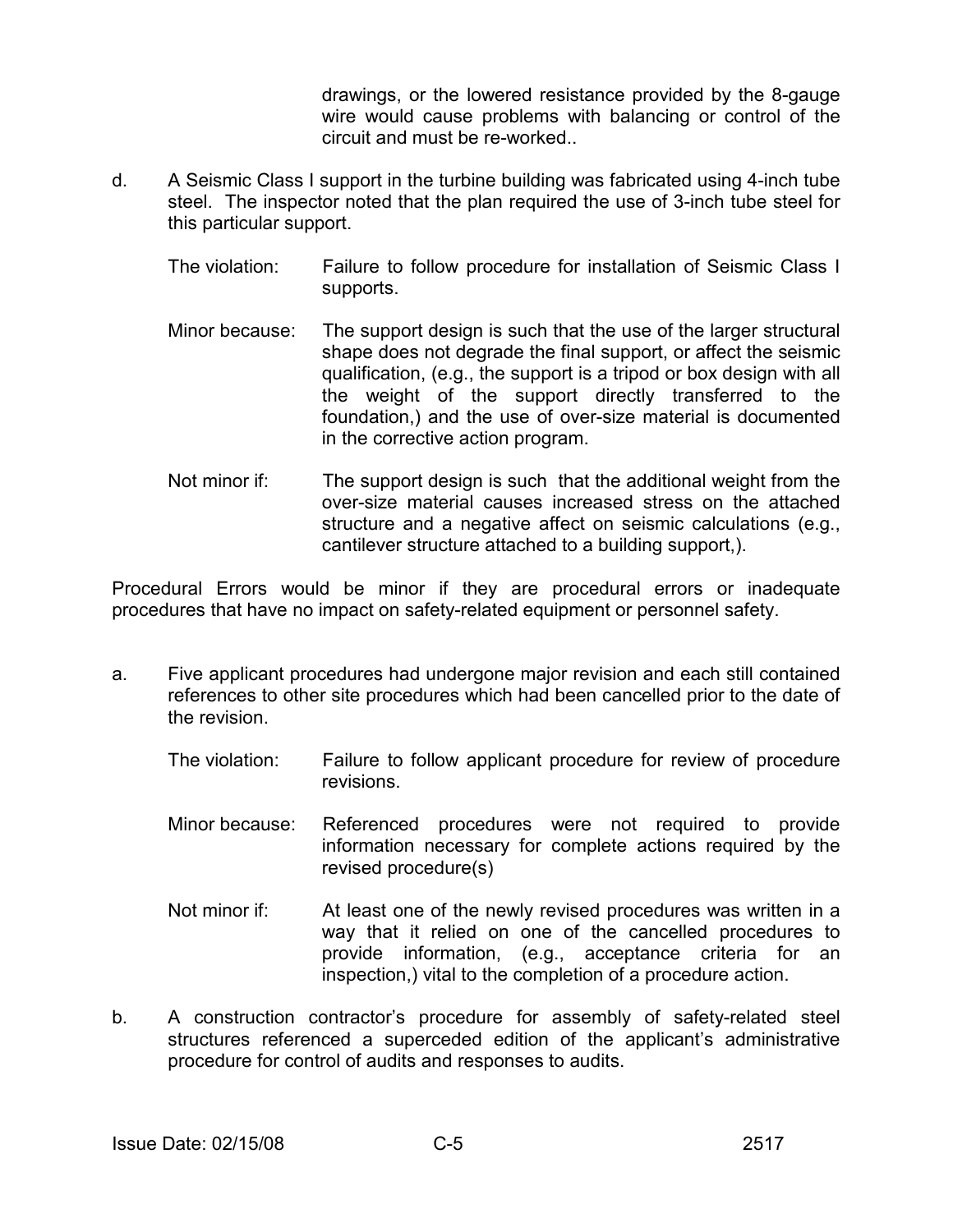- The violation: Failure to follow applicant and contractor procedures for updating of procedure references.
- Minor because: Referenced procedure was not required for safety-related construction activities.
- Not minor if: Use of superceded procedure had resulted in an audit finding not being recorded in the appropriate corrective action program.
- c. A contractor crew was found to be using a fabrication drawing which did not have a recently issued change notice attached.
	- The violation: Failure to follow procedure for control of procedures, drawings, and plans.
	- Minor because: The recently issued change notice did not have any impact on the section of the drawing in use by the contractor crew, and the incident was noted in the applicant's corrective action program.
	- Not minor if: The change notice contained information that had an affect on the work activities in progress, or the acceptance criteria for the finished product.
- d. During an inspection of construction activities involving installation of safetyrelated SSCs, an inspector found a superceded copy of the installation work procedure beside some tools staged at the job site.
	- The violation: Failure to control out-dated work procedures
	- Minor because: Work activities were not being conducted in accordance with the outdated procedure, the procedure was immediately removed from the work area, and the incident was documented in the applicant's corrective action program
	- Not minor if: The outdated procedure was discovered because workers were referring to it for direction rather than using the procedure provided in the work package.

Work in Progress Findings would be minor if they are identified in the course of performing work, prior to the applicant having the opportunity to perform quality control acceptance inspections, checks, or reviews, which would reasonably be expected to identify and correct them.

a. During conduct of an ASME Code required liquid penetrant examination, excess penetrant material was not properly removed prior to applying the developer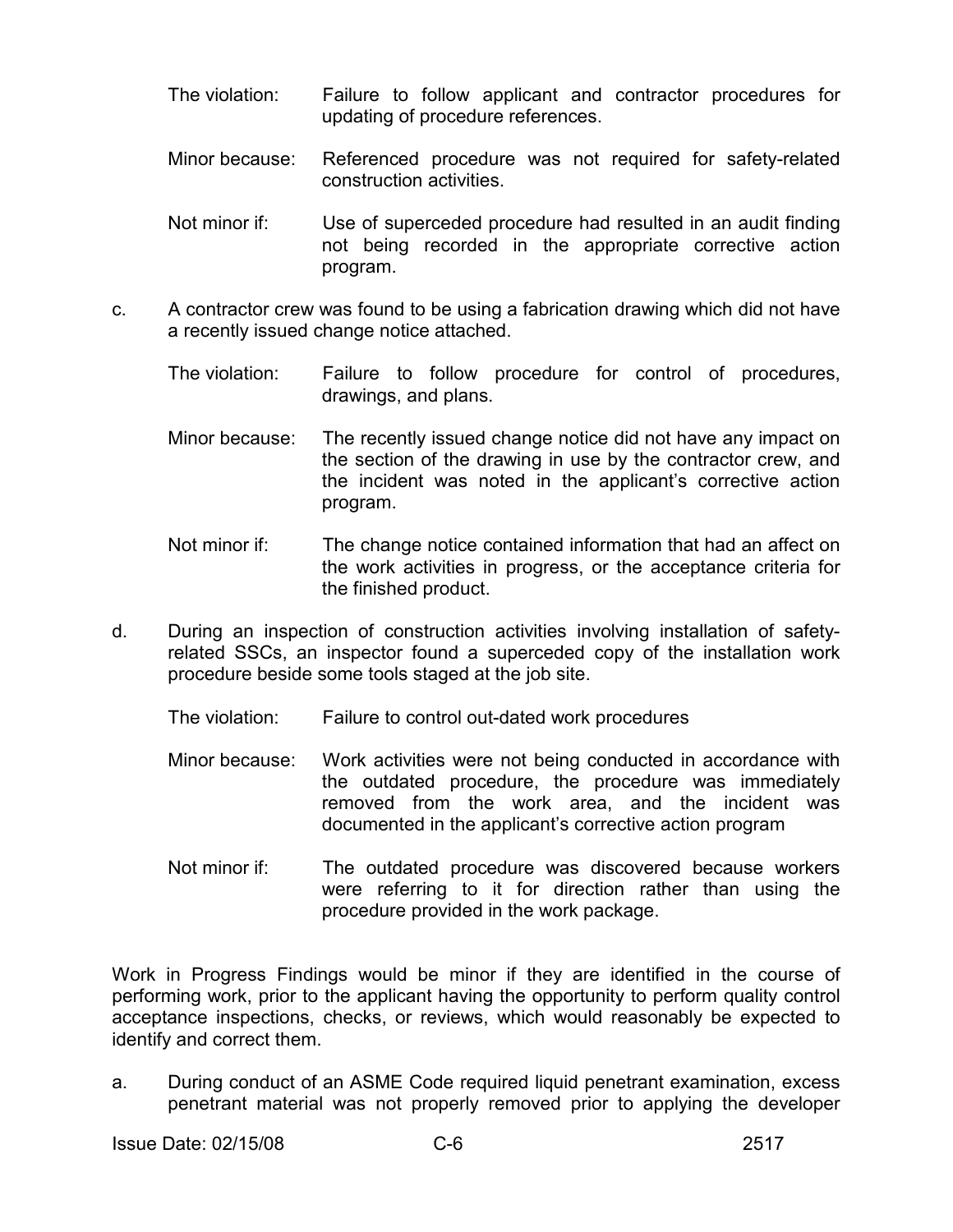during a pre-service inspection (PSI) of five welds resulting in a surface too pink for proper evaluation of the weld.

- The violation: Failure to follow applicant PSI nondestructive examination procedure.
- Minor because: This was work in progress. The error was identified prior to the documentation and acceptance by the Level II examiner of the inspection results, and immediate retest did not reveal any unacceptable indications.
- Not minor if: Retest of one of the welds revealed an unacceptable indication requiring analysis or repair of the weld.
- b. Bends in stainless steel piping were made using an unapproved and unqualified pipe bender in accordance with an unapproved and unqualified pipe bending procedure.
	- The violation: Failure to follow ASME requirements for qualification of pipe bending equipment.
	- Minor because: Qualification status of the pipe bender and the approval and qualification of the pipe bending procedure were discovered prior to the pipe bends being welded into the system.
	- Not minor if: Pipe bends were welded into the system and subsequent inspection found that an area of the wall thickness on one or more of the pipe bends were found to be below minimum wall thickness requirements.
- c. Discovery of the failure to install lock nuts on three anchor bolts of a safetyrelated vertical steel structure. Installation of the lock nuts was specified by the applicable construction drawing. The installation of the columns had been considered to be complete by the project contractor installing the column and its bolting.
	- The violation: 10 CFR 50, App B, Criterion V, Failure to follow requirements of drawing for a safety-related structure.
	- Minor because: Structure had not yet received required quality control review or been accepted by the applicant, and the lock nuts were to provide protection against loosening of anchor bolts due to service induced vibration
	- Not minor if: Quality control review failed to identify missing lock nuts, or structure accepted by the applicant, or if acceptance by project

Issue Date: 02/15/08 C-7 2517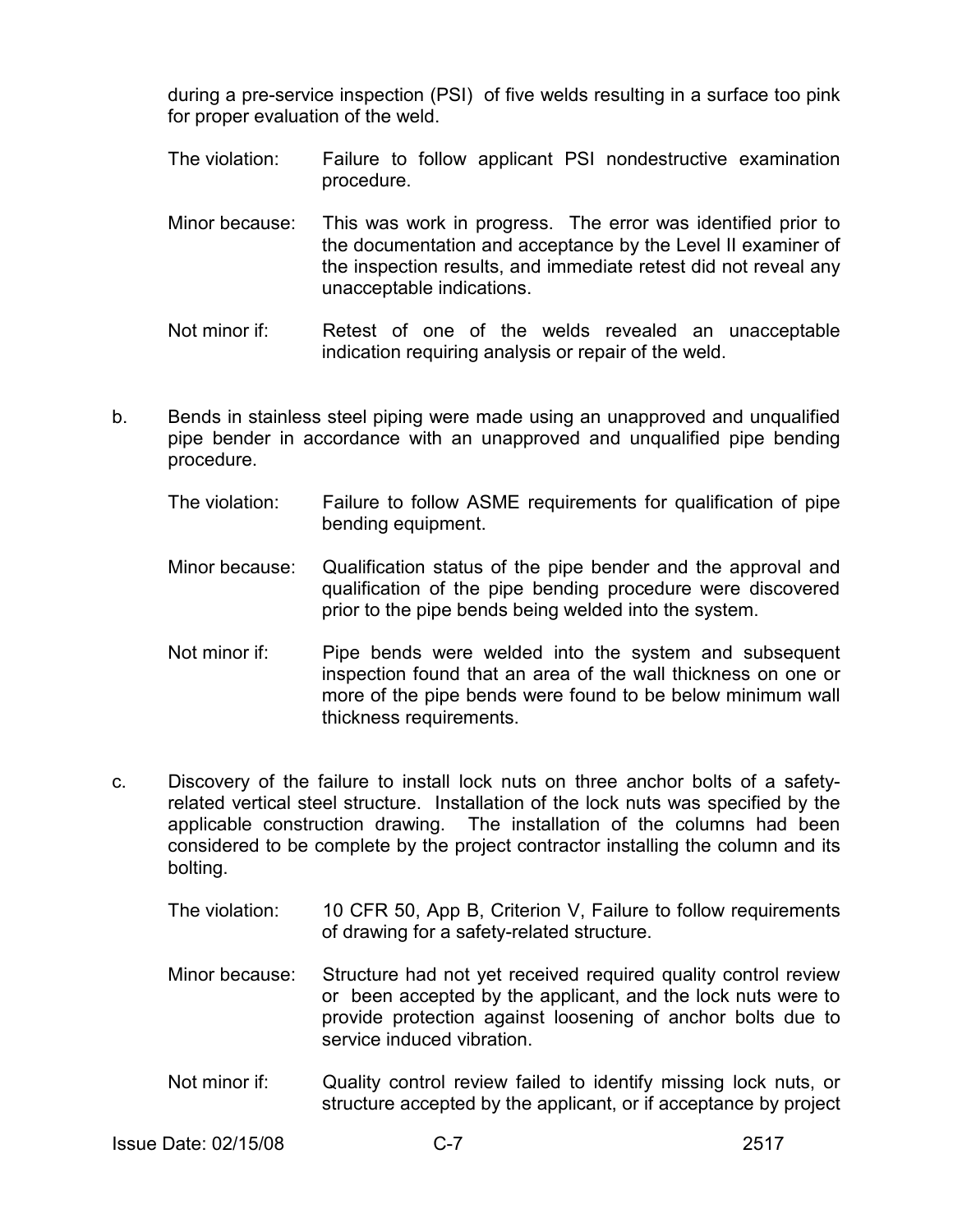installation contractor constituted final acceptance for the project.

- d. Procedure requirement that piping material be subjected to liquid penetrant examination after the removal of arc strikes was apparently not followed,
	- The violation: Failure to follow applicant Quality Assurance procedure for examination and evaluation of arc strikes.
	- Minor because: Subsequent evaluation of the arc strike removal sites did not reveal any recordable or rejectable indications
	- Not minor if: One or more arc strike removal sites were found to have unacceptable liquid penetrant indications during subsequent inspection(s).
- e. Inspector found that a pipe support detail drawing had been downgraded from Quality Class I to Quality Class II as a result of an engineering change. (The design change was signed by a "Discipline Engineer", a "Resident Group Supervisor", and a "Resident Project Engineer.")

The "Discipline Engineer" responsible for the engineering change was not aware that the FSAR, and the piping isometric drawing, both identified the piping system involved as Quality Class I piping. He was aware of the general policy that quality classification of a support will generally be the same as the classification of the piping which it supports.

Subsequently, the responsible design organization issued another engineering change which reclassified the identified supports as Quality Class I.

- The violation: Failure to follow proper procedure for downgrading of design requirements.
- Minor because: Error discovered prior to fabrication and installation of supports, and another engineering change issued to reclassify supports as Quality Class 1.
- Not minor if: Error not discovered until after installation and acceptance of pipe supports, and re-classification to Quality Class 1 required rework to qualify the supports.
- f. During an inspection of safety-related welding activities, an inspector discovered that the welding torch cover-gas hook-up for the welding machine to be used was attached to an Argon gas cylinder instead of the cylinder for the Helium-Argon mix gas required by the welding procedure.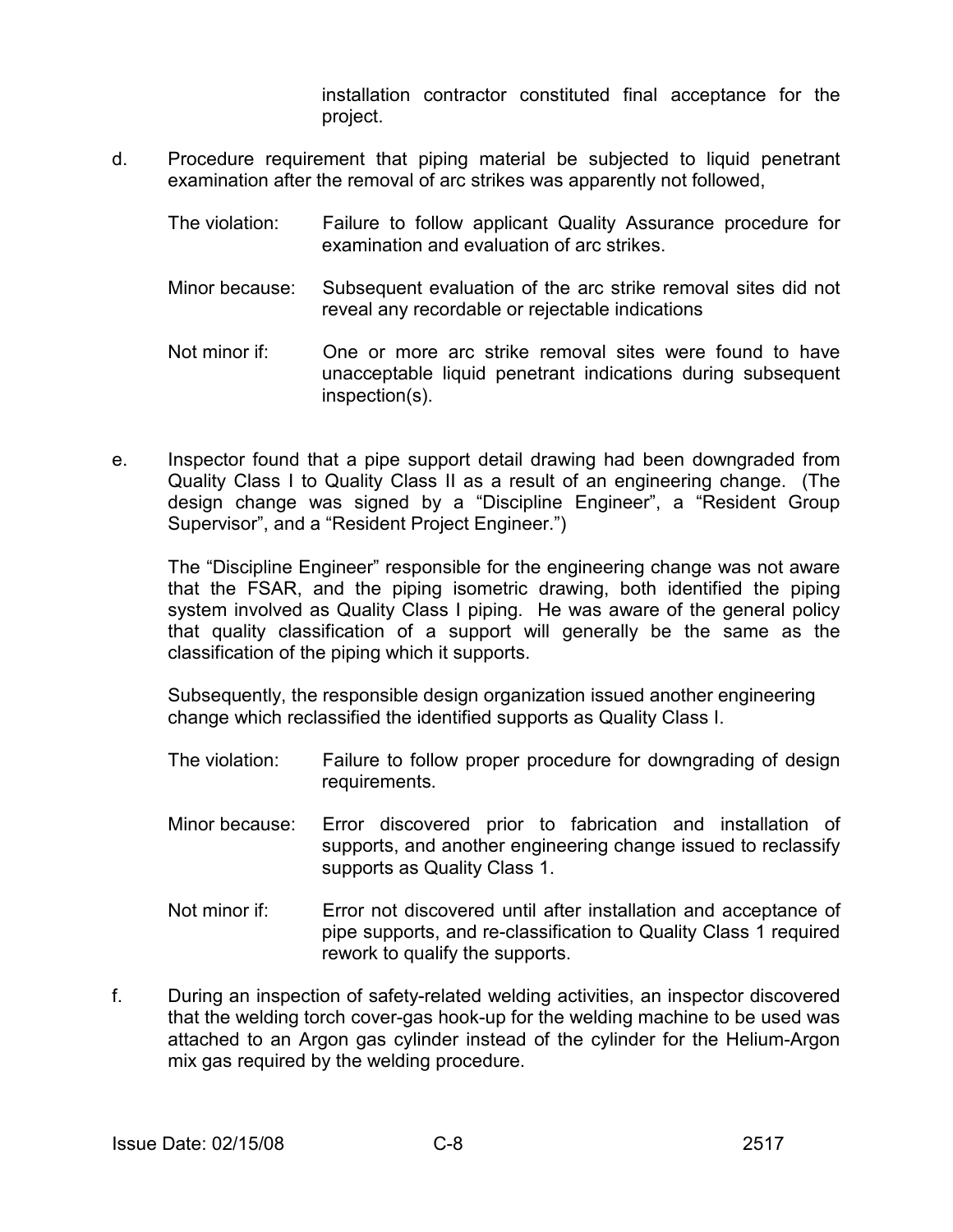- The violation: Failure to follow procedure for the control of special processes.
- Minor because: The error was discovered and corrected prior to the start of welding.
- Not minor if: Subsequent inspection disclosed that previous welding had been accomplished using the improper cover gas.
- g. During inspection of a piping weld fit-up, an inspector noticed a "come-along" attached to the run of the piping providing a horizontal force. When the "comealong" was removed, the piping moved horizontally and the required weld joint fitup could not be achieved.
	- The violation: Failure to follow procedures for control of "cold-spring" in piping systems.
	- Minor because: The error was discovered prior to the weld fit-up being approved and signed off by Quality Assurance, and the problem was identified in the corrective action program
	- Not minor if: The weld fit-up had been approved by Quality Assurance and the welder was preparing to tack weld.
- h. During observation of the installation of safety-related instrumentation and control components, the inspector noted that the craftsman was preparing to install lugs on the wiring using the wrong size crimping tool. The resulting installation would have resulted in connections which could come loose during operation of the equipment.
	- The violation: Failure to follow procedure for special processes during the installation of safety-related equipment.
	- Minor because: The error was discovered prior to the use of the incorrect tool and the problem was subsequently identified in the corrective action program.
	- Not minor if: The craftsman had already completed previous installations using the incorrect tool and those connections had been accepted by Quality Assurance.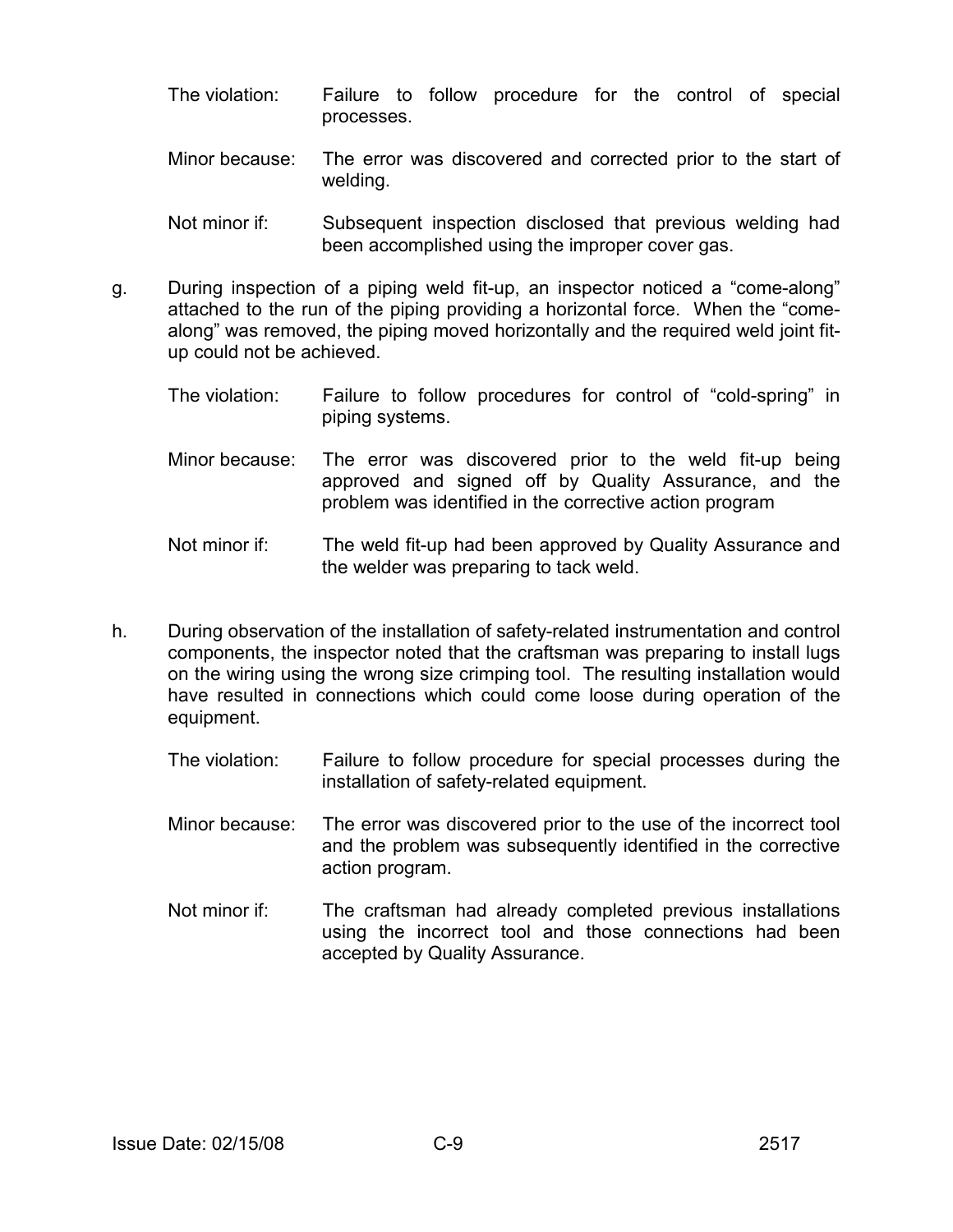## **Appendix D**

### WBN Unit 2 Construction Inspector Qualification Requirements

### 1. PURPOSE

To provide guidance for qualifying inspectors to perform construction inspections at WBN Unit 2.

### 2. BACKGROUND

Construction inspections using IMC 2512, IMC 2513, and IMC 2514 were last performed in the early 1990's. Since then inspectors have been qualified using IMC 1245 to conduct inspections at operating plants. No inspectors have been trained and qualified to conduct construction inspections for a 10 CFR Part 50 applicants since the early 1990's. An updated construction inspector qualification has been developed but it is designed for inspectors performing construction inspections for 10 CFR Part 52 applicants. This appendix provides the qualification requirements for an IMC 1245 or IMC 1252 qualified inspector to conduct inspections at WBN Unit 2.

#### 3. DISCUSSION

### a. Construction Phase.

 Inspectors previously qualified to IMC 1245 and 1252 need to complete the additional activities listed in Table 1, as applicable, to be fully qualified for the Construction Phase of WBN Unit 2. Form 1 is used to document the justification for using equivalent training or experience in place of a qualification requirement. When completed, a construction phase inspector certification is issued.

#### b. Post Construction Phase.

 Inspectors previously qualified to IMC 1245 and 1252 need to complete the additional activities listed in Table 2, as applicable, to be fully qualified for the Post-Construction Phase of WBN Unit 2. Form 2 is used to document the justification for using equivalent training or experience in place of a qualification requirement. When completed, a construction phase inspector certification is issued.

#### c. Refresher and Continuing Training

There are no requirements for continuing or refresher training. At management's discretion, refresher and continuing training may be required as a means for updating and maintaining qualification for either individual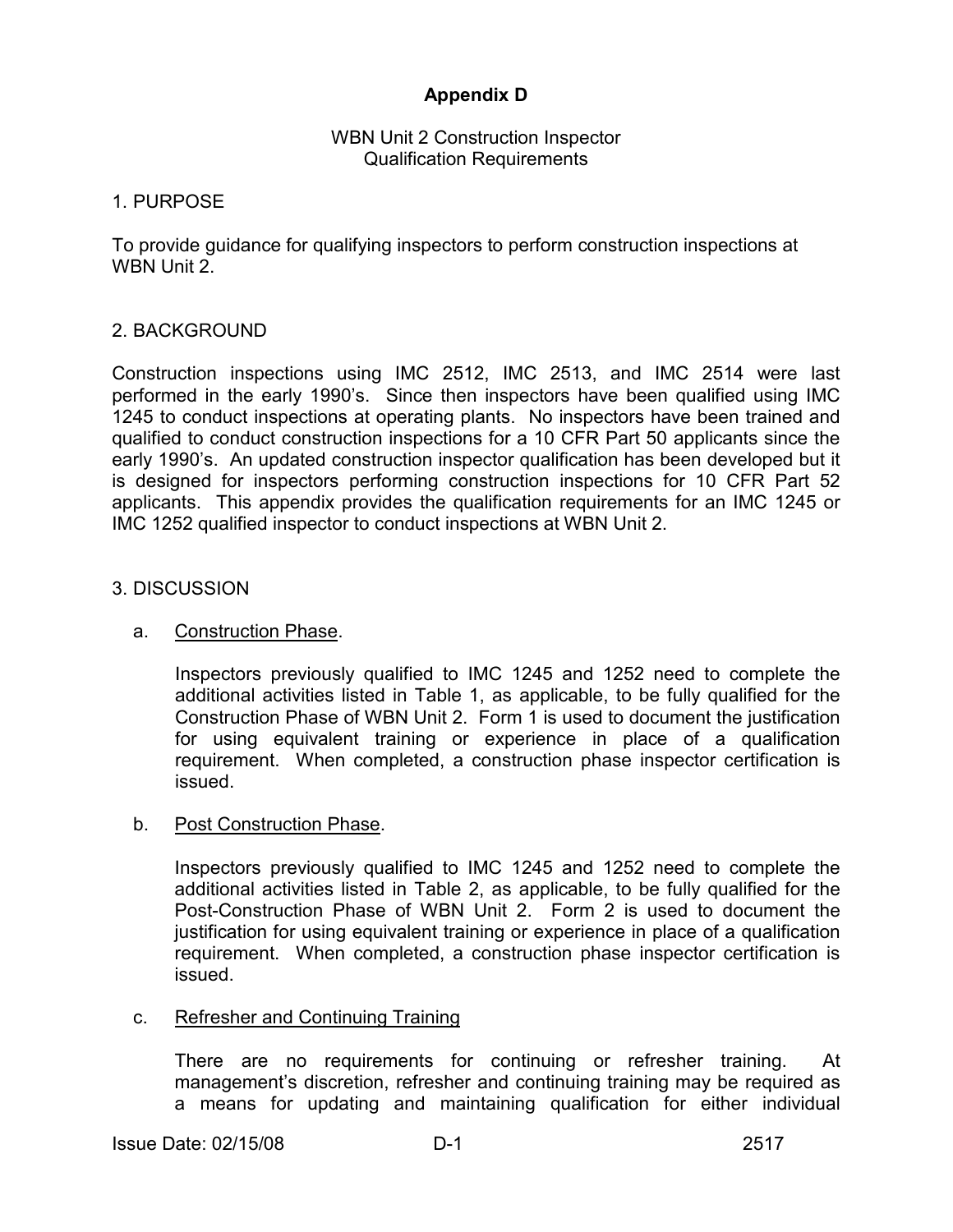inspectors or the entire population of WBN Unit 2 inspectors. The following are some situations that could necessitate the need for refresher and continuing training.

- 1. Just before a critical and/or complex activity takes place, i.e., just-in-time.
- 2. Evidence of declining performance
- 3. At the request of inspectors.
- 4. As a result of lessons learned from industry events and/or ongoing inspection activities.
- 5. An inspection area that requires specialized training.
- 6. Continuing industrial Safety training caused by changing conditions.

### d. Monitoring Program Effectiveness

The implementation of the WBN Unit 2 inspection training and qualification program will be monitored by Region II to identify any areas where performance may be declining. Staff may use the Feedback Process to provide comments and recommendations on the content and effectiveness of the inspector qualification program outlined in this section. Lessons learned, feedback forms, and changes to the current inspection policy and procedures will be reviewed by management for possible impacts to the inspector training and qualification program outlined in this section.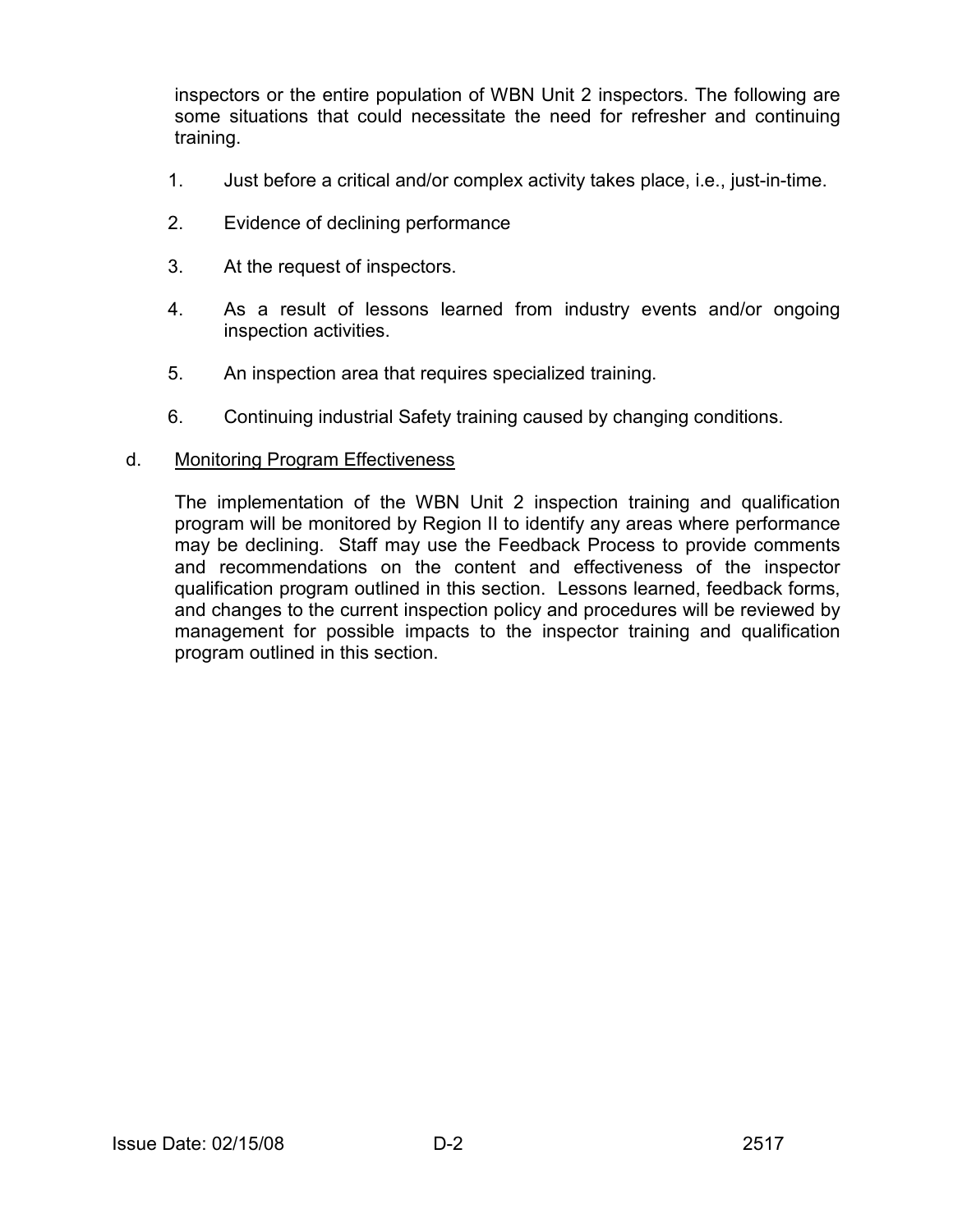### **Table 1: Construction Phase Inspector Qualification Requirements (for Inspectors Previously Qualified Under IMC 1245 and/or IMC 1252).**

| <b>Inspector Name:</b>                                                                      | <b>IMC</b><br>1245 | <b>IMC</b><br>1252 | Employee<br>Initials/<br>Date | <b>Branch Chief's</b><br>Signature/Date |
|---------------------------------------------------------------------------------------------|--------------------|--------------------|-------------------------------|-----------------------------------------|
|                                                                                             |                    |                    |                               |                                         |
| <b>A. Training Courses</b>                                                                  |                    |                    |                               |                                         |
| <b>Construction Quality Assurance</b>                                                       |                    | N/R                |                               |                                         |
| Personal Safety at Construction sites                                                       |                    |                    |                               |                                         |
| <b>B. Individual Study Activity</b>                                                         |                    |                    |                               |                                         |
| (ISA-WB2-1) IMC 2517, Watts Bar Unit 2<br><b>Construction Inspection Program</b>            |                    |                    |                               |                                         |
| (ISA-WB2-2) IMC 2512, Light Water Reactor<br><b>Inspection Program - Construction Phase</b> |                    |                    |                               |                                         |

## **Signature Card and Division Director Certification**

N/R: Not Required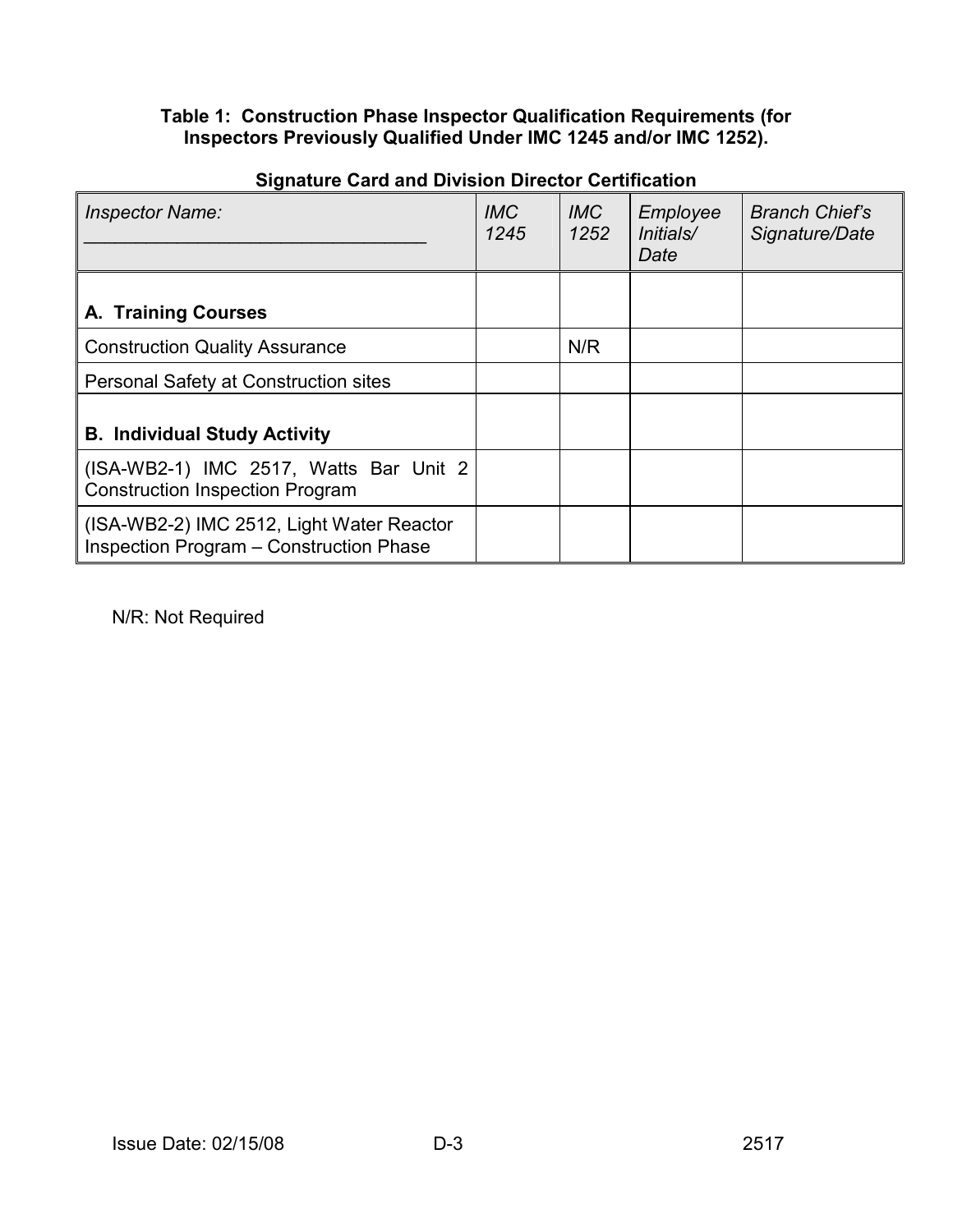| <b>Watts Bar 2 Construction Phase Inspector Qualification</b><br><b>Certification</b> |  |  |
|---------------------------------------------------------------------------------------|--|--|
| $\overline{\text{(Name)}}$                                                            |  |  |
| Has successfully completed all of the additional training requirements to be a        |  |  |
| <b>WBN Unit 2 CONSTRUCTION PHASE INSPECTOR</b>                                        |  |  |
|                                                                                       |  |  |
|                                                                                       |  |  |
|                                                                                       |  |  |

This signature card and certification must be accompanied by the appropriate Form 1, Basic Level Equivalency Justification, if applicable.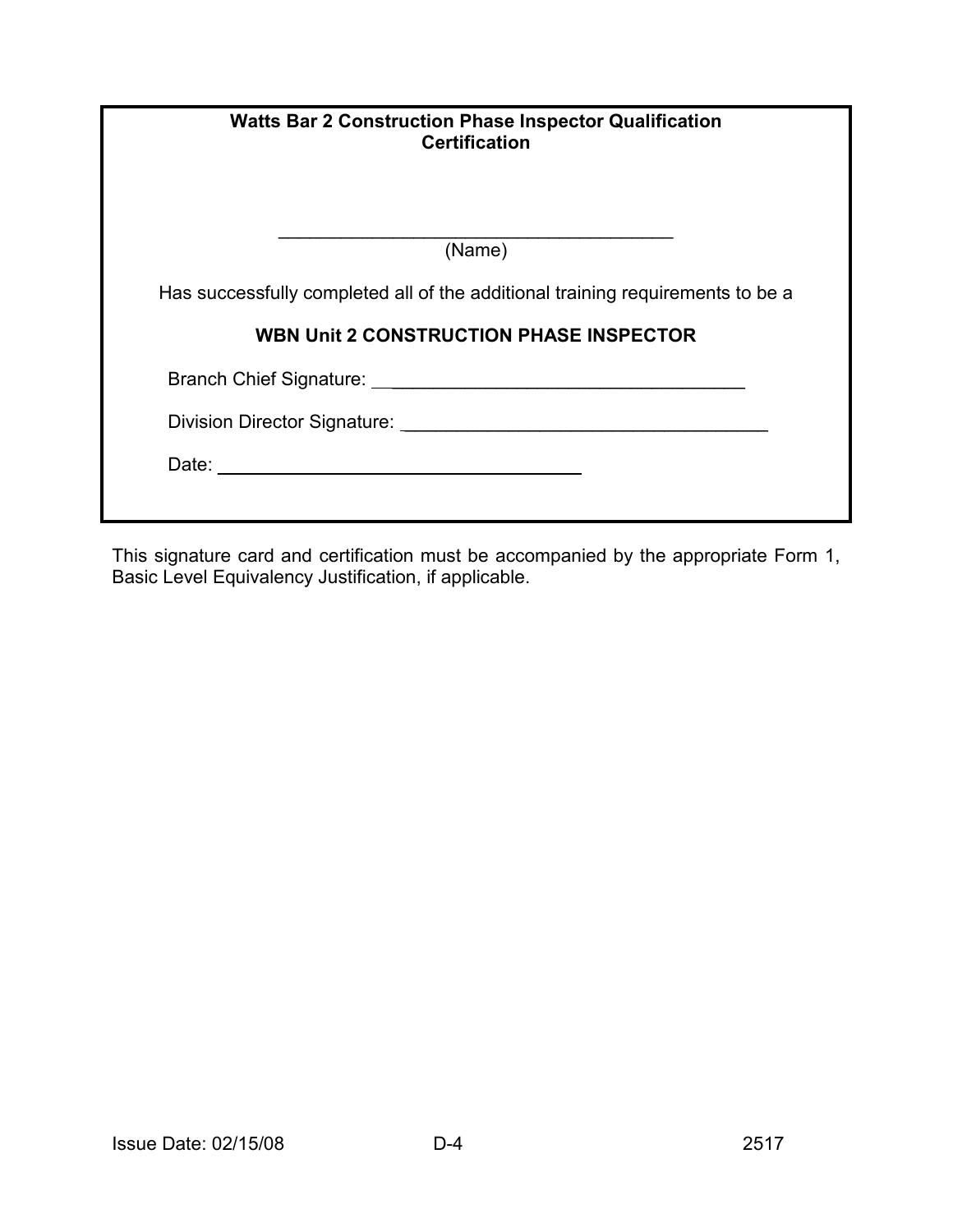| Form 1: Construction Phase Equivalency Justification                                 |                                                                                                        |  |  |  |
|--------------------------------------------------------------------------------------|--------------------------------------------------------------------------------------------------------|--|--|--|
| <b>Inspector Name:</b>                                                               | <b>Identify equivalent training</b><br>and experience for which the<br>inspector is to be given credit |  |  |  |
| <b>A. Training Courses</b>                                                           |                                                                                                        |  |  |  |
| <b>Construction Quality Assurance</b>                                                |                                                                                                        |  |  |  |
| Personal Safety at Construction sites                                                |                                                                                                        |  |  |  |
| <b>B. Individual Study Activities</b>                                                |                                                                                                        |  |  |  |
| (ISA-WB2-1) IMC 2517, Watts Bar Unit 2<br><b>Construction Inspection Program</b>     |                                                                                                        |  |  |  |
| (ISA-WB2-2) IMC 2512, Light Water Reactor<br>Inspection Program - Construction Phase |                                                                                                        |  |  |  |

Branch Chief's Recommendation Signature / Date\_\_\_\_\_\_\_\_\_\_\_\_\_\_\_\_\_\_\_\_\_\_\_\_\_\_\_\_\_\_\_\_\_\_

Division Director's Approval Signature / Date\_\_\_\_\_\_\_\_\_\_\_\_\_\_\_\_\_\_\_\_\_\_\_\_\_\_\_\_\_\_\_\_\_\_\_

Copies to: Inspector HR Office Branch Chief

This form must accompany the Signature Card and Certification, if applicable.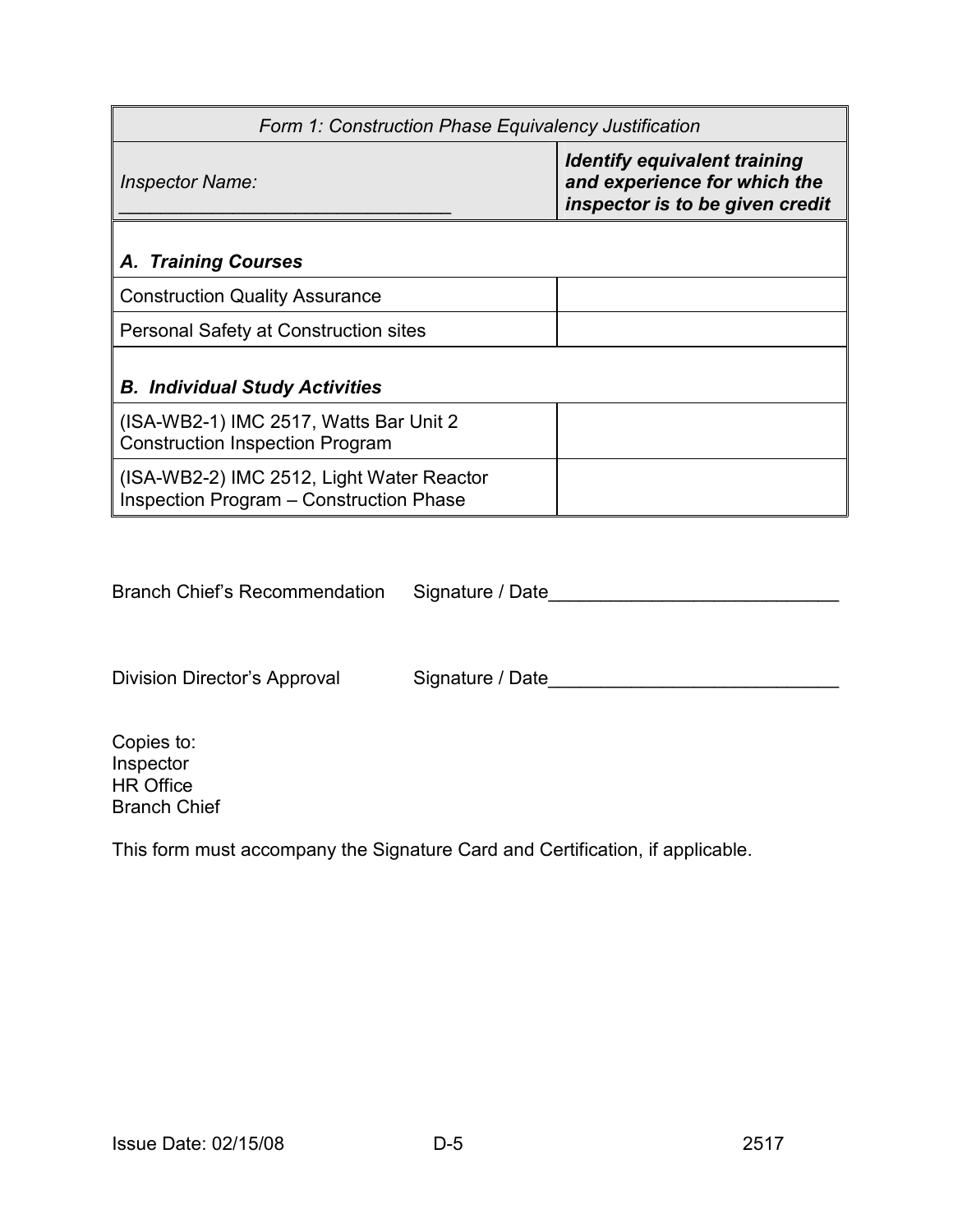# **Table 2: Post-Construction Phase Inspector Qualification Requirements**

| <b>Inspector Name:</b>                                                                                                         | <b>IMC</b><br>1245 | <i>IMC</i><br>1252 | Employee<br>Initials/<br>Date | <b>Branch</b><br>Chief's<br>Signature/Dat<br>e |
|--------------------------------------------------------------------------------------------------------------------------------|--------------------|--------------------|-------------------------------|------------------------------------------------|
| A. Training Courses                                                                                                            |                    |                    |                               |                                                |
| Westinghouse full series                                                                                                       |                    |                    |                               |                                                |
| <b>B. Individual Study Activity</b>                                                                                            |                    |                    |                               |                                                |
| (ISA-WB2-1) IMC 2517, Watts Bar Unit 2<br><b>Construction Inspection Program</b>                                               |                    |                    |                               |                                                |
| (ISA-WB2-3) IMC 2513, Light Water Reactor<br>Inspection Program - Preoperational Testing<br>And Operational Preparedness Phase |                    |                    |                               |                                                |
| (ISA-WB2-4) IMC 2514, Light Water Reactor<br>Inspection Program - Startup Testing Phase                                        |                    |                    |                               |                                                |

# **Signature Card and Division Director Certification**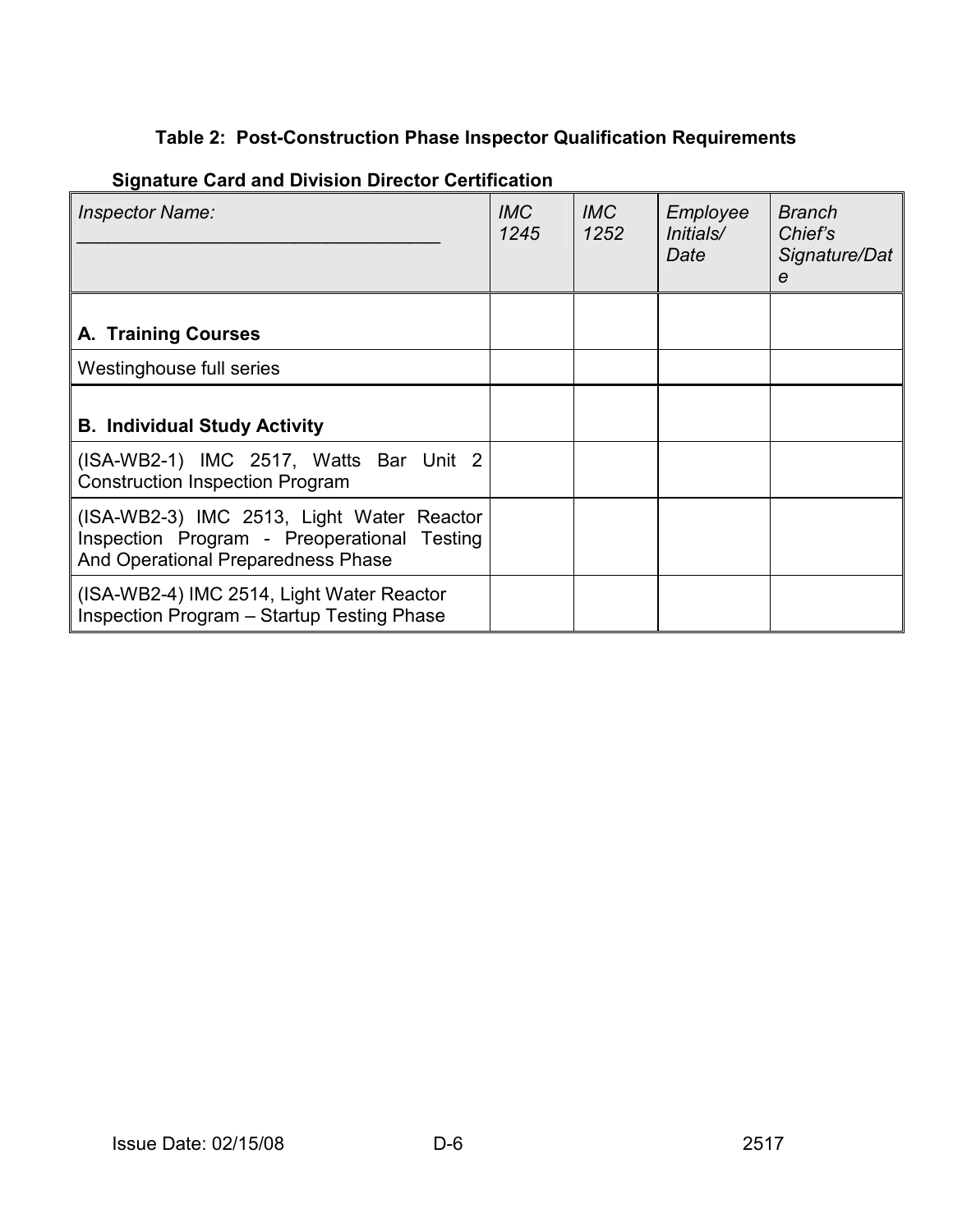| <b>Watts Bar 2 Post-Construction Inspector Qualification</b><br><b>Certification</b>                                                                                                                                           |  |  |
|--------------------------------------------------------------------------------------------------------------------------------------------------------------------------------------------------------------------------------|--|--|
| (Name)                                                                                                                                                                                                                         |  |  |
| Has previously qualified as an inspector under IMC 1245 or IMC 1252<br>and has successfully completed all of the additional training requirements to be a                                                                      |  |  |
| WBN Unit 2 POST-CONSTRUCTION PHASE INSPECTOR                                                                                                                                                                                   |  |  |
| Branch Chief Signature:                                                                                                                                                                                                        |  |  |
| Division Director Signature: University of the University of the University of the University of the University of the University of the University of the University of the University of the University of the University of |  |  |
| Date:                                                                                                                                                                                                                          |  |  |

This signature card and certification must be accompanied by the appropriate Form 1, Basic Level Equivalency Justification, if applicable.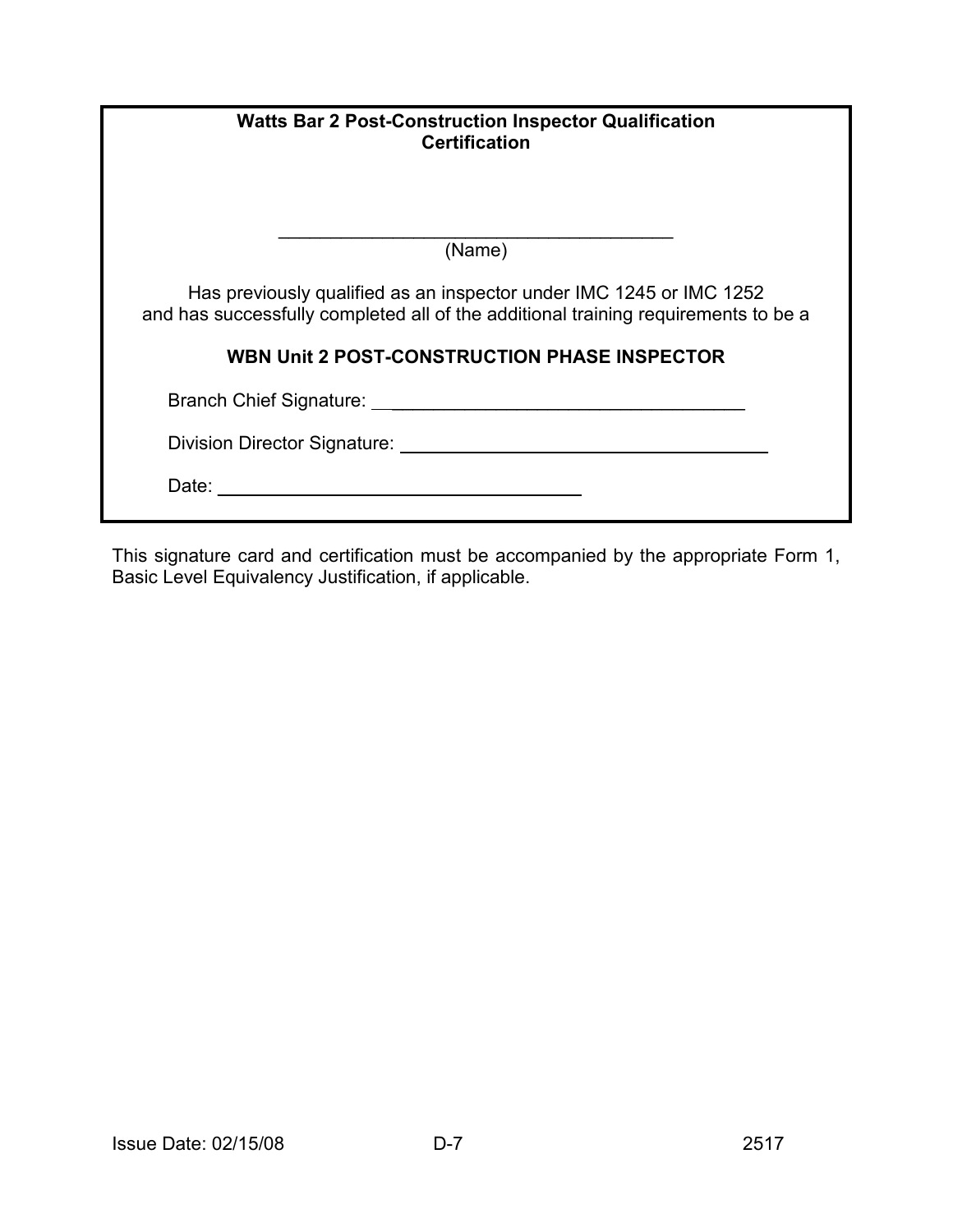| Form 2: Post-Construction Phase Equivalency Justification                                                                             |                                                                                                        |  |  |  |
|---------------------------------------------------------------------------------------------------------------------------------------|--------------------------------------------------------------------------------------------------------|--|--|--|
| <b>Inspector Name:</b>                                                                                                                | <b>Identify equivalent training</b><br>and experience for which the<br>inspector is to be given credit |  |  |  |
| <b>A. Training Courses</b>                                                                                                            |                                                                                                        |  |  |  |
| Westinghouse full series                                                                                                              |                                                                                                        |  |  |  |
| <b>B. Individual Study Activities</b>                                                                                                 |                                                                                                        |  |  |  |
| (ISA-WB2-1) IMC 2517, Watts Bar Unit 2<br><b>Construction Inspection Program</b>                                                      |                                                                                                        |  |  |  |
| (ISA-WB2-3) IMC 2513, Light Water Reactor<br>Inspection Program - Preoperational Testing And<br><b>Operational Preparedness Phase</b> |                                                                                                        |  |  |  |
| (ISA-WB2-4) IMC 2514, Light Water Reactor<br>Inspection Program - Startup Testing Phase                                               |                                                                                                        |  |  |  |

Branch Chief's Recommendation Signature / Date\_\_\_\_\_\_\_\_\_\_\_\_\_\_\_\_\_\_\_\_\_\_\_\_\_\_\_\_\_\_\_\_\_\_

Division Director's Approval Signature / Date\_\_\_\_\_\_\_\_\_\_\_\_\_\_\_\_\_\_\_\_\_\_\_\_\_\_\_\_\_\_\_\_\_\_\_

Copies to: Inspector HR Office Branch Chief

This form must accompany the Signature Card and Certification, if applicable.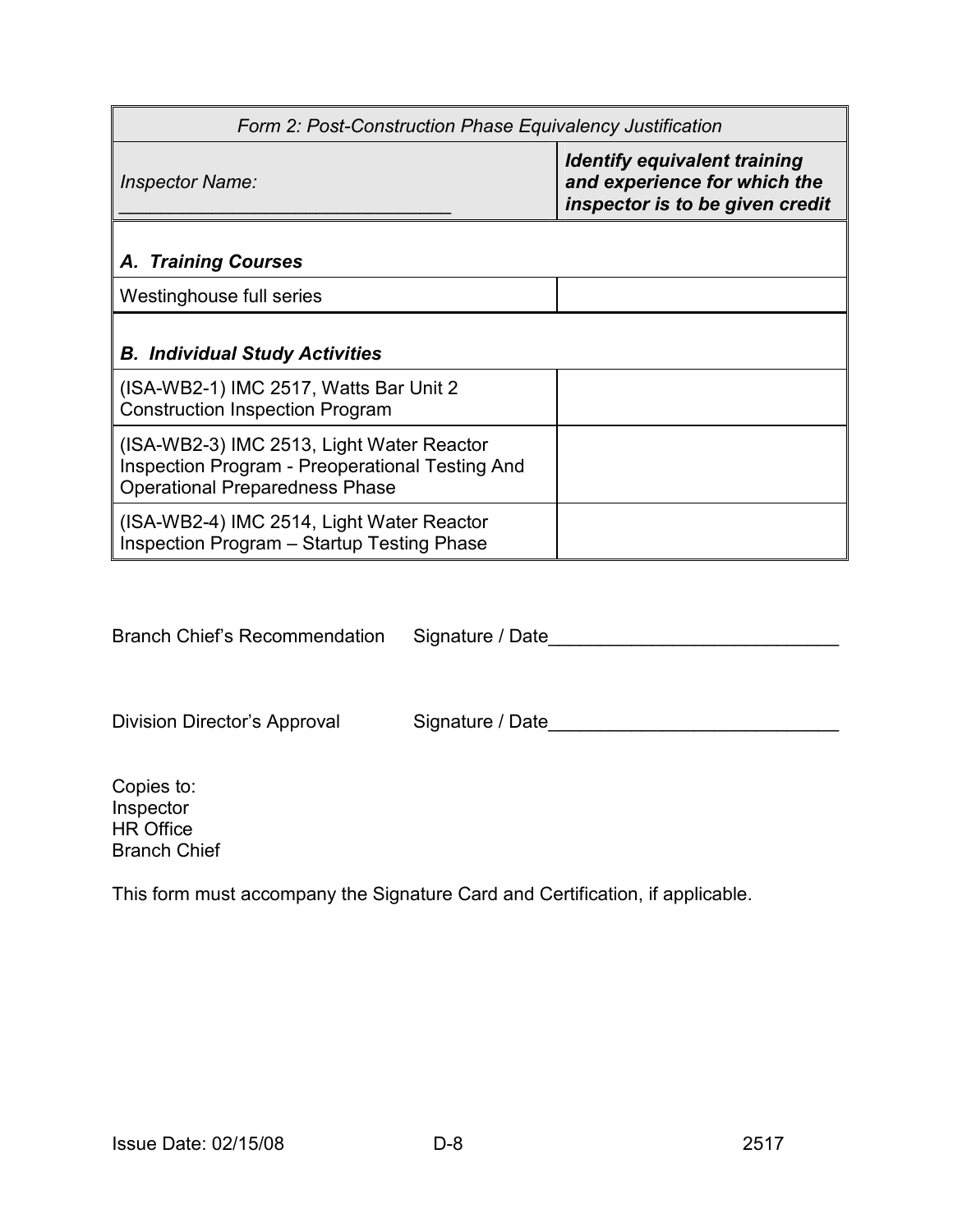- **TOPIC:** (ISA-WB2-1) IMC 2517, Watts Bar Unit 2 Construction Inspection Program
- **PURPOSE:** The purpose of this activity is to familiarize you with IMC 2517 used to perform construction and post construction inspection activities at the Watts Bar Unit 2 nuclear power plant up until the time the plant transitions into the ROP inspection program. During this activity you will perform the tasks identified below to acquire a working knowledge of the requirements delineated in IMC 2517.

## **COMPETENCY**

**AREAS:** INSPECTION COMMUNICATION REGULATORY FRAMEWORK

**LEVEL OF**  EFFORT: 8 hours

**REFERENCES:** IMC 2517, Watts Bar Unit 2 Construction Inspection Program

## **EVALUATION**

**CRITERIA:** Upon completion of this activity, you will be asked to demonstrate your understanding of the requirements delineated in IMC 2517 by successfully addressing the following criteria:

- 1. Discuss the purpose of IMC 2517.
- 2. Describe the impacts of the long delay in restarting the construction of WBN Unit 2.
- 3. Describe the general inspection policy of WBN Unit 2.
- 4. Discuss how you would use the results of the reconstitution effort to plan WBN Unit 2 inspections.
- 5. Discuss the purpose and contents of the Inspection Plan and Schedule (IP&S) and its relationship to the applicant schedule.
- 6. Discuss how Temporary Inspections (TIs) will be addressed at WBN Unit 2.
- 7. Discuss how plant modifications will be inspected.
- 8. Discuss the transition to the ROP.
- 9. Discuss the enforcement approach for WBN Unit 2.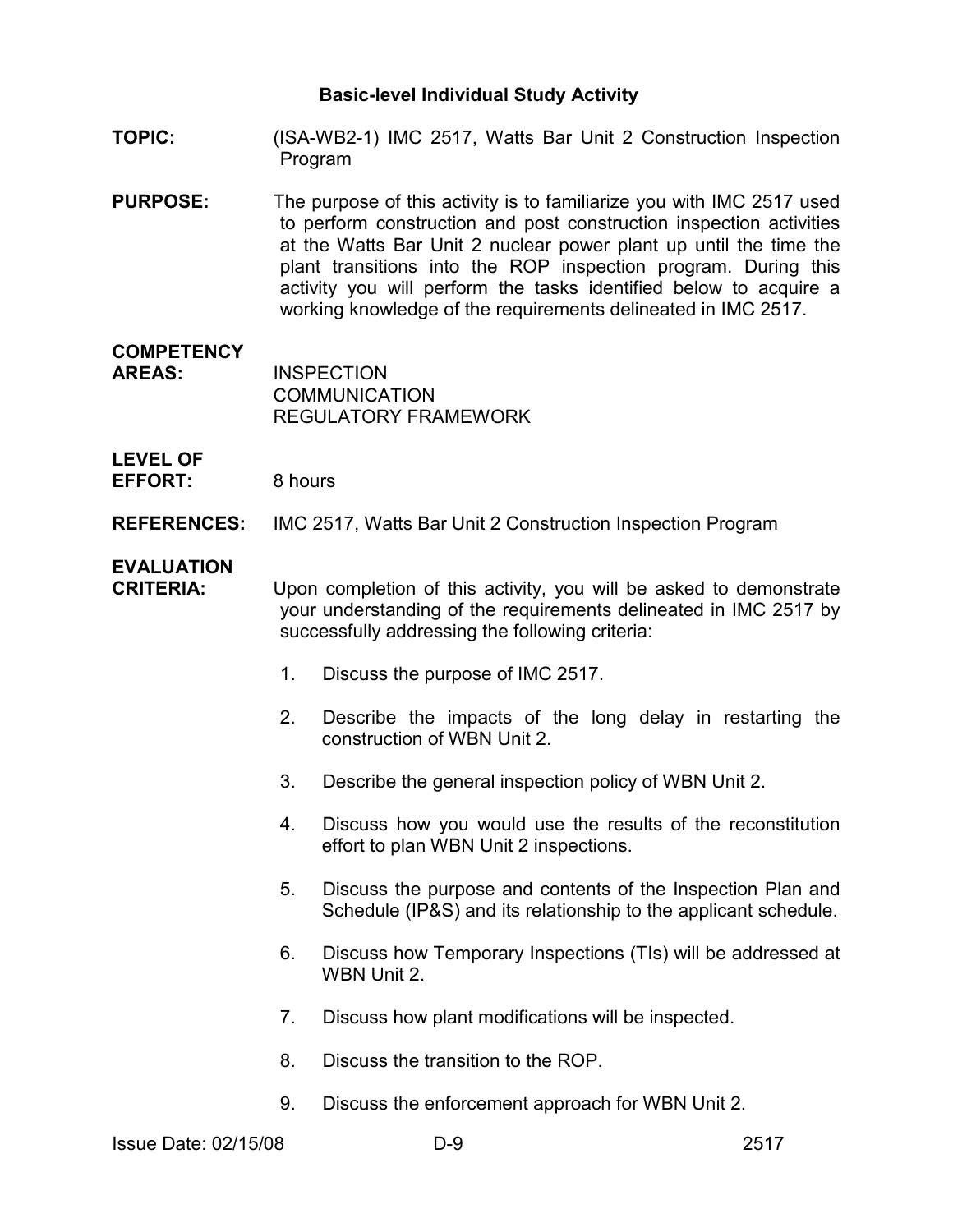- 10. Discuss the assessment approach for WBN Unit 2.
	- 11. Discuss how to process and document inspection findings for WBN Unit 2.
- **TASKS:** 1. Obtain a paper copy, or locate and bookmark the electronic location of, IMC 2517 for personal use and future reference.
	- 2. Review IMC 2517 to gain an understanding of the principles discussed in the evaluation criteria.
	- 3. Review and discuss the evaluation criteria with your supervisor.
- **DOCUMENTATION:** Construction Inspector Certification Signature Card Item ISA-WB2-1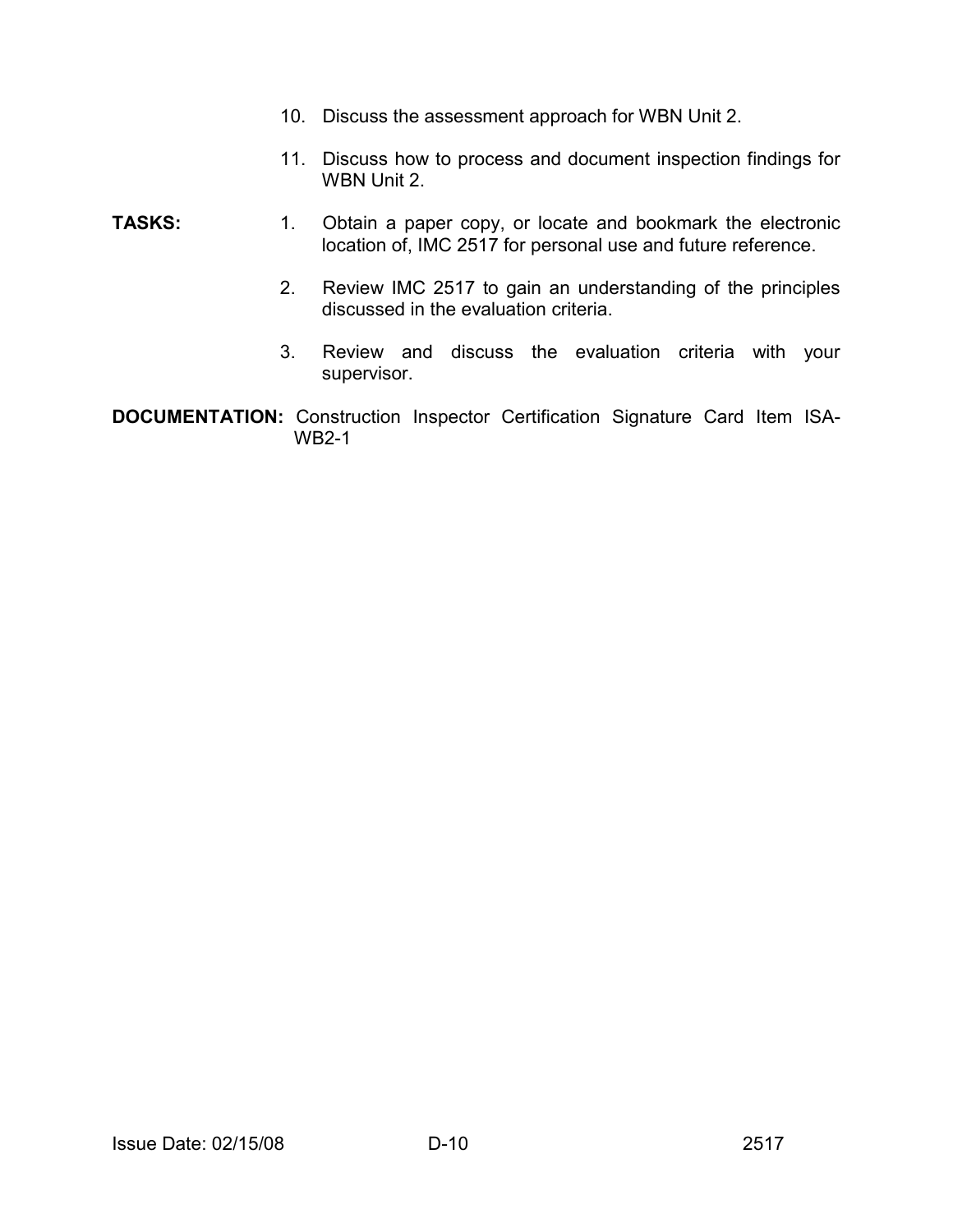- **TOPIC:** (ISA-WB2-2), IMC 2512, Light Water Reactor Inspection Program Construction Phase.
- **PURPOSE:** The purpose of this activity is to familiarize you with IMC 2512 which provides inspection requirements and policy for implementation of the inspection program during construction and major plant modifications.
- **COMPETENCY AREAS:** INSPECTION **COMMUNICATION** REGULATORY FRAMEWORK

#### **LEVEL OF EFFORT:** 16 hours

- **REFERENCES:** IMC 2512, Light Water Reactor Inspection Program Construction Phase
- **EVALUATION** Upon completion of this activity, you will be asked to demonstrate **CRITERIA:** your understanding of the requirements delineated in IMC 2512 by successfully addressing the following criteria:
	- 1. State the purpose of IMC 2512.
	- 2. Describe the relationship between IMC 2512 and IMC 2517.
	- 3. State the purpose of Construction Milestones.
	- 4. Describe how the NRC will monitor the WBN Unit 2 project performance since SALP is no longer in use?

#### **TASKS:** 1. Obtain a paper copy, or locate and bookmark the electronic location of, IMC 2512 for personal use and future reference.

- 2. Review IMC 2512 to gain an understanding of the principles discussed in the evaluation criteria.
- 3. Familiarize yourself with the contents of the Inspection Procedures (IPs) listed in Appendix I of IMC 2512.
- 4. Review and discuss the evaluation criteria with your supervisor.
- **DOCUMENTATION:** Construction Inspector Certification Signature Card Item ISA-WB2-2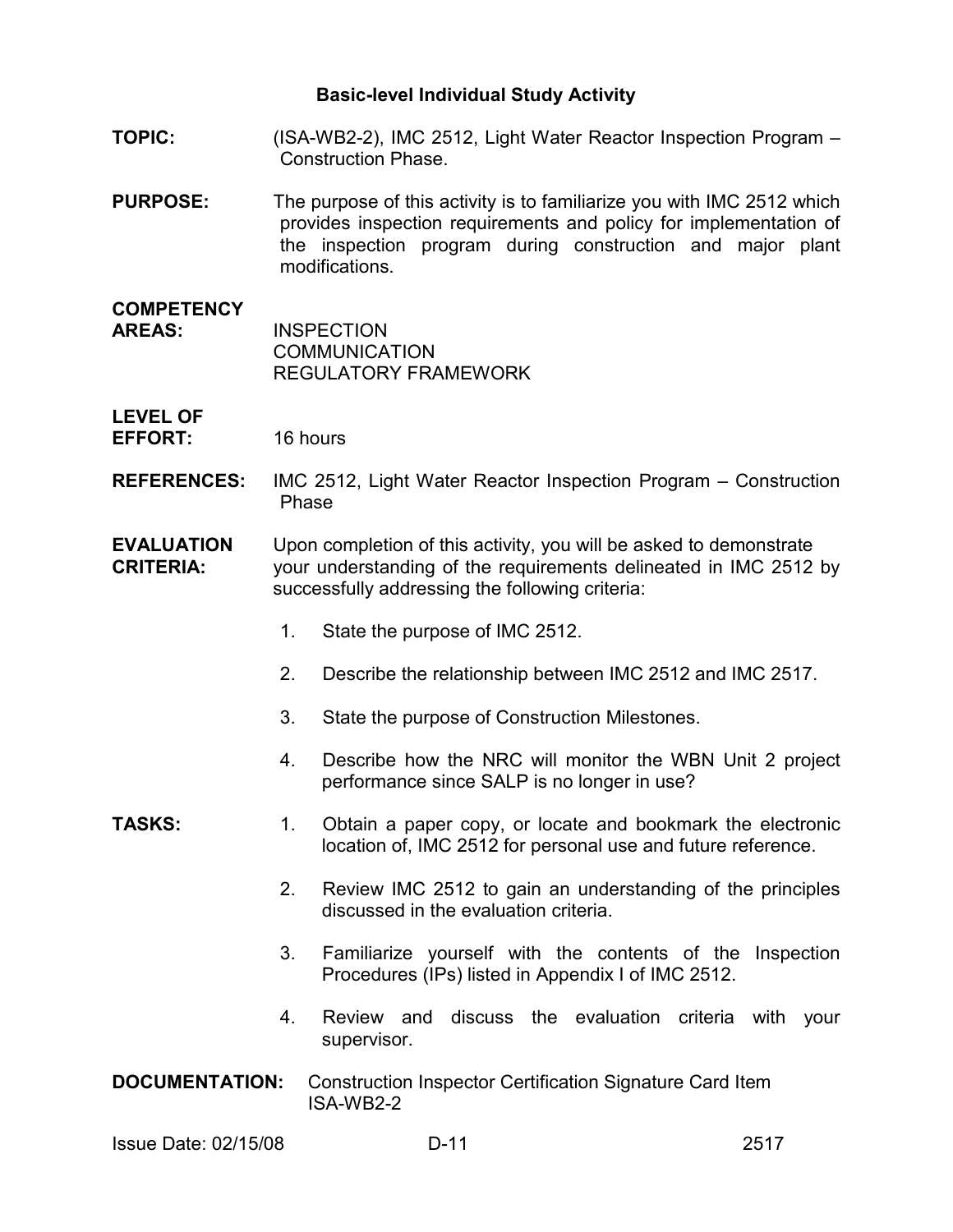- **TOPIC:** (ISA-WB2-3), IMC 2513, Light Water Reactor Inspection Program Preoperational Testing and Operational Preparedness Phase.
- **PURPOSE:** The purpose of this activity is to familiarize you with IMC 2513 which provides inspection requirements and policy for implementation of the inspection program during the Preoperational Testing and Operational Preparedness Phase of a nuclear power plant.
- **COMPETENCY AREAS:** INSPECTION **COMMUNICATION** REGULATORY FRAMEWORK

#### **LEVEL OF EFFORT:** 16 hours

- **REFERENCES:** IMC 2513, Light Water Reactor Inspection Program –Preoperational Testing and Operational Preparedness Phase.
- **EVALUATION** Upon completion of this activity, you will be asked to demonstrate **CRITERIA:** your understanding of the requirements delineated in IMC 2513 by successfully addressing the following criteria:
	- 1. State the purpose of IMC 2513.
	- 2. Describe the Categories of the Pre-operational Test Program. Who directs them? What do they entail? Why are they done?
	- 3. Discuss the General Guidance of IMC 2513.
- **TASKS:** 1. Obtain a paper copy, or locate and bookmark the electronic location of, IMC 2513 for personal use and future reference.
	- 2. Review IMC 2513 to gain an understanding of the principles discussed in the evaluation criteria.
	- 3. Familiarize yourself with the contents of the Inspection Procedures (IPs) listed in Appendix A of IMC 2513.
	- 4. Review and discuss the evaluation criteria with your supervisor.
- **DOCUMENTATION:** Construction Inspector Certification Signature Card Item ISA- WB2-3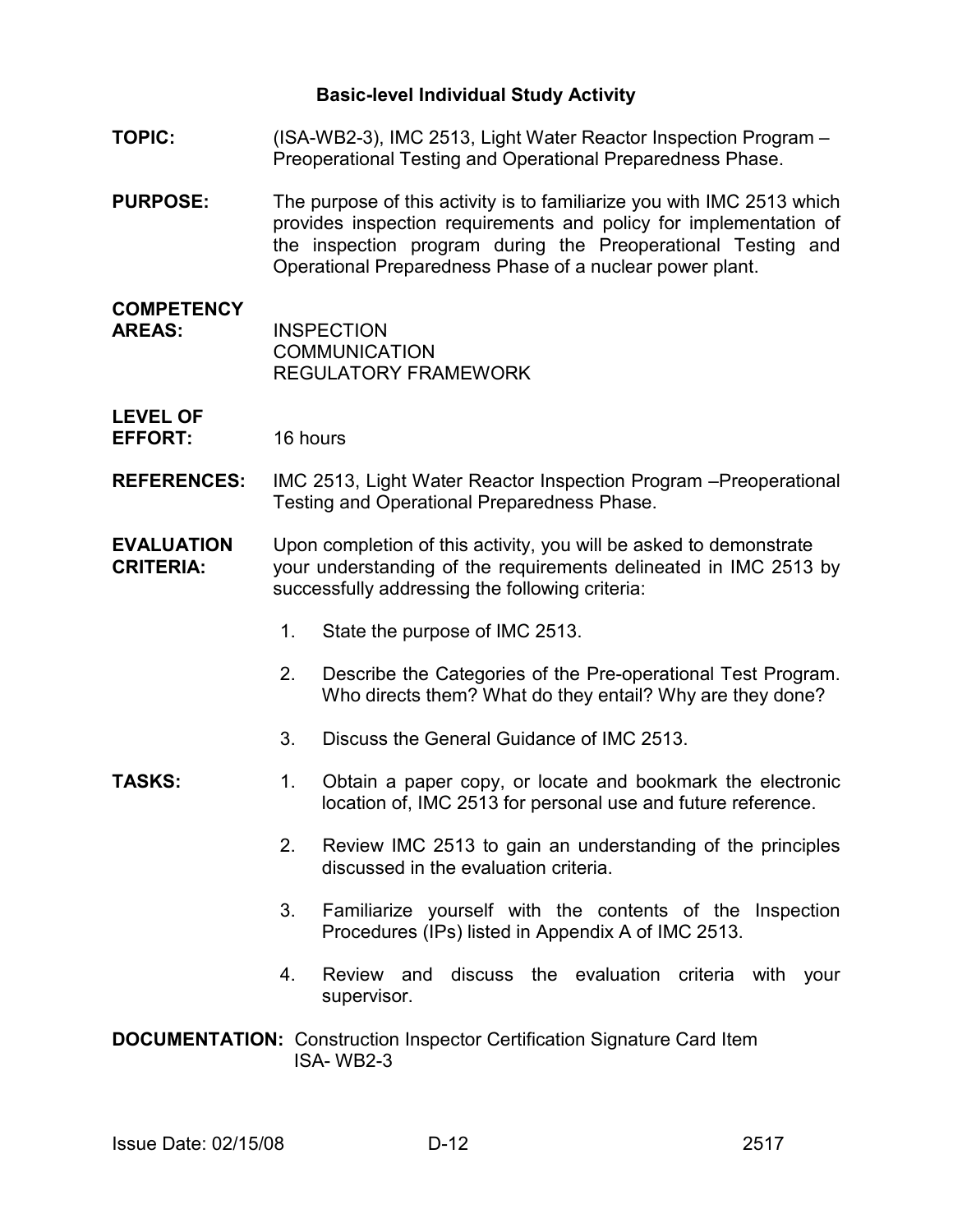- **TOPIC:** (ISA-WB2-4) IMC 2514, Light Water Reactor Inspection Program Startup Testing Phase.
- **PURPOSE:** The purpose of this activity is to familiarize you with IMC 2514 which provides inspection requirements and policy for implementation of the inspection program during the Startup Testing Phase of a nuclear power plant.
- **COMPETENCY AREAS:** INSPECTION **COMMUNICATION** REGULATORY FRAMEWORK

**LEVEL OF EFFORT:** 16 hours

- 
- **REFERENCES:** 1. IMC 2514, Light Water Reactor Inspection Program Startup Testing Phase.
	- 2. Regulatory Guide (RG) 1.68, Initial Test Programs for Water-Cooled Nuclear Power Plants.

#### **EVALUATION** Upon completion of this activity, you will be asked to demonstrate **CRITERIA:** your understanding of the requirements delineated in IMC 2514 and RG 1.68 by successfully addressing the following criteria:

- 1. State the purpose of IMC 2514.
- 2. Discuss the General Guidance in IMC 2514 and RG 1.68.
- 3. Describe the three types of the startup testing inspection program and associated categories. Discuss the degree of inspection coverage for each type.
- **TASKS:** 1. Obtain paper copies, or locate and bookmark the electronic locations of IMC 2514 and RG 1.68 for personal use and future reference.
	- 2. Review IMC 2514 and RG 1.68 to gain an understanding of the principles discussed in the evaluation criteria.
	- 3. Familiarize yourself with the contents of the Inspection Procedures (IPs) listed in Appendix A of IMC 2514.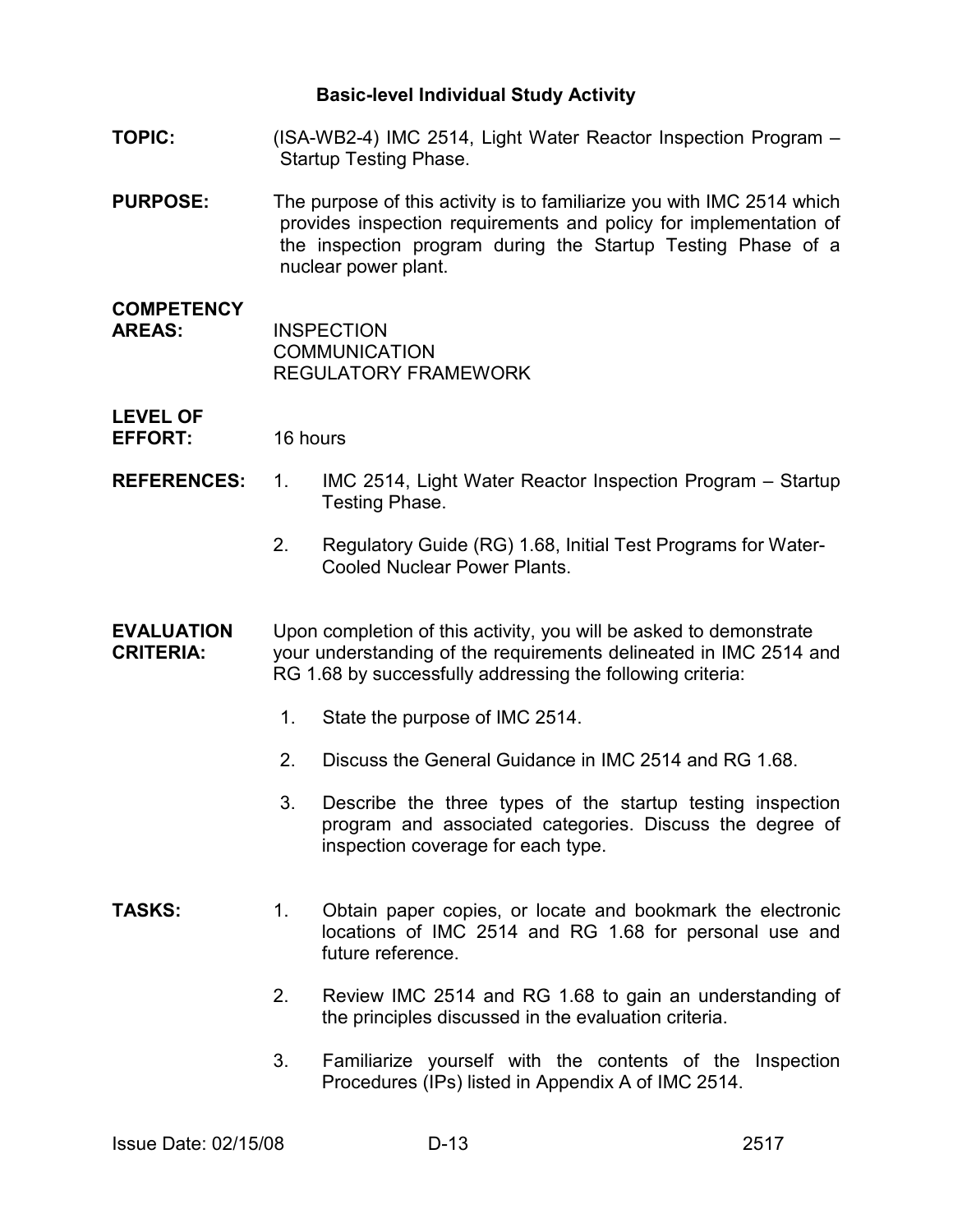- 4. Review and discuss the evaluation criteria with your supervisor.
- **DOCUMENTATION:** Construction Inspector Certification Signature Card Item **ISA-WB2-4**

END